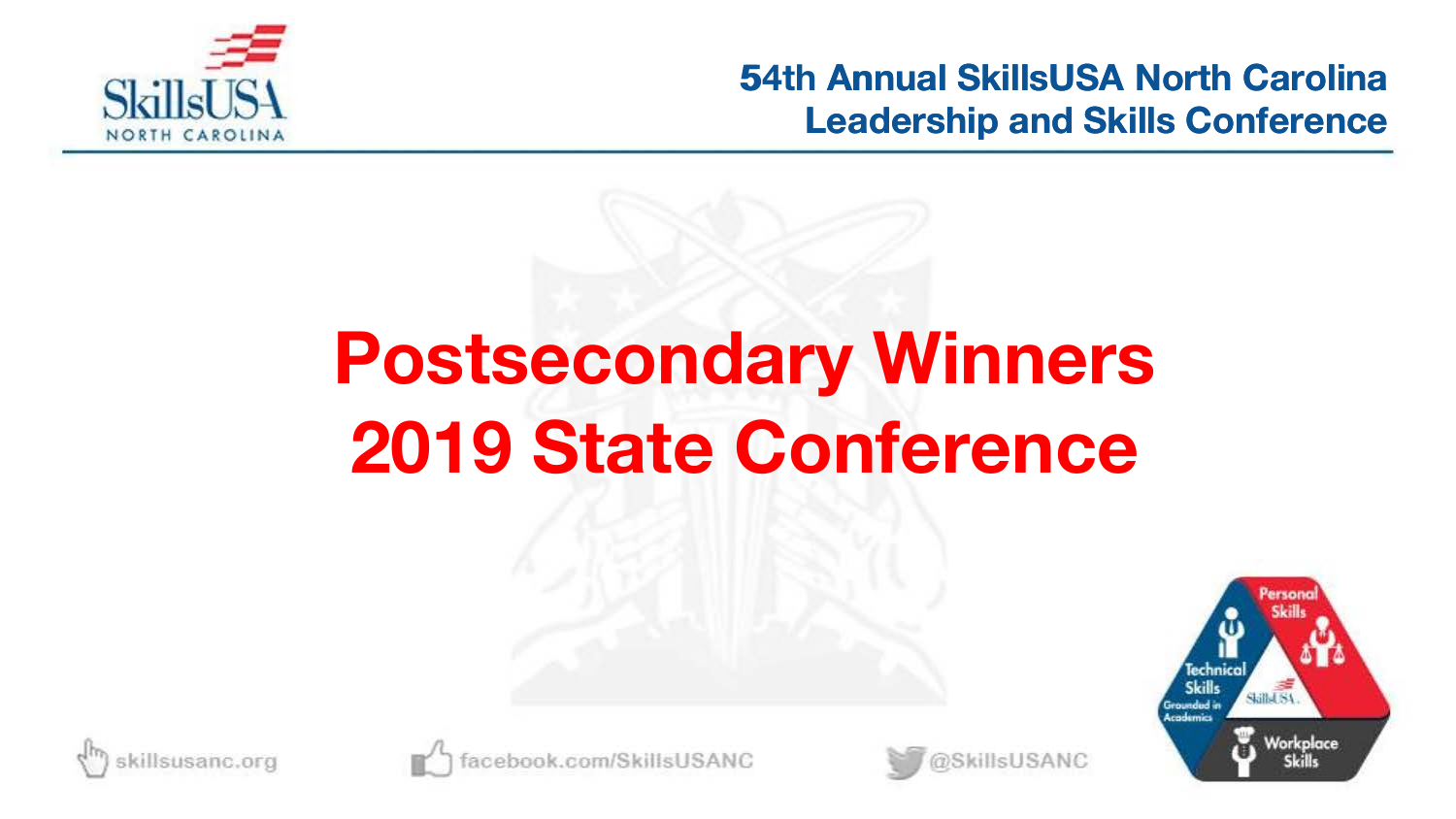

# **53rd Annual SkillsUSA North Carolina Leadership and Skills Conference 54th Annual SkillsUSA North Carolina<br>
Leadership and Skills Conference<br>
3-D Visualization and Animation**



**Forsyth Tech Community College**

**Forsyth Tech Community College**

**Forsyth Tech Community College**

**Forsyth Tech Community College**





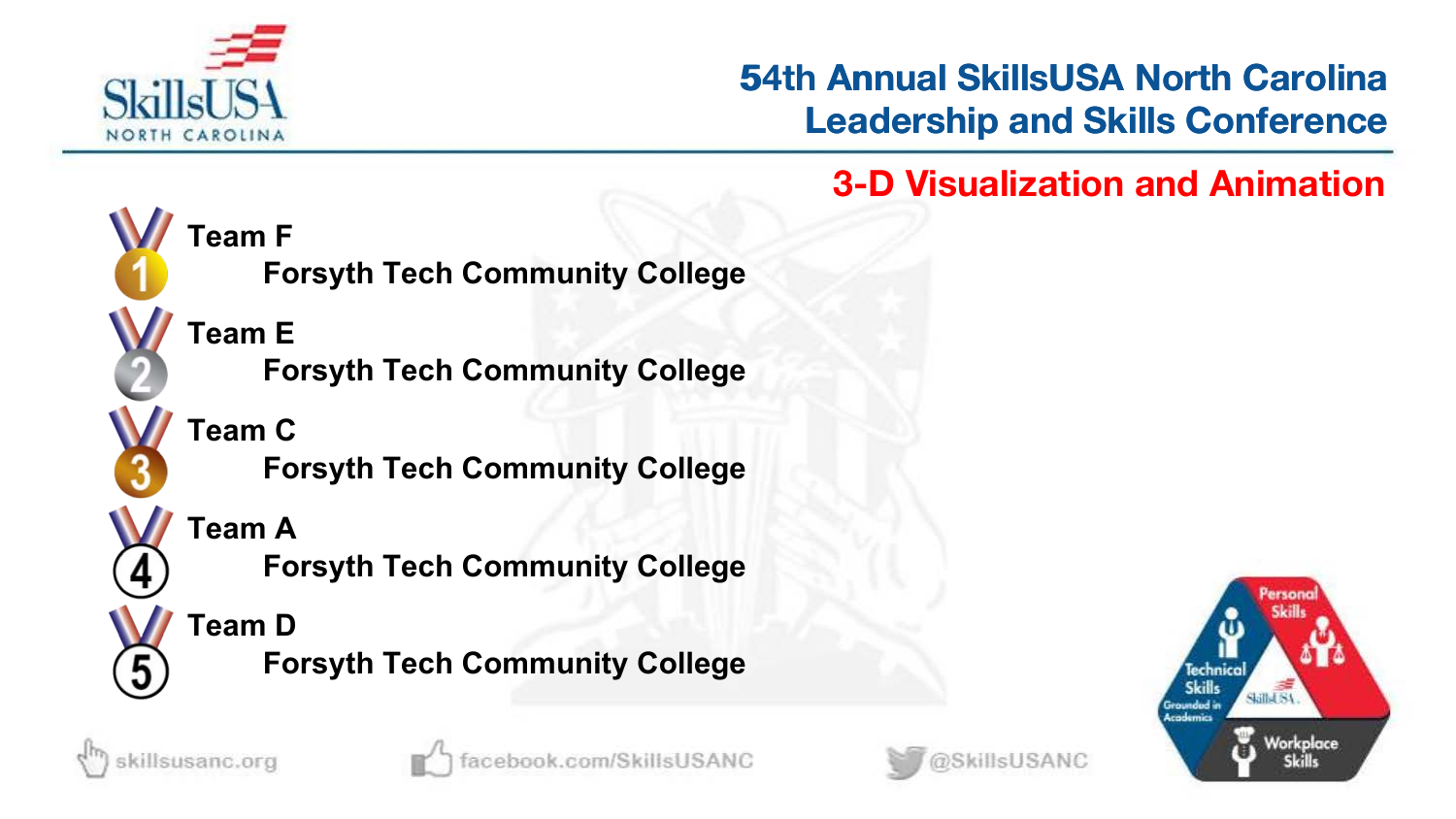

# **54th Annual SkillsUSA North Carolina Leadership and Skills Conference 54th Annual SkillsUSA North Carolina<br>Leadership and Skills Conference<br>Action Skills**

rson

Skilled SA

Workplace

**Skills** 

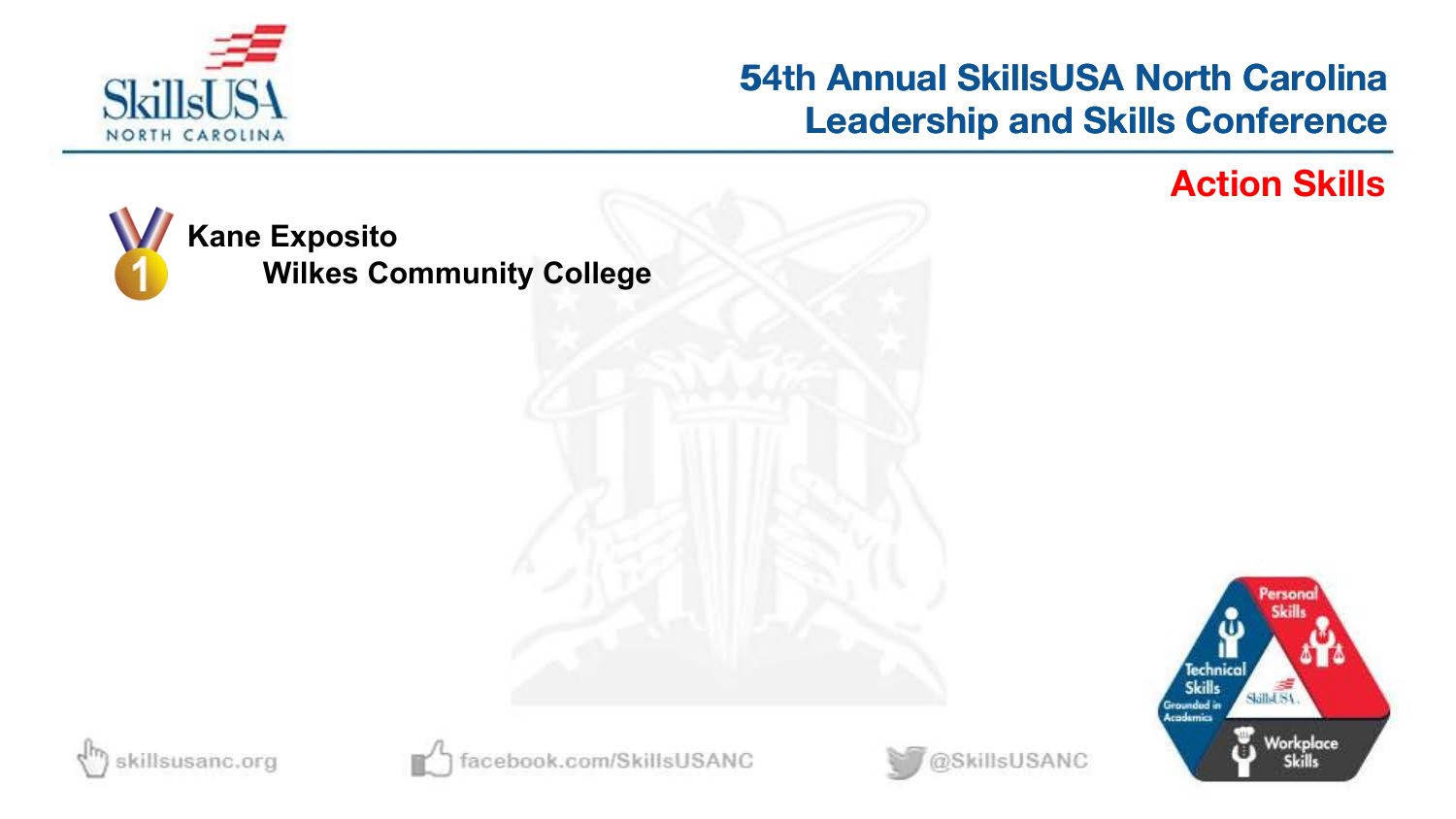

# **53rd Annual SkillsUSA North Carolina Leadership and Skills Conference 54th Annual SkillsUSA North Carolina<br>Leadership and Skills Conference<br>Additive Manufacturing**



**Team A**

**Catawba Valley Community College**

**Team B**

**Central Carolina Community College**

**Team C**

**Caldwell Comm. College & Tech Institute**





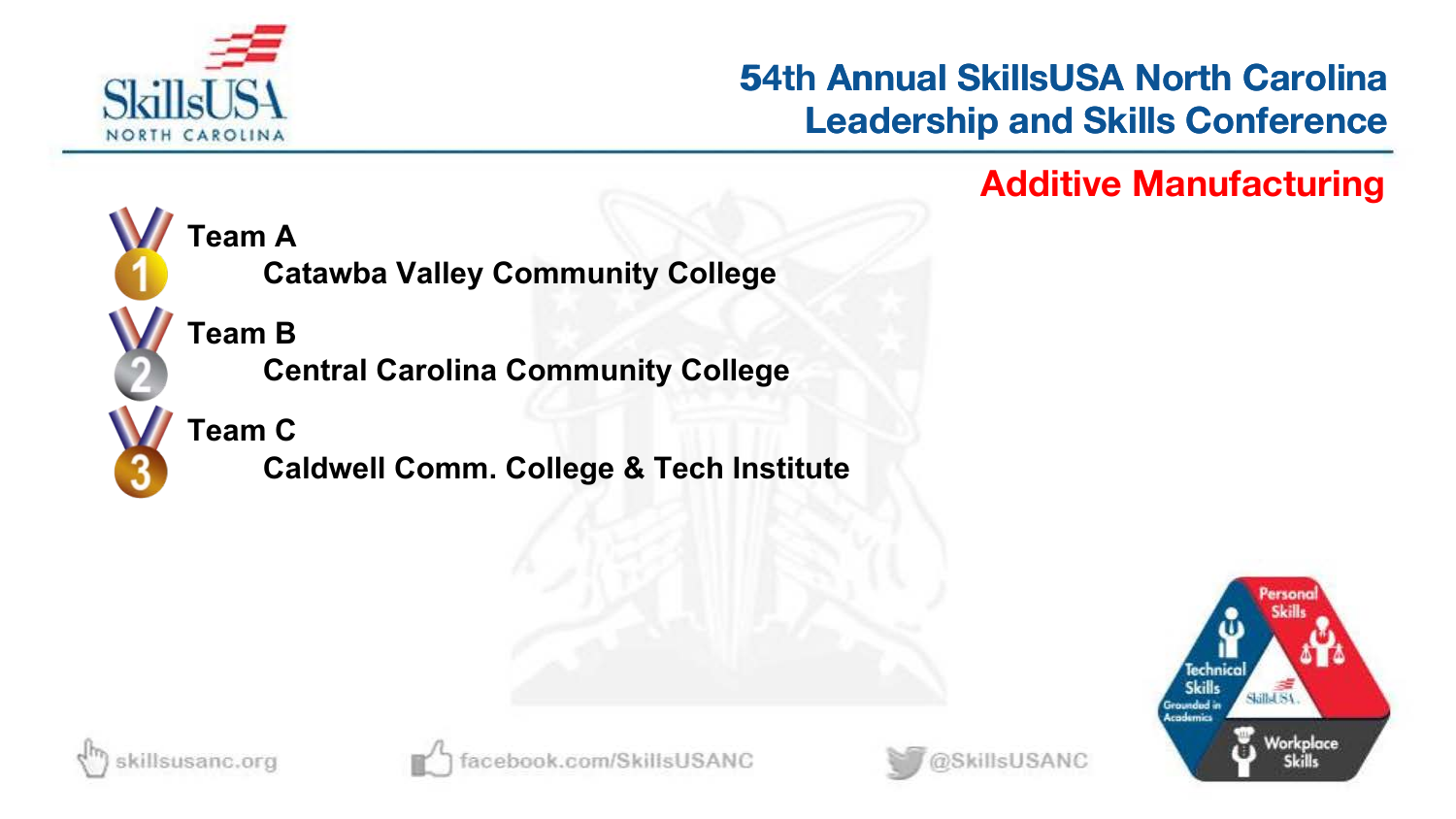

# **53rd Annual SkillsUSA North Carolina Leadership and Skills Conference 54th Annual SkillsUSA North Carolina<br>Leadership and Skills Conference<br>Advertising Design**



**Melissa Shorey**

**Guilford Tech Community College**

**Brenna Nance Catawba Valley Community College**

**Noelle' Ribot Guilford Tech Community College**

### **Bailey Hendrix**

**Catawba Valley Community College**

### **Miriam Mendoza-Perez**

**Catawba Valley Community College**





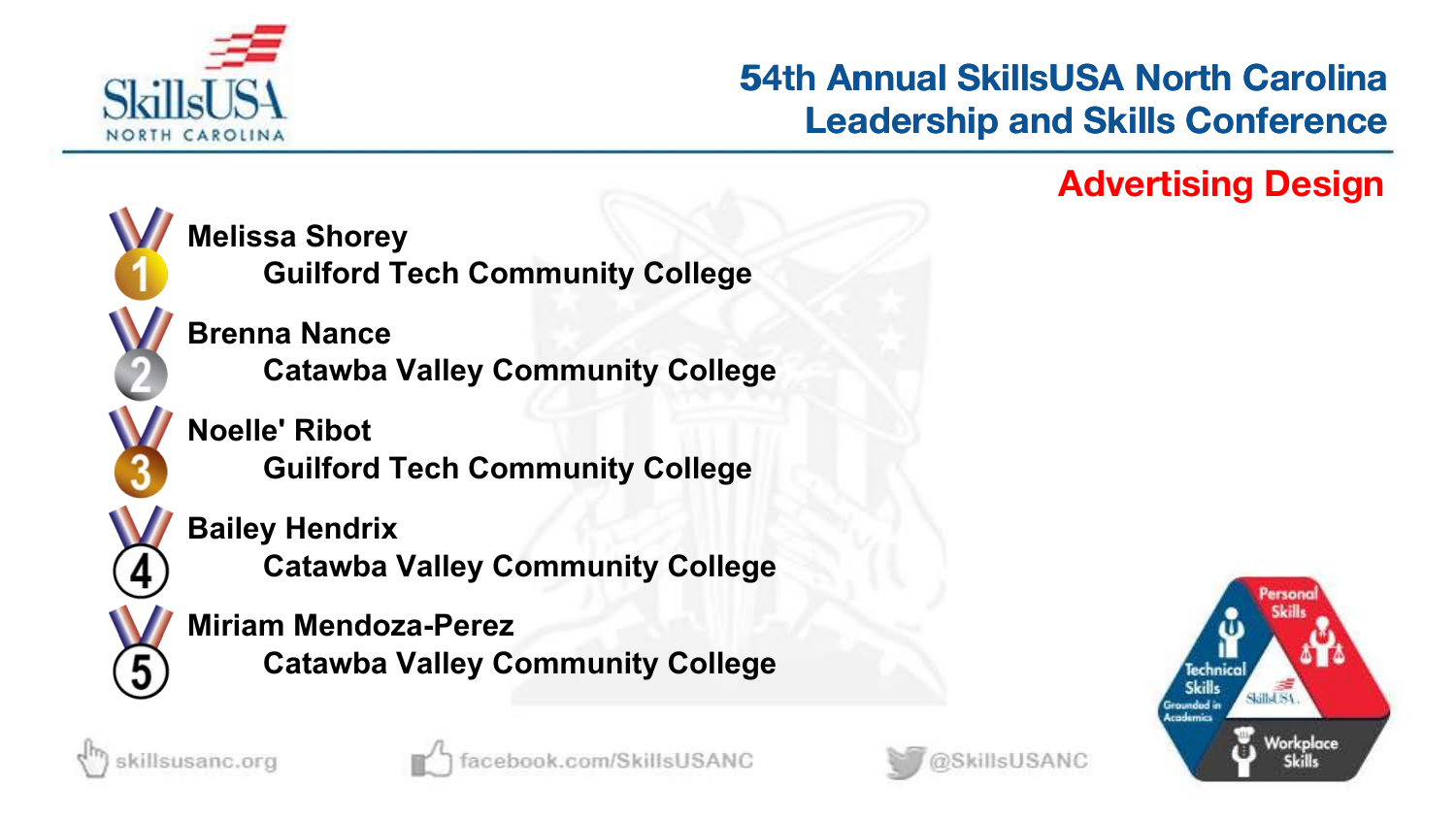

# **54th Annual SkillsUSA North Carolina Leadership and Skills Conference 54th Annual SkillsUSA North Carolina<br>Leadership and Skills Conference<br>American Spirit**

**PS OF** 

Skilled SA

Workplace

**Skills** 







ebook.com/SkillsUSANC

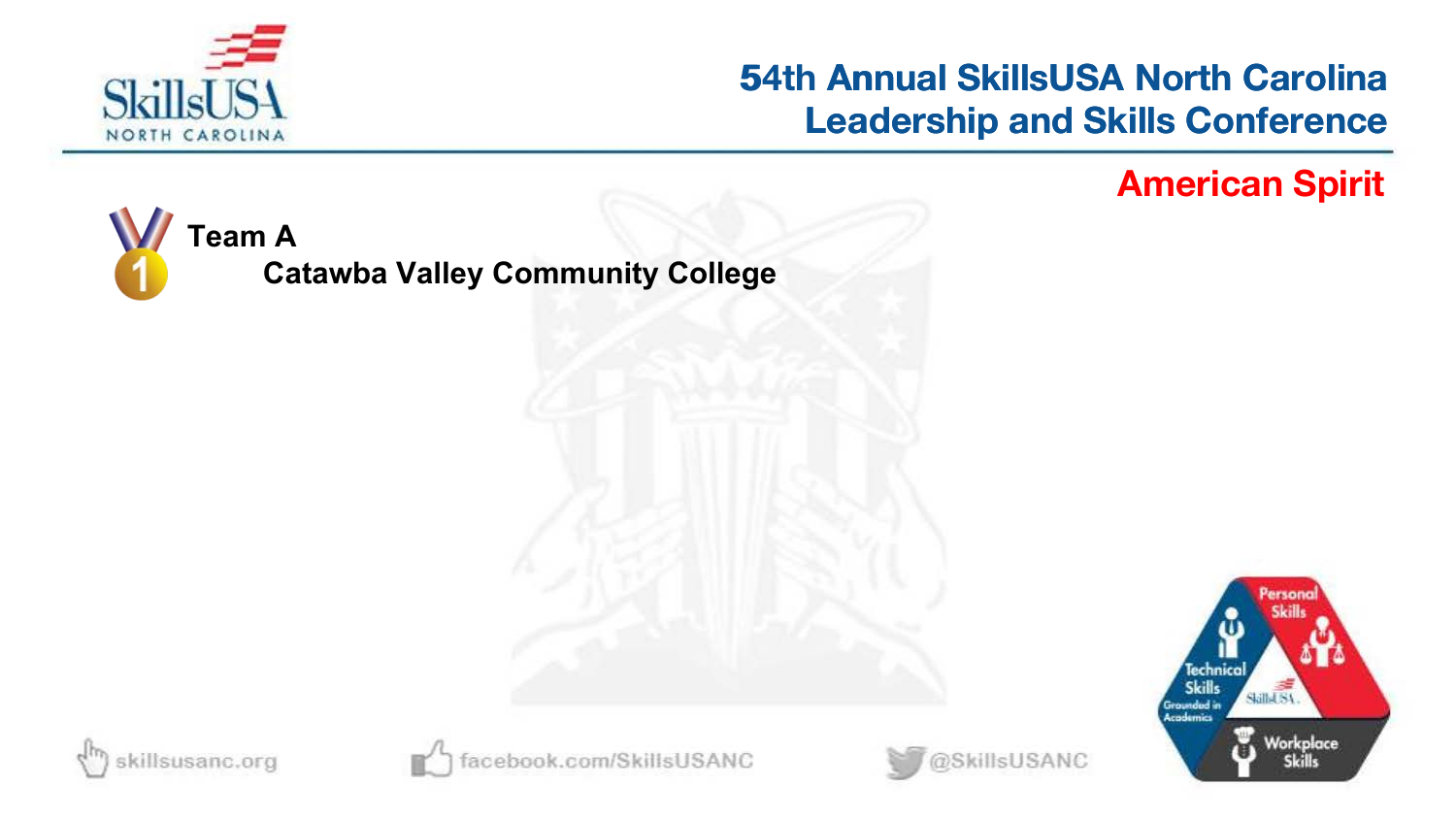

# **53rd Annual SkillsUSA North Carolina Leadership and Skills Conference 54th Annual SkillsUSA North Carolina<br>Leadership and Skills Conference<br>Architectural Drafting**



**Serlina Francisco Wilkes Community College**

**Caleb Roberts Wilkes Community College**

**Benjamin M Clark Wake Technical Community College**

**Nicholas Sykes**

**Wake Technical Community College**

**Amber Christensen Wake Technical Community College**







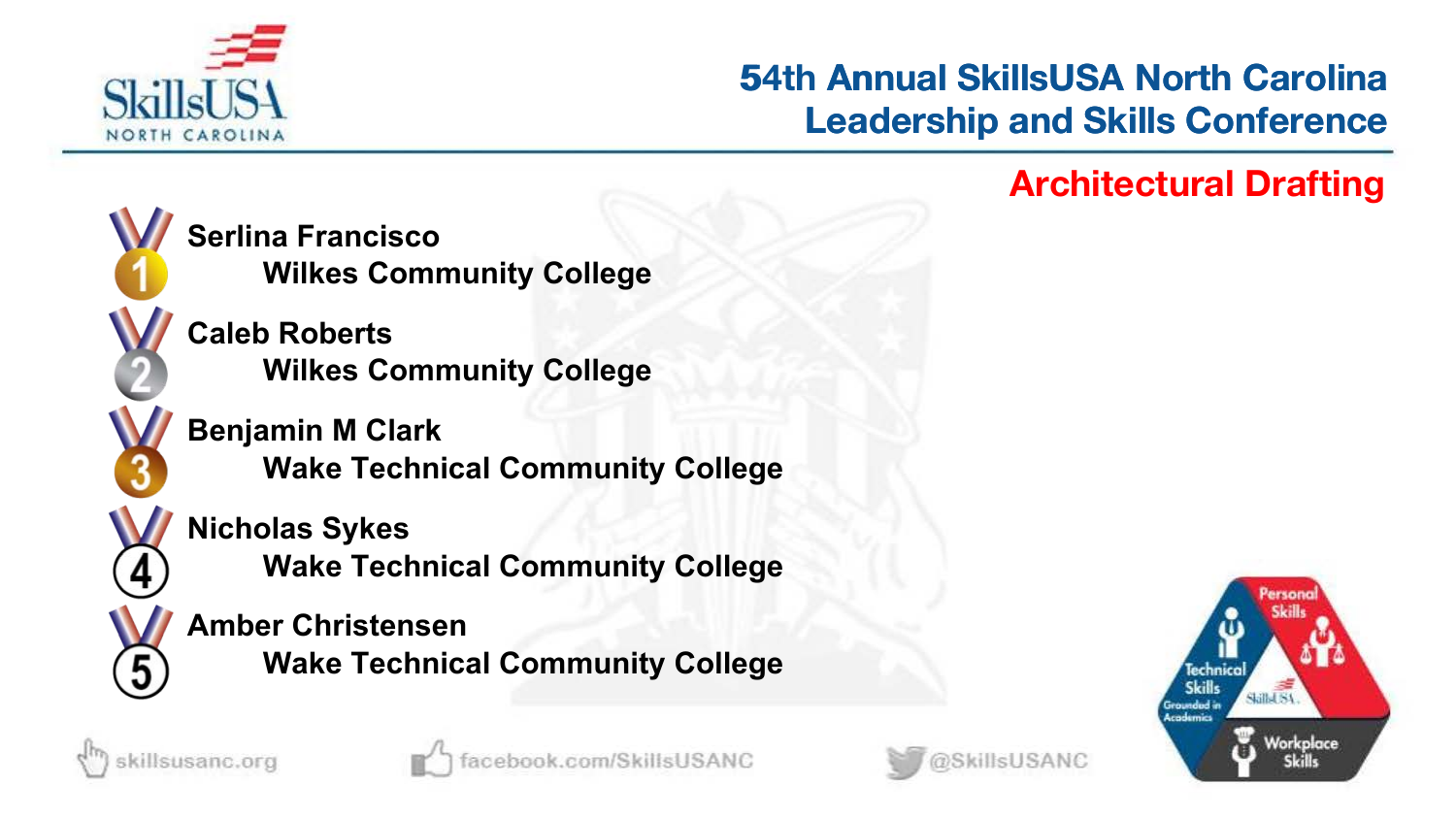

# **53rd Annual SkillsUSA North Carolina Leadership and Skills Conference 54th Annual SkillsUSA North Carolina<br>Leadership and Skills Conference<br>Audio/Radio Production**



**Team C Forsyth Tech Community College**

**Forsyth Tech Community College**

**Team D Nash Community College**



**Forsyth Tech Community College**







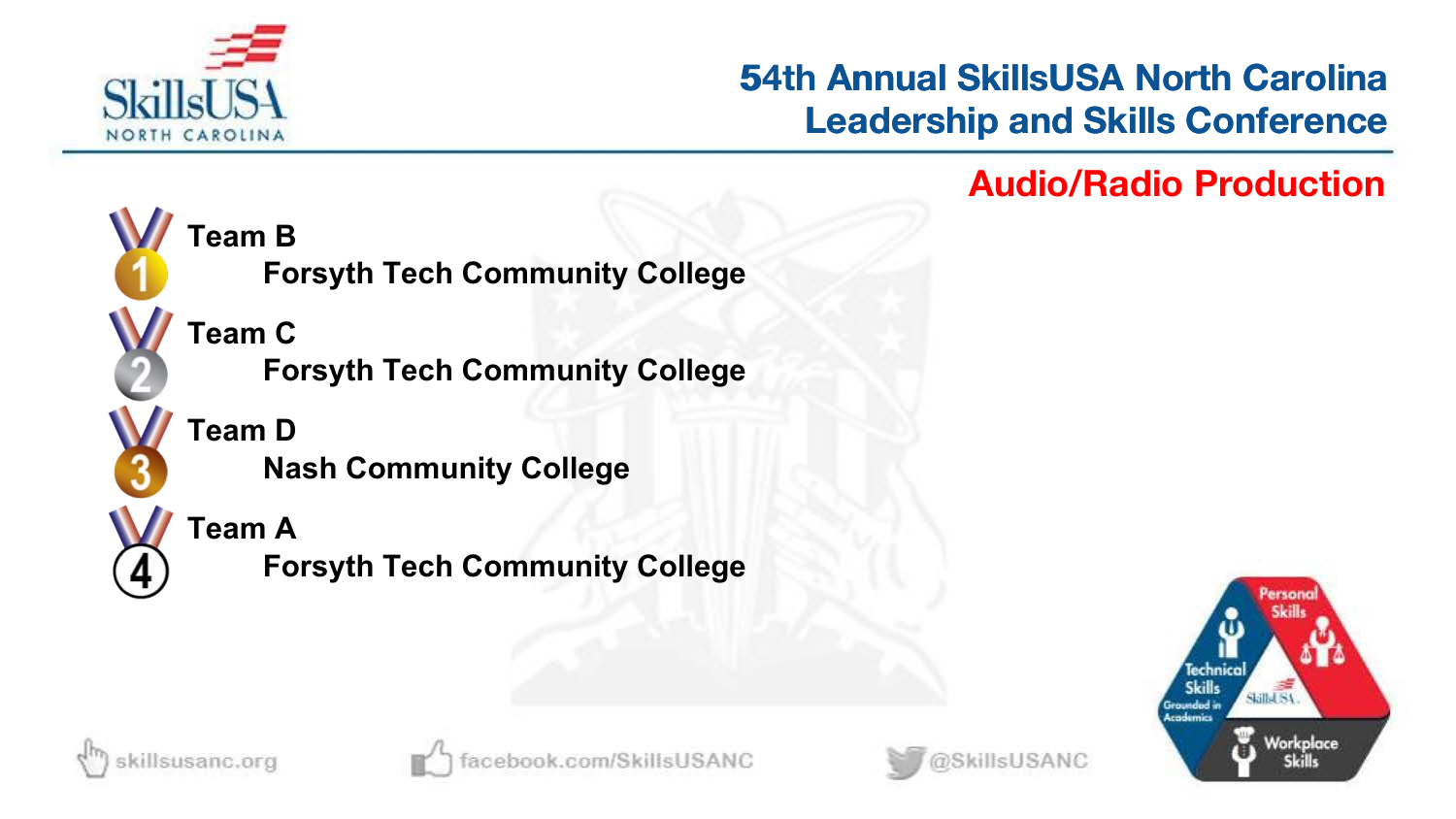

# **53rd Annual SkillsUSA North Carolina Leadership and Skills Conference 54th Annual SkillsUSA North Carolina<br>
Leadership and Skills Conference<br>
Automotive Refinishing Technology**



**Cliff Myers**

**Forsyth Tech Community College**

**Christopher Dixon Wilkes Community College**

**Phillip Beinfield Wilkes Community College**



**Guilford Tech Community College**

**C. Luke Anderson Forsyth Tech Community College**







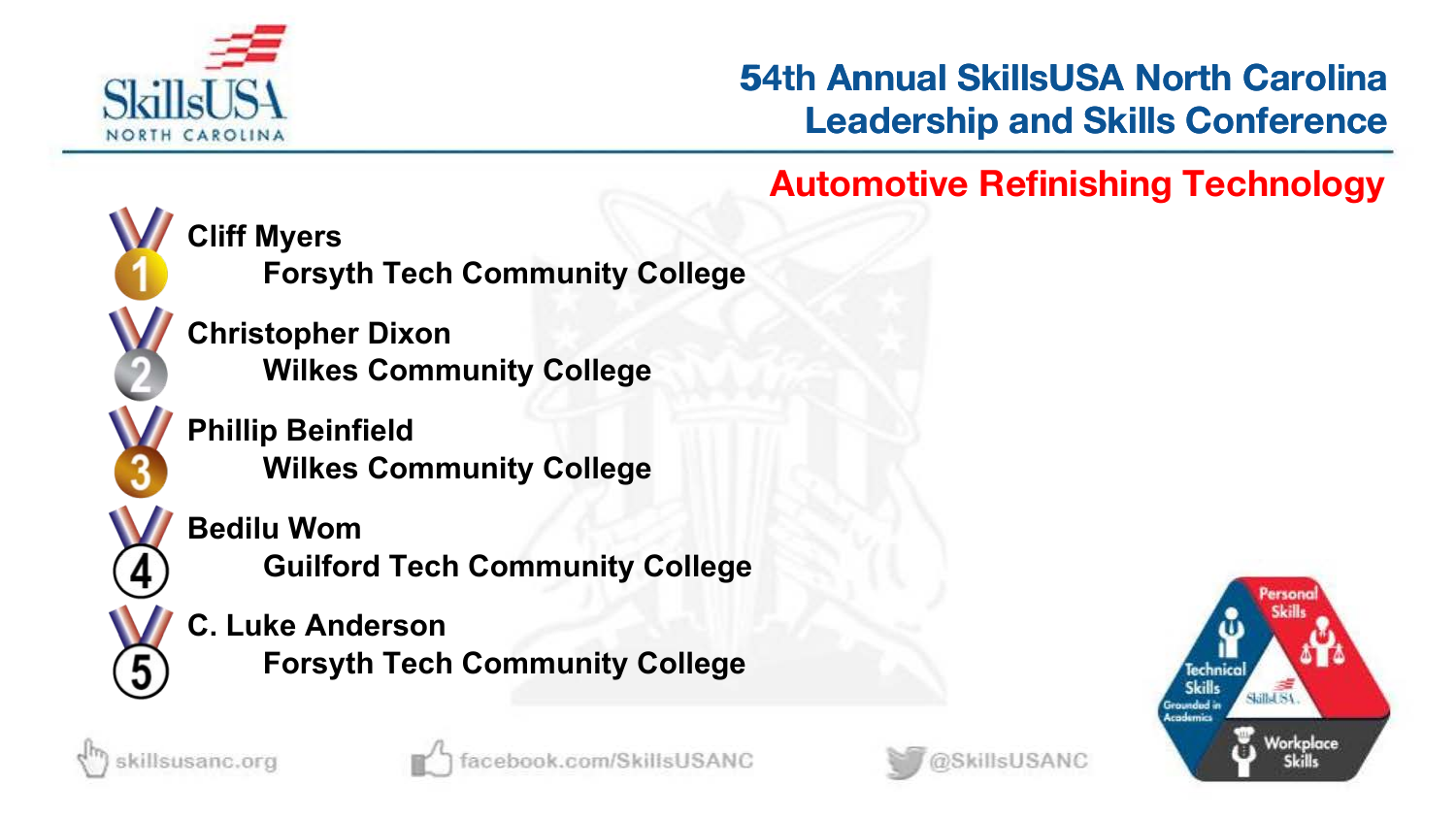

# **53rd Annual SkillsUSA North Carolina Leadership and Skills Conference 54th Annual SkillsUSA North Carolina<br>
Leadership and Skills Conference<br>
Automotive Service Technology**



**Lewis Whaley**

**Catawba Valley Community College**

**Enrique Muro-Castillo Haywood Community College**

**Jacob Huskey Caldwell Comm. College & Tech Institute**

**Jarred Owen**

**Blue Ridge Community College-Flat Rock**

**Gianncarlo Monterrosa Pitt Community College**







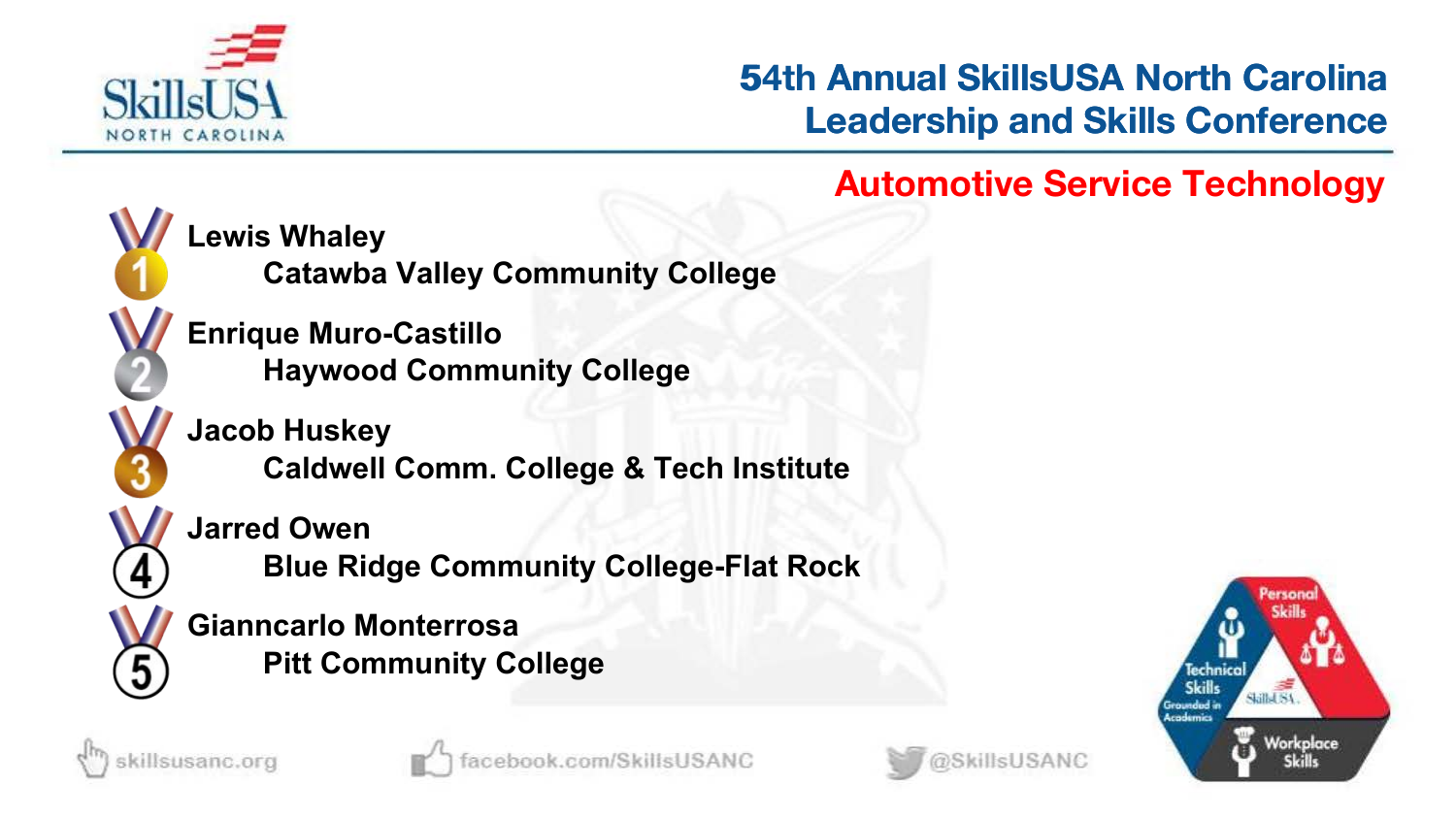

**54th Annual SkillsUSA North Carolina Leadership and Skills Conference 54th Annual SkillsUSA North Carolina<br>
Leadership and Skills Conference<br>
Aviation Maintenance Technology** 



**Guilford Tech Community College**







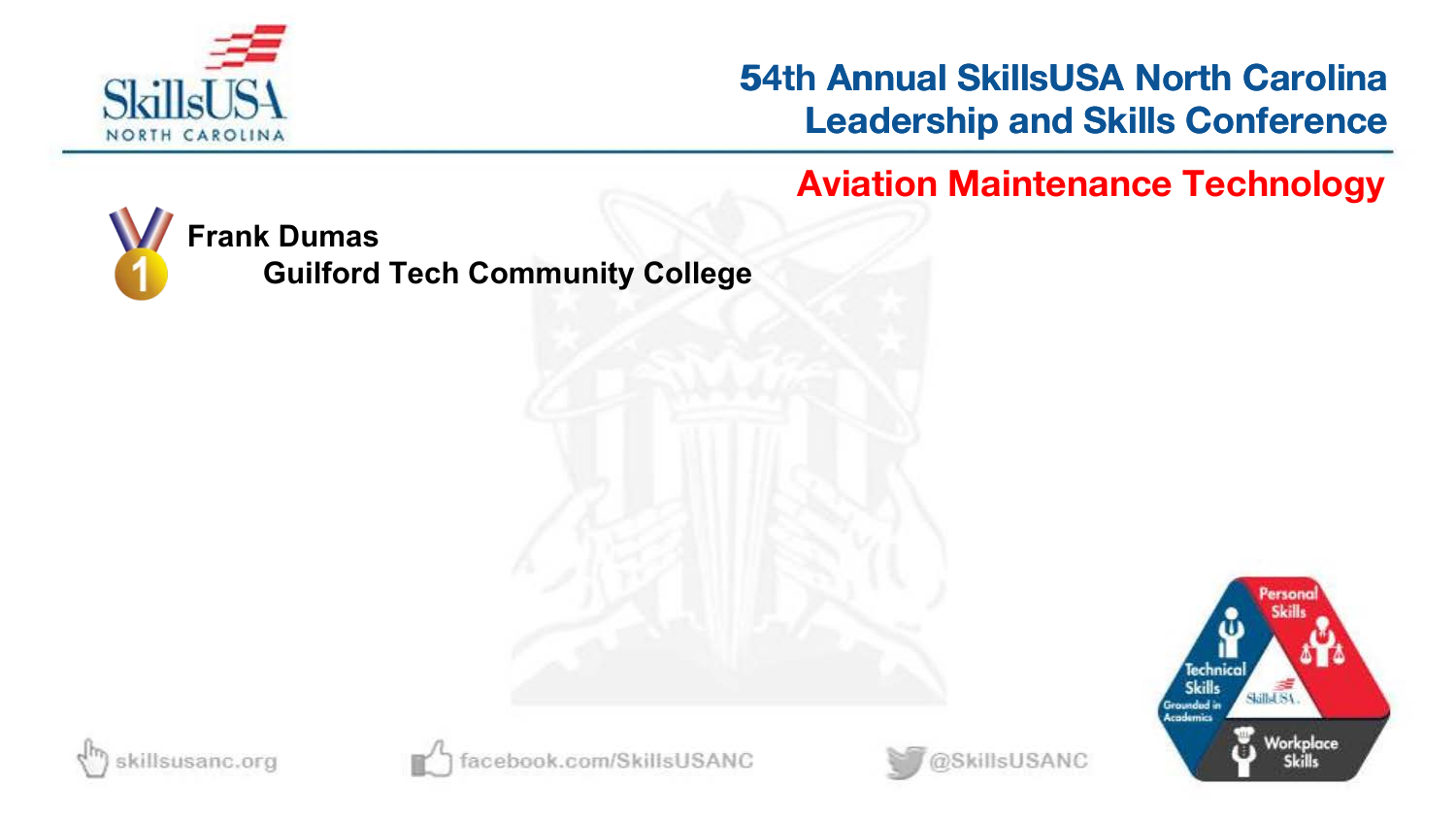

**54th Barbering (formerly Men's Haircutting)**



**Grace Tomberlin**

**Guilford Tech Community College**

**Tay McLaughlin-Scott Guilford Tech Community College**

**Elisa Baltazar Alamance Community College**

### **Michael Boggan**

**Guilford Tech Community College**







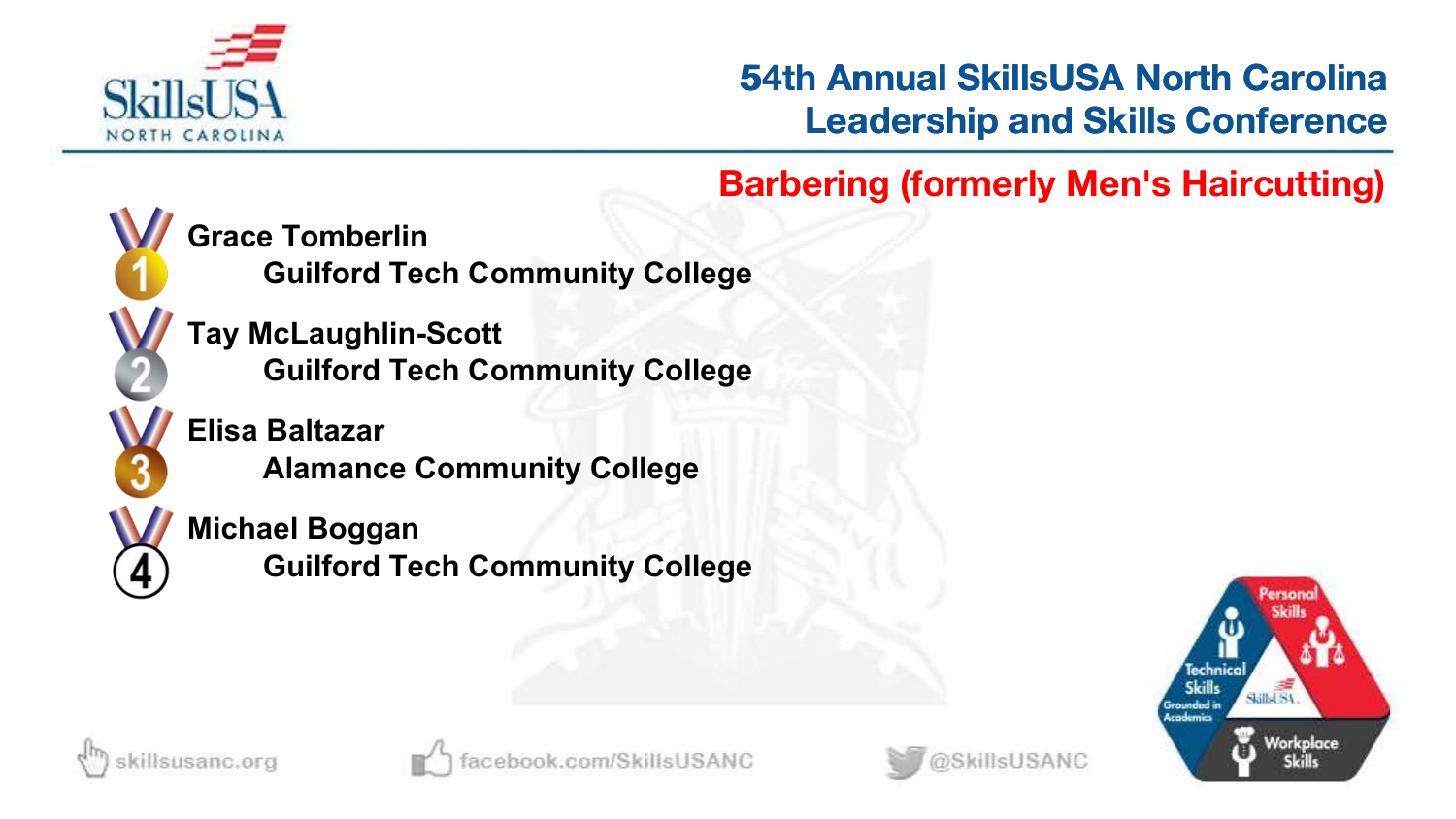

**54th Annual SkillsUSA North Carolina Leadership and Skills Conference 54th Annual SkillsUSA North Carolina<br>Leadership and Skills Conference<br>Broadcast News Production** 



**Forsyth Tech Community College**







book.com/SkillsUSANC

@SkillsUSANC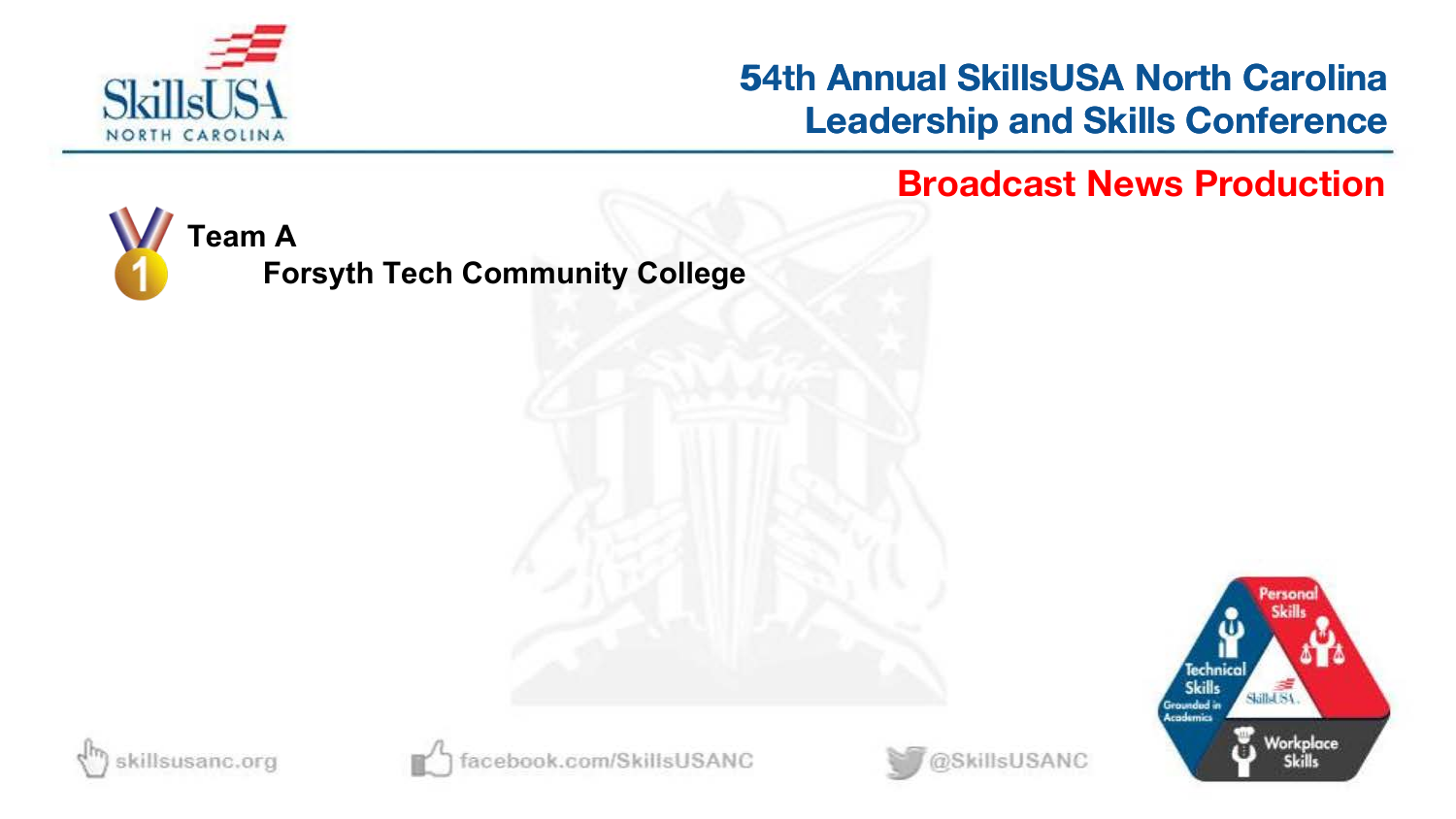

# **54th Annual SkillsUSA North Carolina Leadership and Skills Conference 54th Annual SkillsUSA North Carolina<br>Leadership and Skills Conference<br>Cabinetmaking**



**Jack Guffey Pitt Community College**

**Montavius Sherrod Pitt Community College**







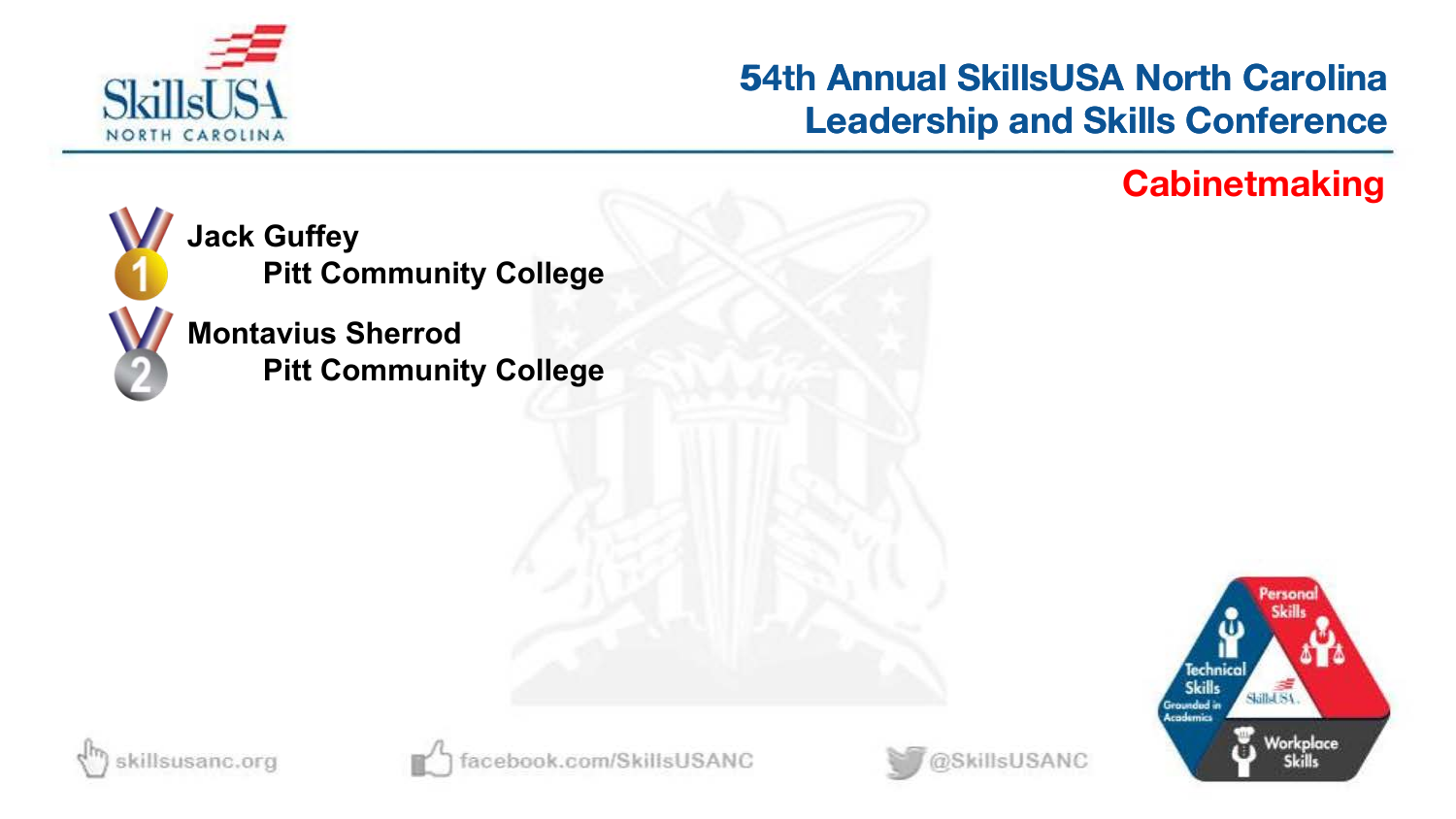

**Career Pathways Showcase: Arts and Communication** 



**Nash Community College**







book.com/SkillsUSANC

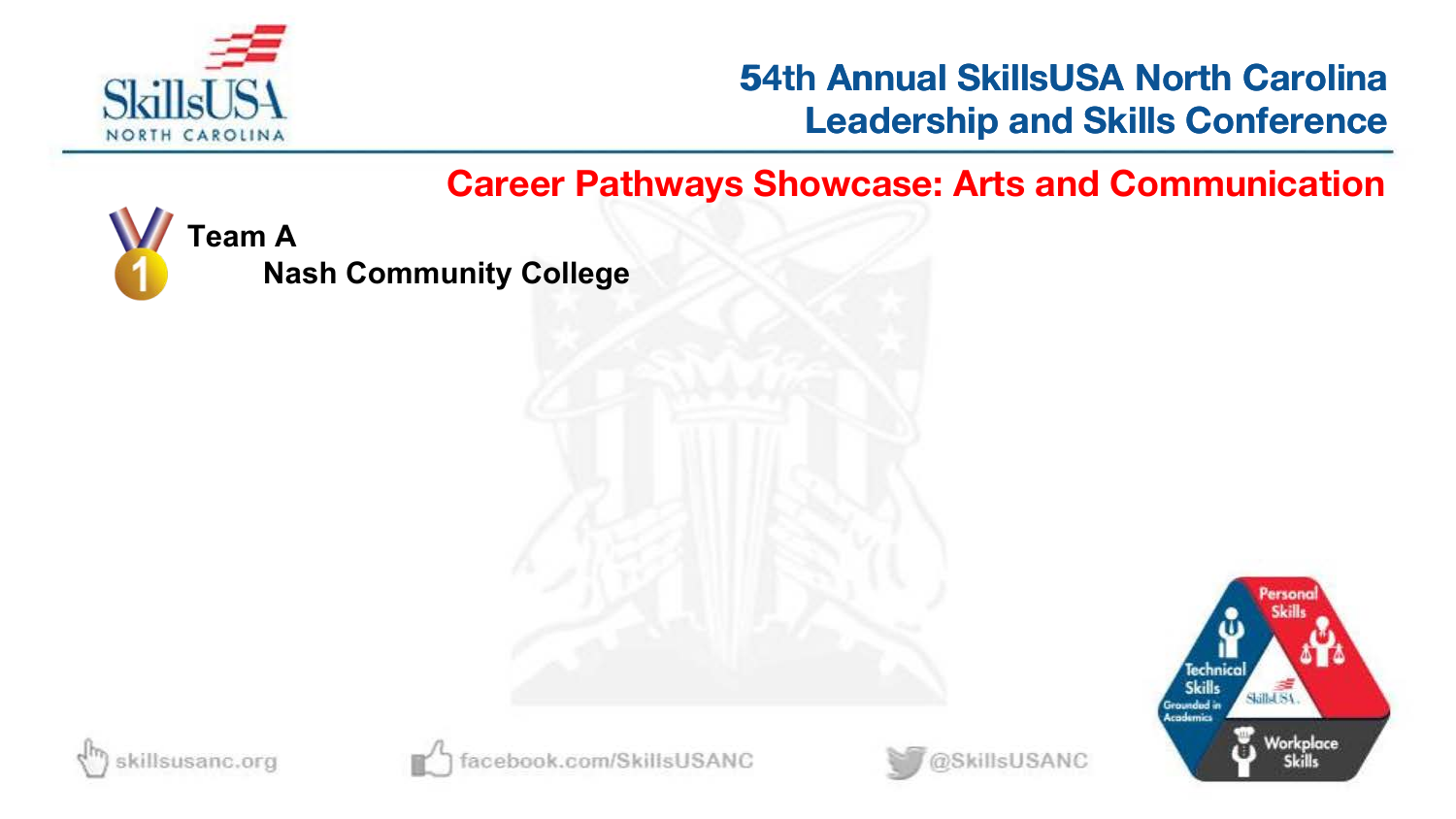

**54th Career Pathways Showcase: Business Mgmt & Technology**



**Nash Community College**







book.com/SkillsUSANC

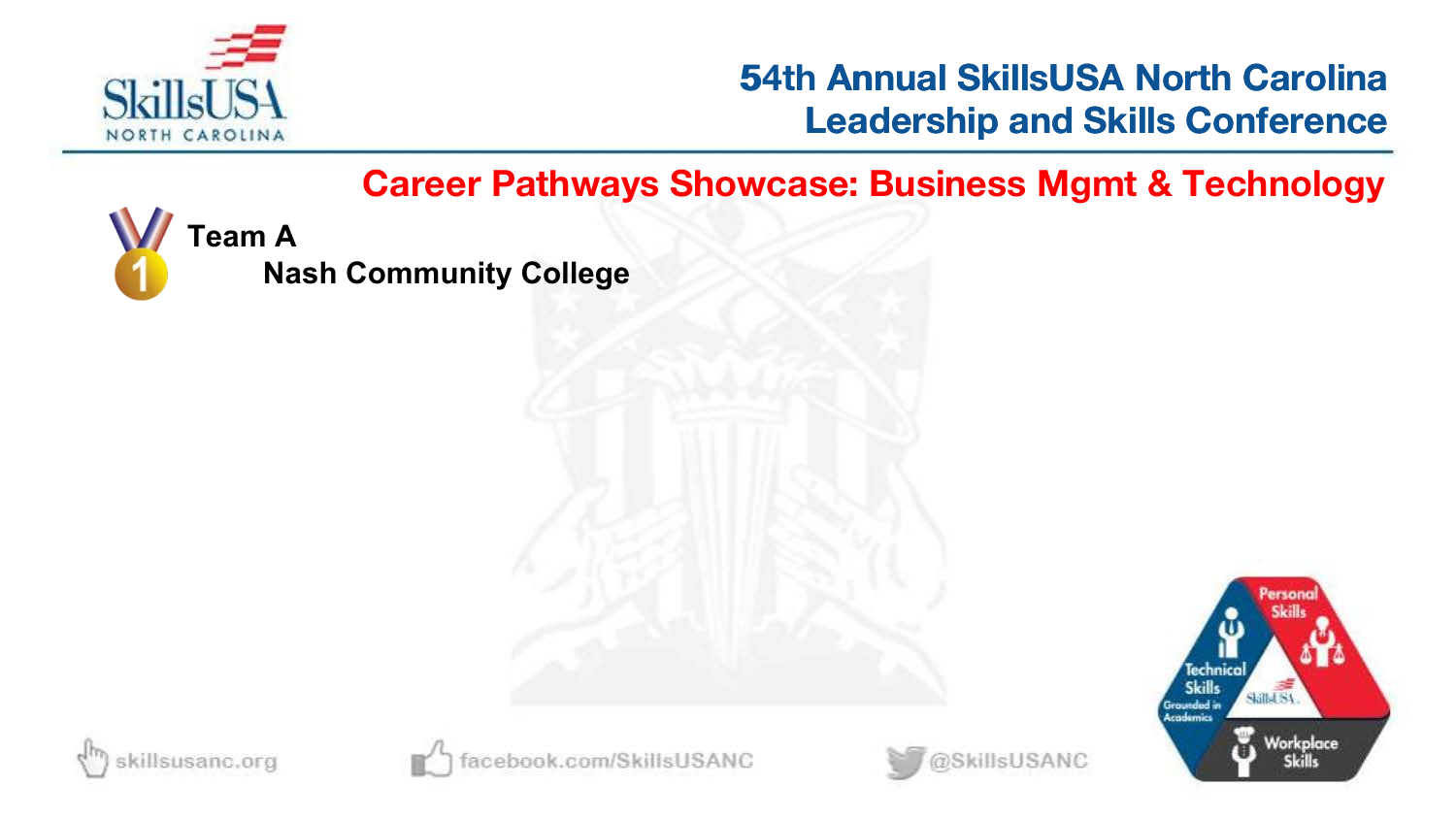

**54th Career Pathways Showcase: Industrial & Engineering Tech**



**Edgecombe Community College**







oook.com/SkillsUSANC

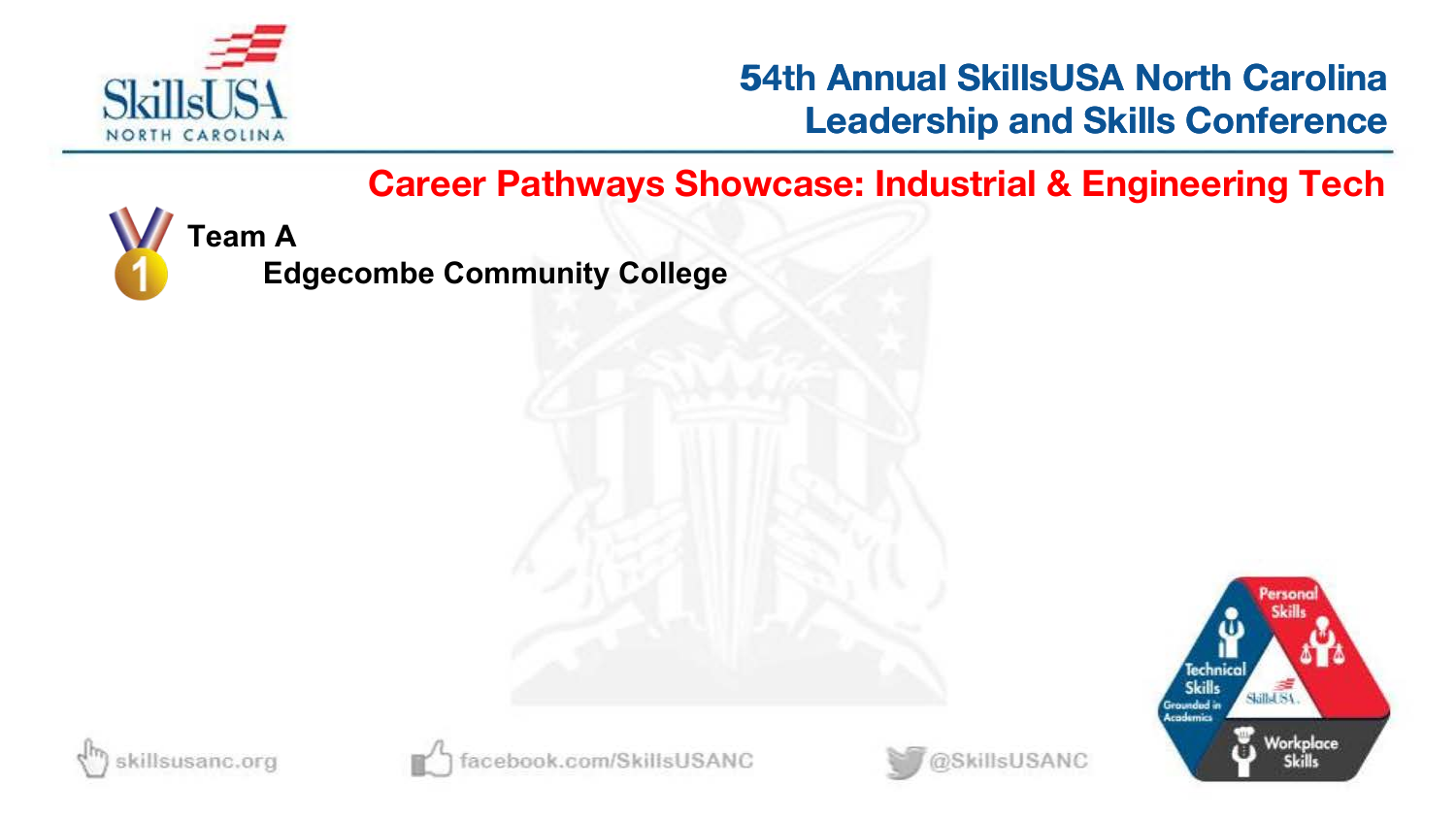

**54th Career Pathways Showcase: Natural Resources/Agri/Food**



**Wilkes Community College**







book.com/SkillsUSANC

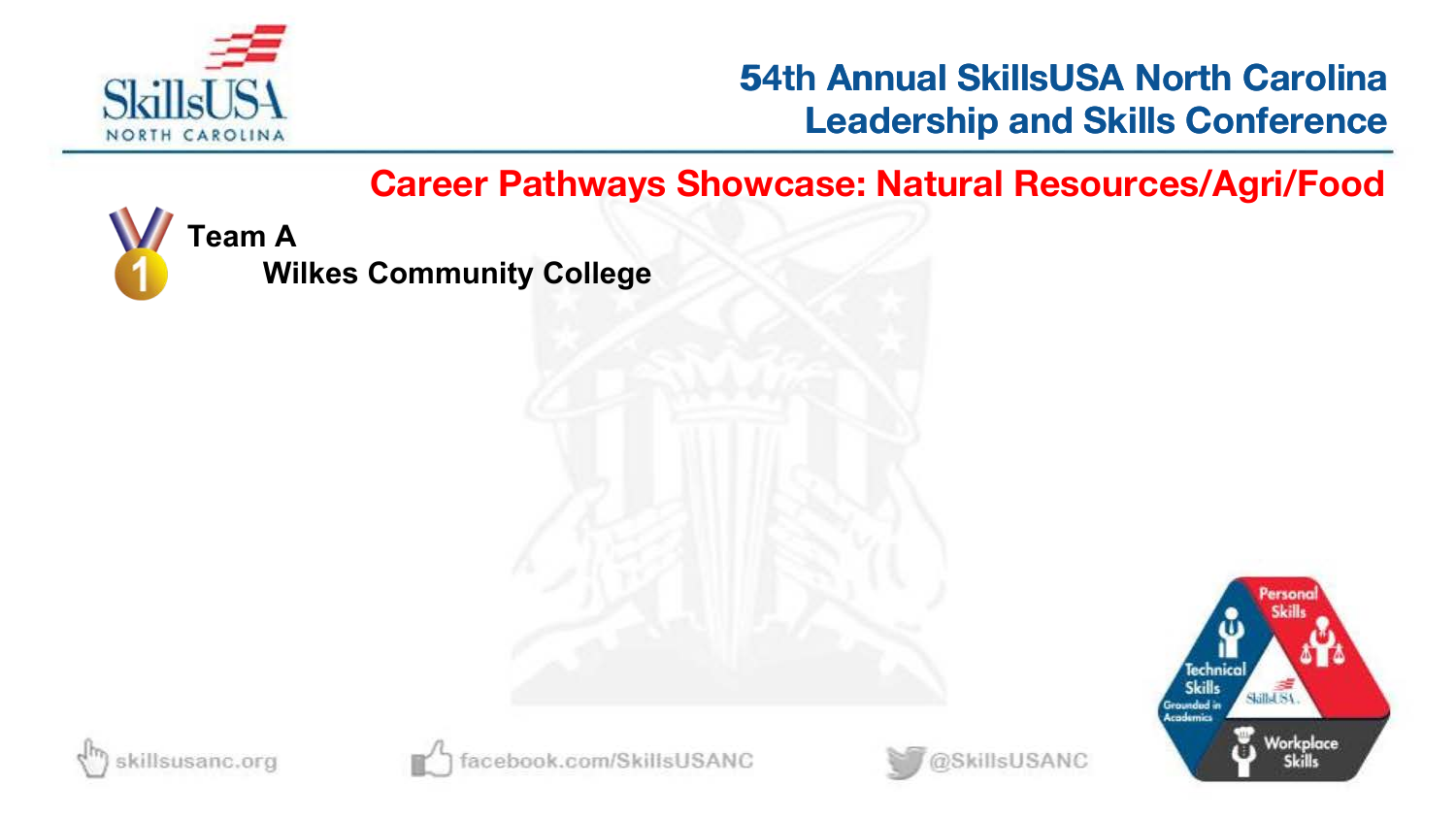

# **53rd Annual SkillsUSA North Carolina Leadership and Skills Conference 54th Annual SkillsUSA North Carolina<br>Leadership and Skills Conference<br>Carpentry**



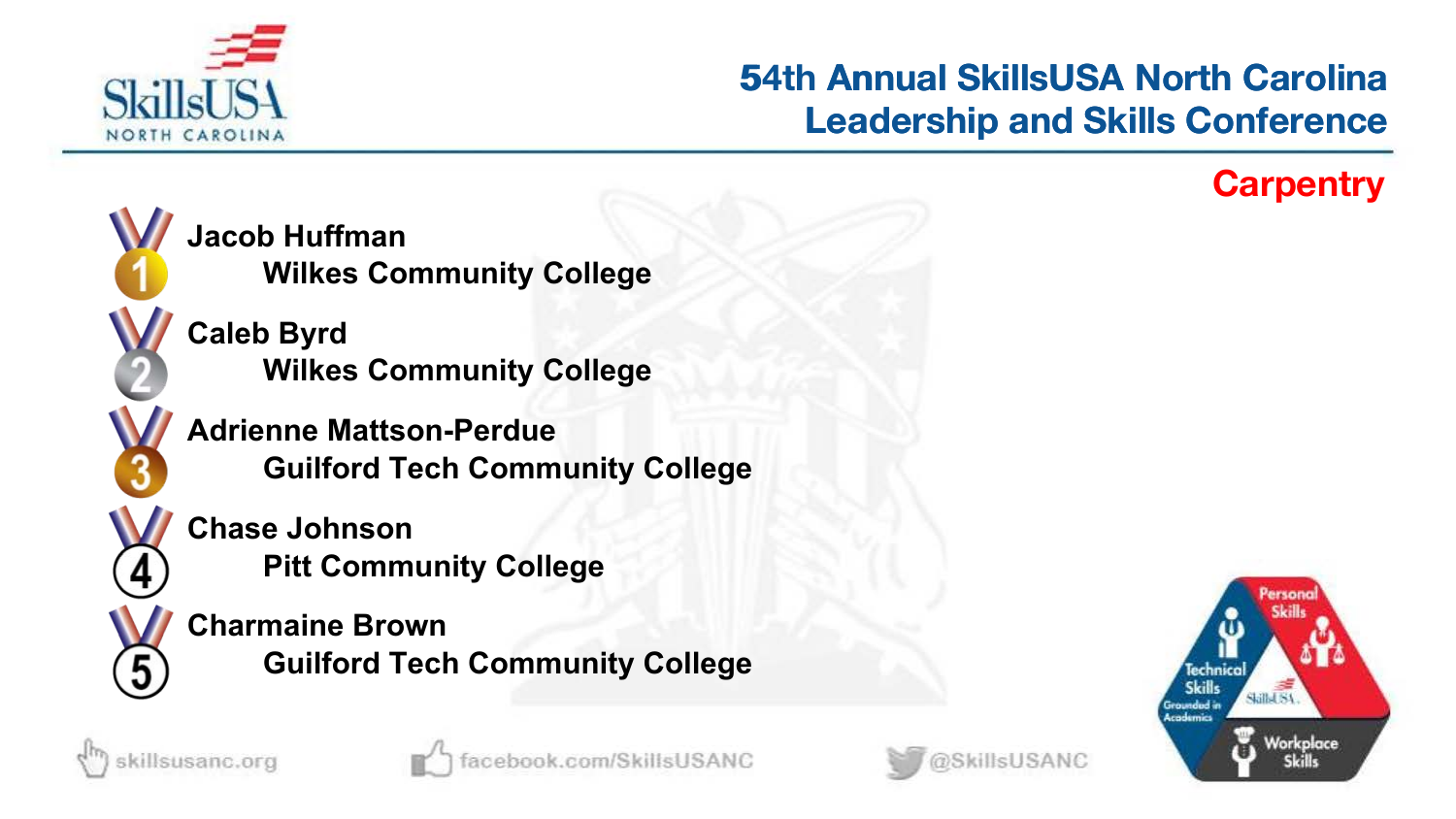

# **53rd Annual SkillsUSA North Carolina Leadership and Skills Conference 54th Annual SkillsUSA North Carolina<br>Leadership and Skills Conference<br>CNC Milling Specialist**



**Erick Rivera-Vargas**

**Catawba Valley Community College**

**Joshua Pugh Guilford Tech Community College**

**Daniel Perry Johnston Community College**

### **Ziad Benkerrou**

**Guilford Tech Community College**

### **Brian Tran**

**Central Carolina Community College**







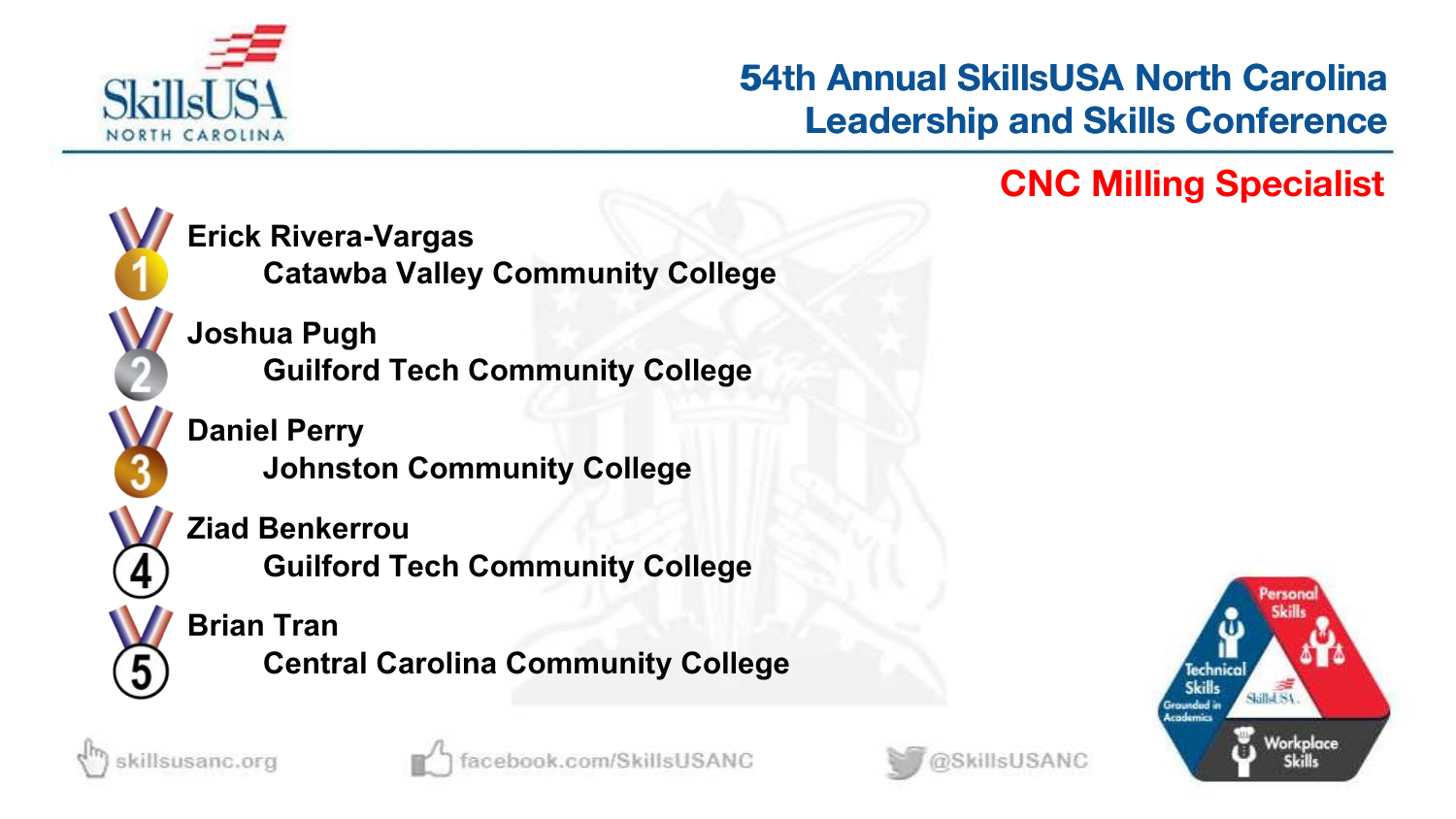

# **53rd Annual SkillsUSA North Carolina Leadership and Skills Conference 54th Annual SkillsUSA North Carolina<br>Leadership and Skills Conference<br>CNC Technician**



**Marcus Vanderhelm Catawba Valley Community College**

**Johnston Community College**



**Guilford Tech Community College**

**Jonathan King Guilford Tech Community College**







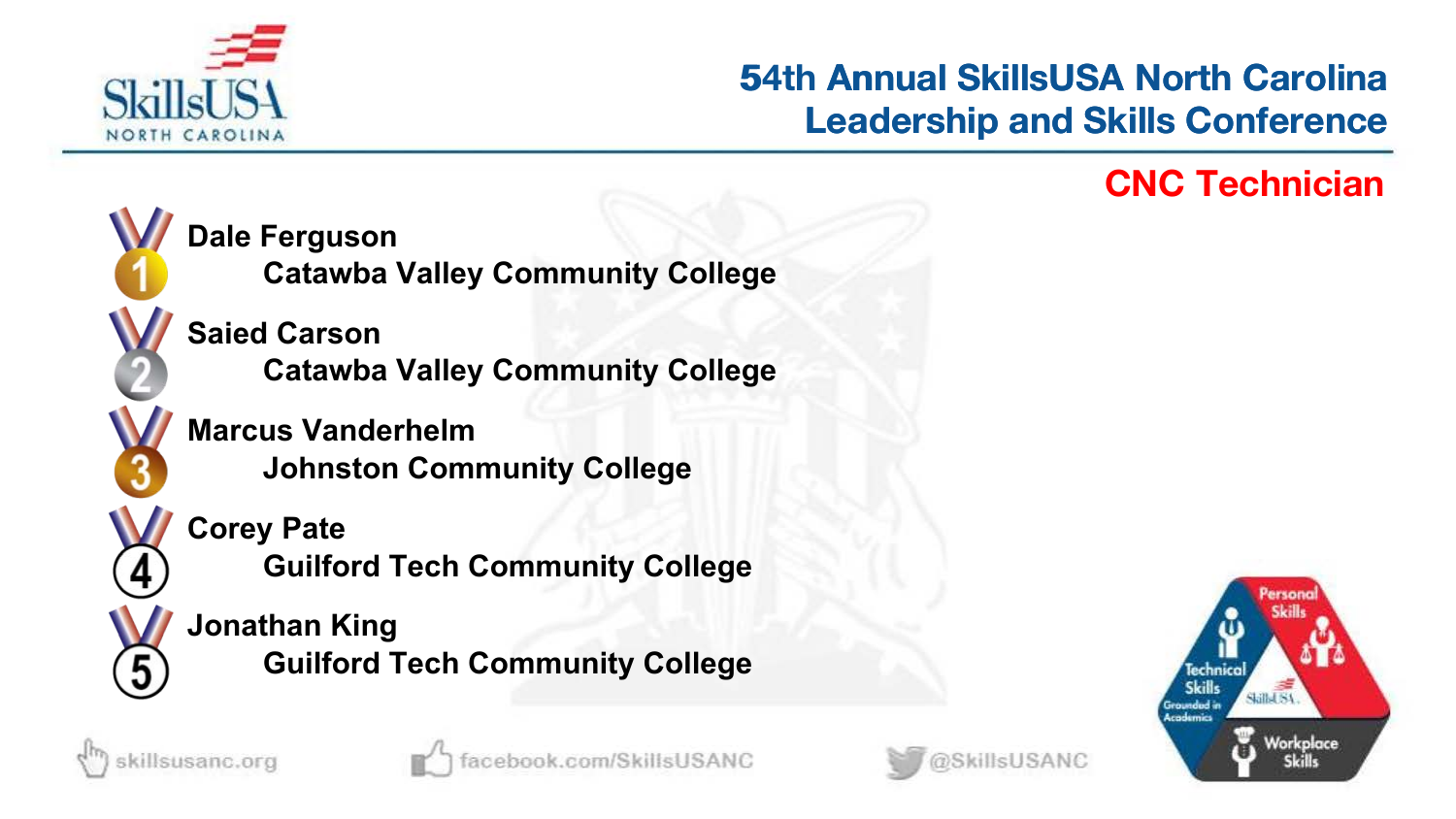

# **53rd Annual SkillsUSA North Carolina Leadership and Skills Conference 54th Annual SkillsUSA North Carolina<br>Leadership and Skills Conference<br>CNC Turning Specialist**



**Matthew Carmody Johnston Community College**

**Christopher Deal Catawba Valley Community College**

**Logan West Davidson County Community College**

**Joshua Sardinas**

**Catawba Valley Community College**

**John Todd Nash Community College**







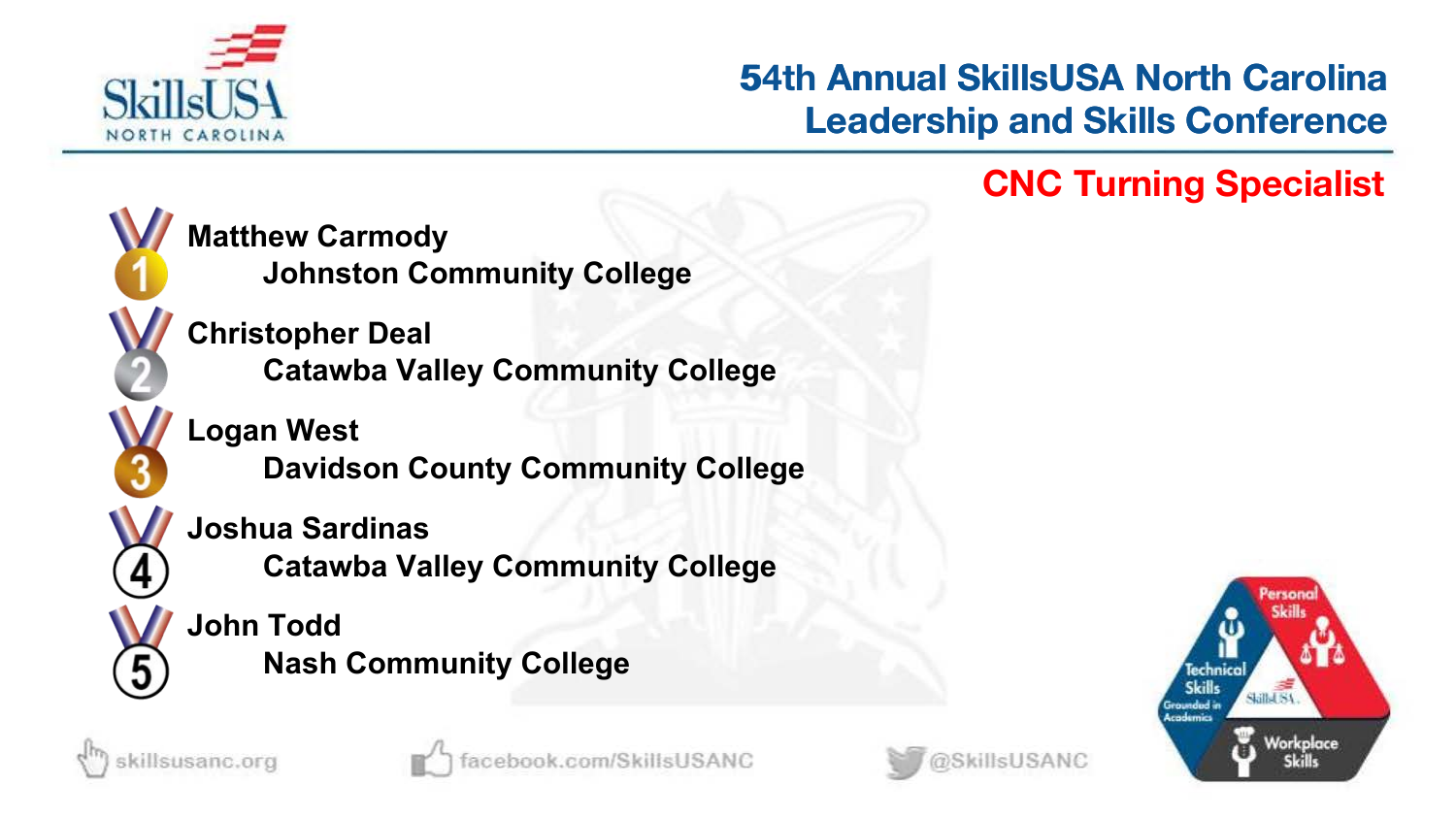

# **53rd Annual SkillsUSA North Carolina Leadership and Skills Conference 54th Annual SkillsUSA North Carolina<br>Leadership and Skills Conference<br>Collision Damage Appraisal**



**Amy Lytle Forsyth Tech Community College**

**Ryan Marsh Guilford Tech Community College**

**Robert Davis**

**Forsyth Tech Community College**

**Lincoln Follette**

**Fayetteville Technical Community College**

**Keith Haynes Wilkes Community College**





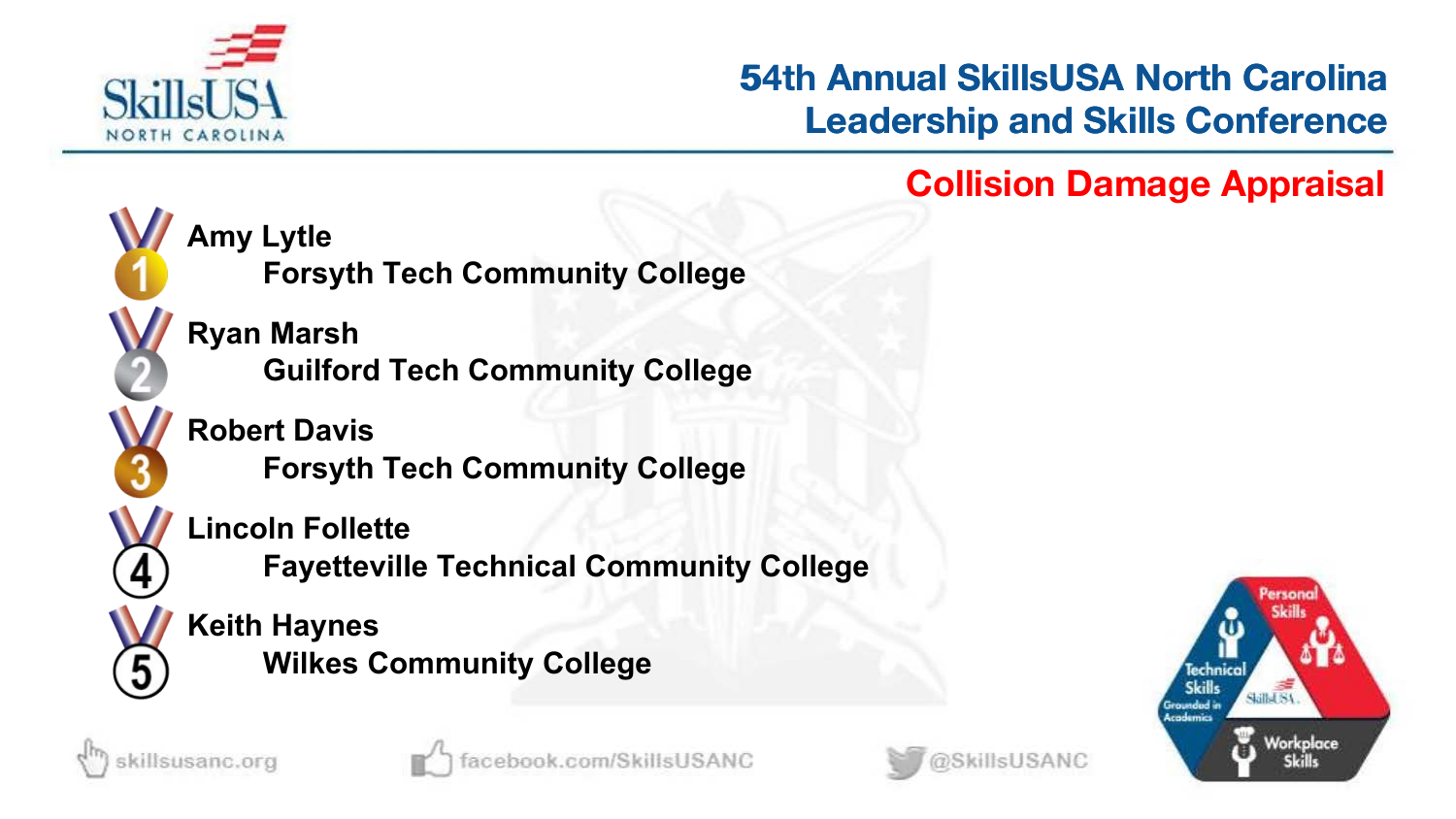

# **53rd Annual SkillsUSA North Carolina Leadership and Skills Conference 54th Annual SkillsUSA North Carolina<br>Leadership and Skills Conference<br>Collision Repair Technology**



**Quintin Reynolds**

**Central Piedmont Community College**

**James Hercules Forsyth Tech Community College**

**Carlos Sandoval Wilkes Community College**

**Aaron Howard Haywood Community College**

**Trey Wilson Forsyth Tech Community College**





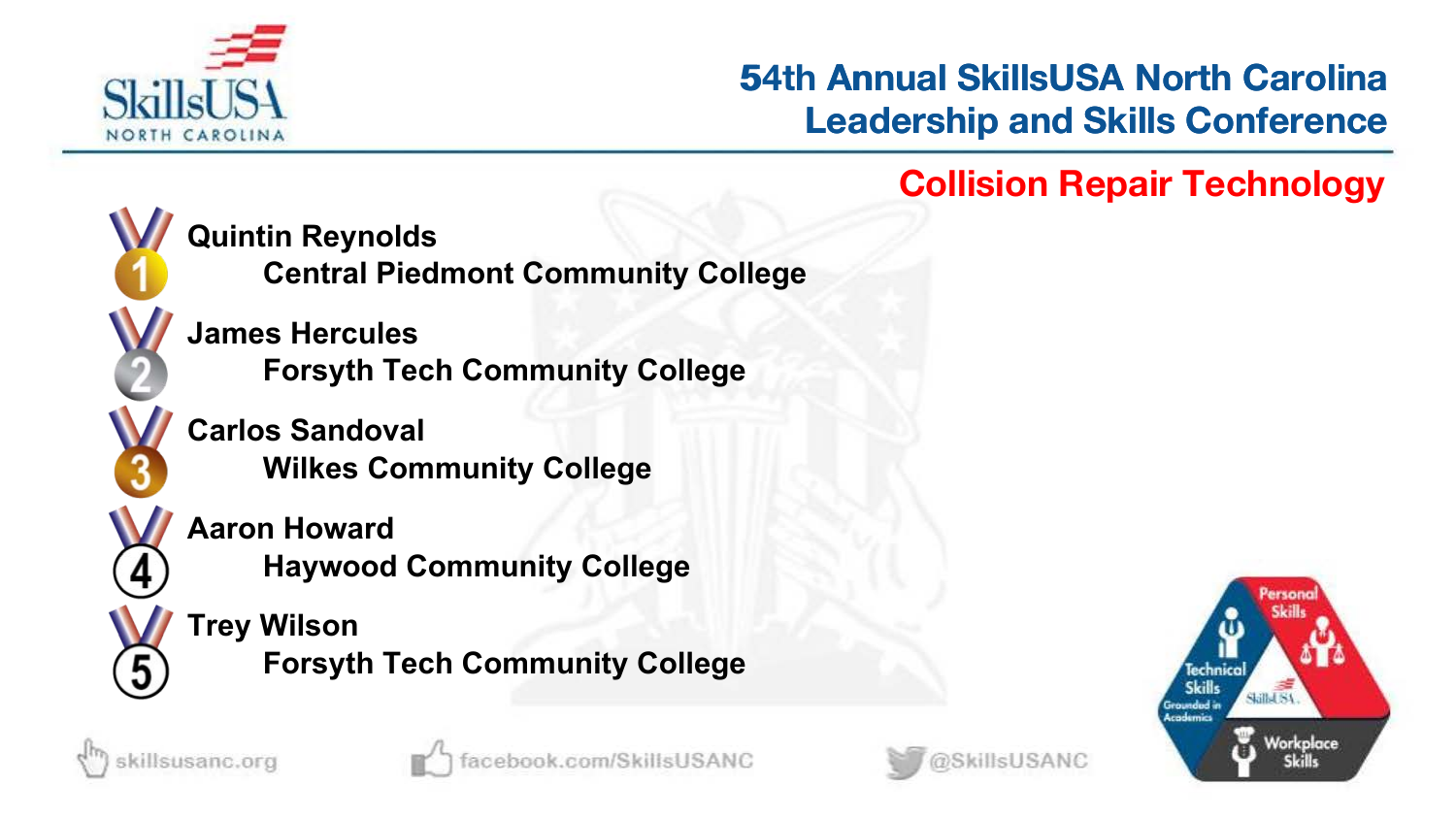

# **53rd Annual SkillsUSA North Carolina Leadership and Skills Conference 54th Annual SkillsUSA North Carolina<br>Leadership and Skills Conference<br>Commercial Baking**



**Heidi Pearce Carteret Community College**

**Ayanna Bailey Carteret Community College**

**Marina Brown Carteret Community College**



sillsusanc.org

**Carteret Community College**

**Sheila O'Brien Carteret Community College**





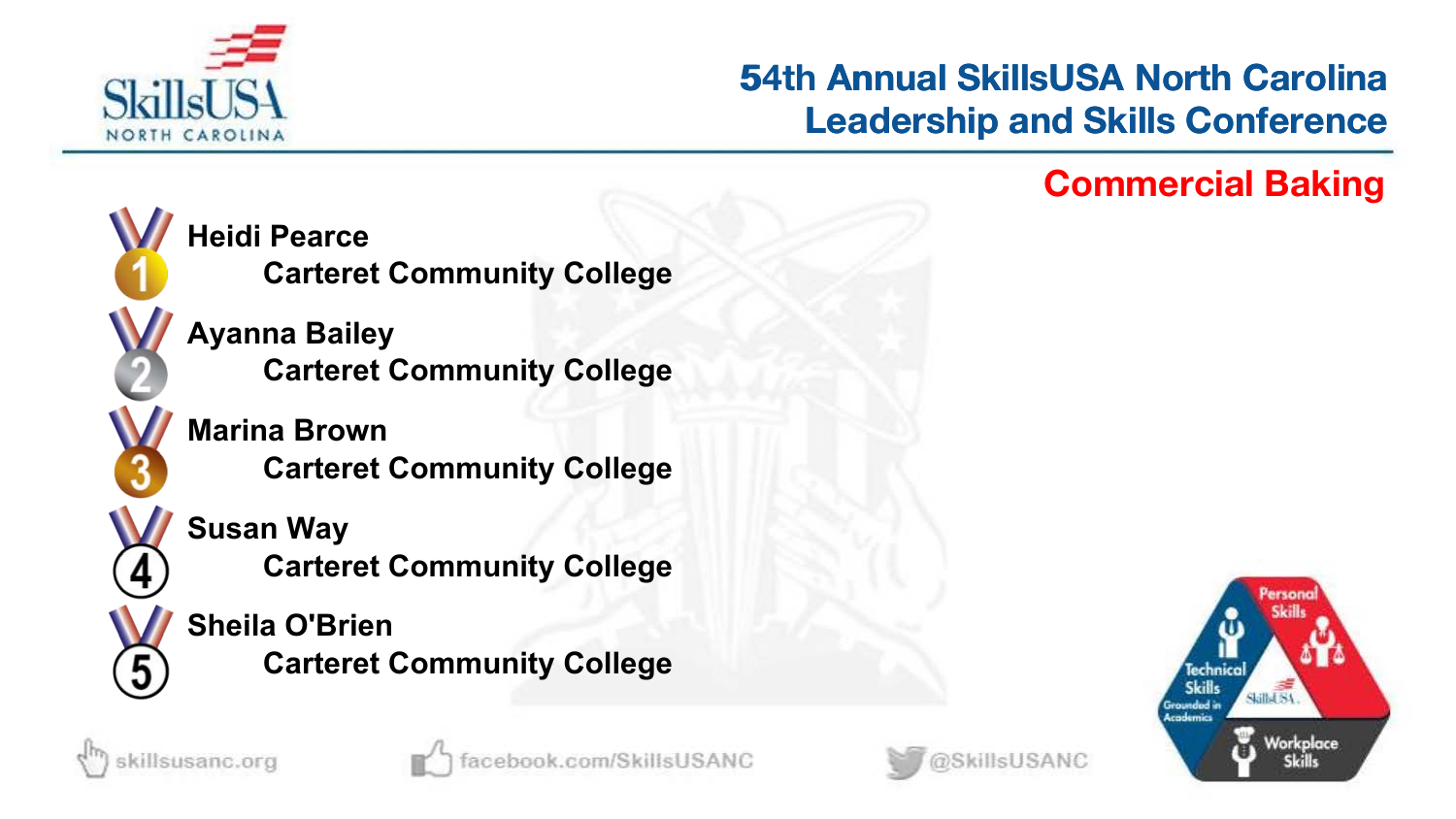

# **54th Annual SkillsUSA North Carolina Leadership and Skills Conference 54th Annual SkillsUSA North Carolina<br>Leadership and Skills Conference<br>Community Service**



**Catawba Valley Community College**







book.com/SkillsUSANC

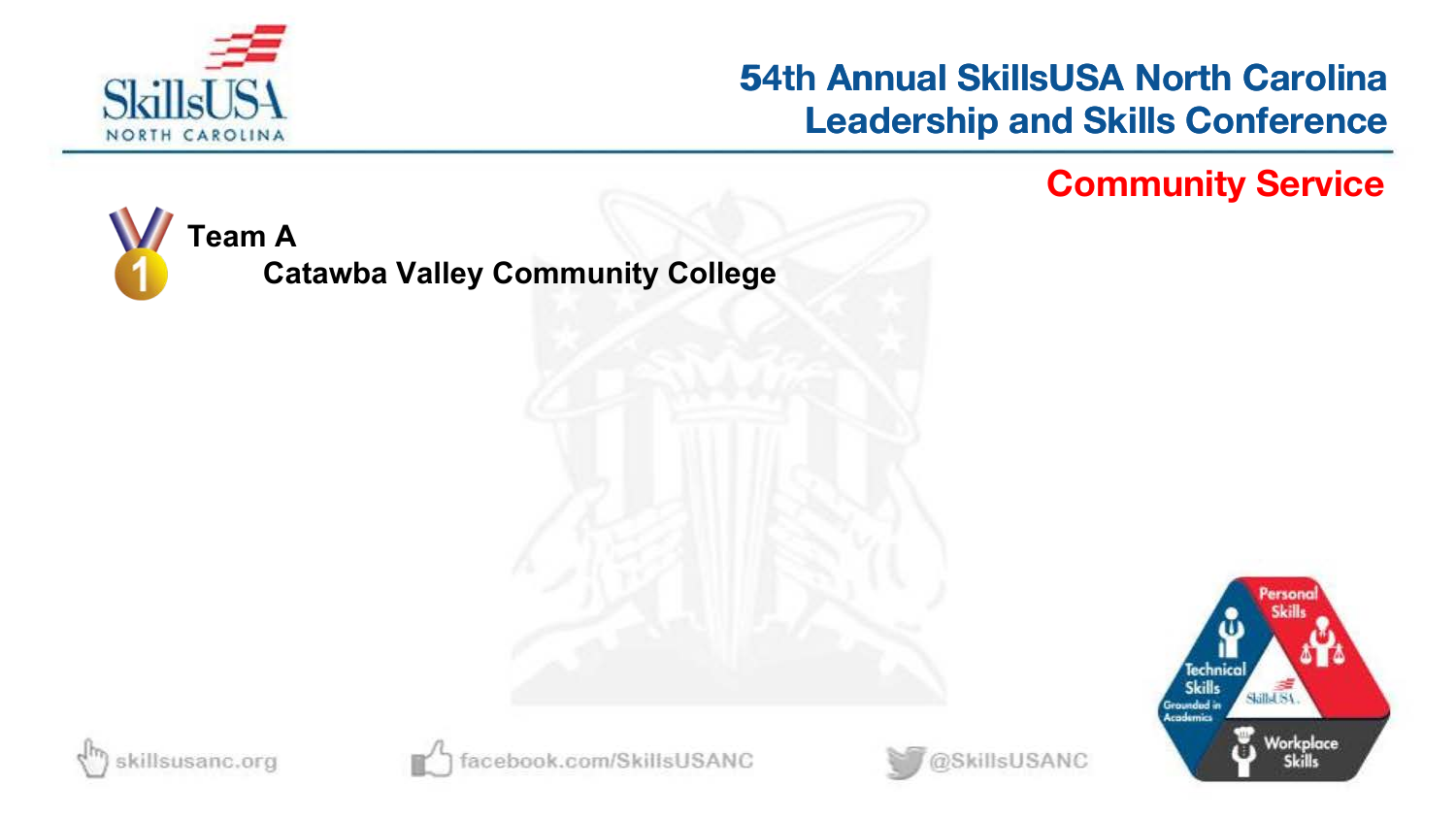

# **53rd Annual SkillsUSA North Carolina Leadership and Skills Conference 54th Annual SkillsUSA North Carolina<br>Leadership and Skills Conference<br>Computer Programming**



**Johnathan Burgess**

**Guilford Tech Community College**

**Isaiah Edwards Guilford Tech Community College**

**Lukas Gartman Guilford Tech Community College**

**Harry Snell**

**Edgecombe Community College**

### **Patrick Love**

**Guilford Tech Community College**





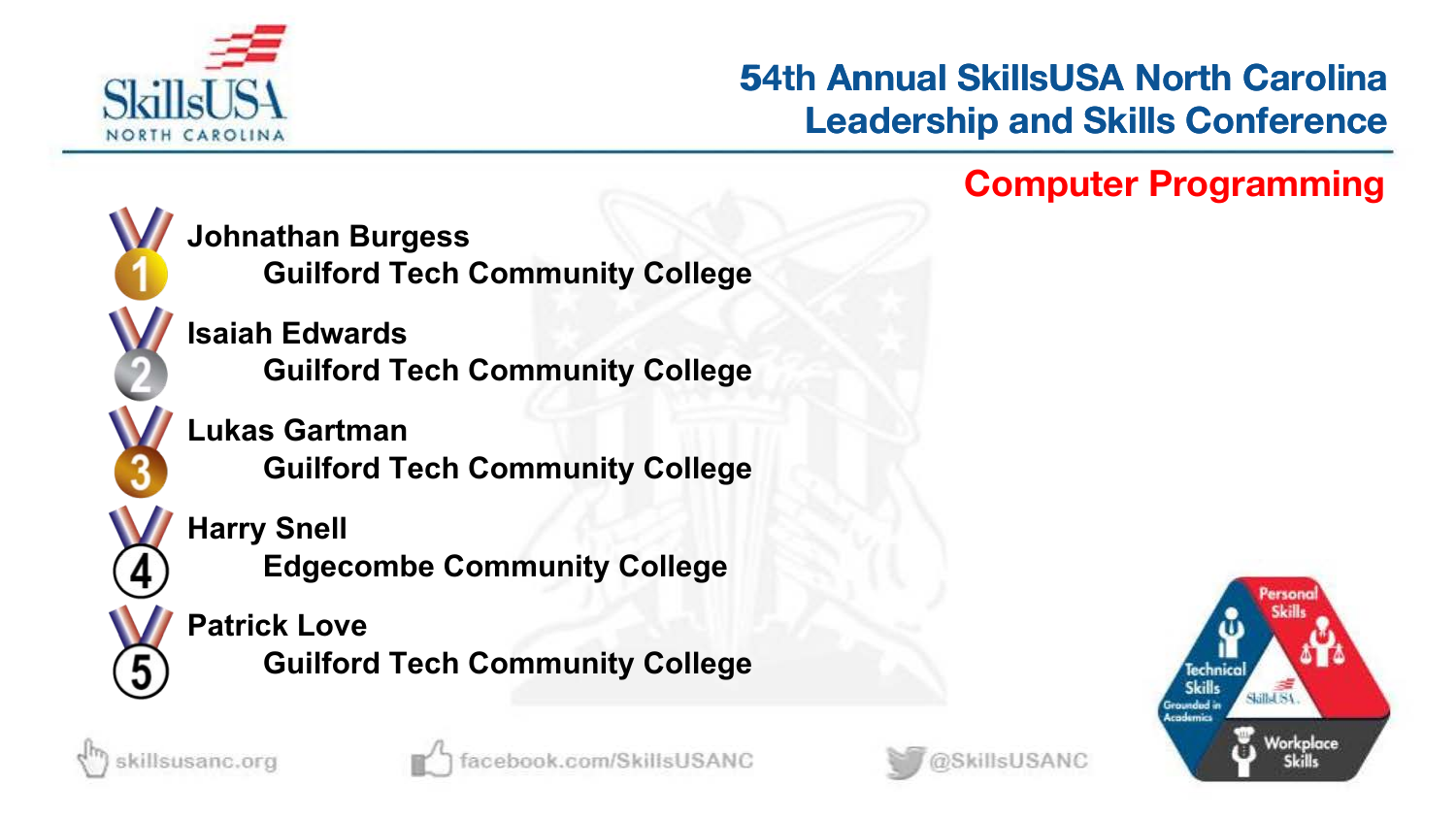

# **53rd Annual SkillsUSA North Carolina Leadership and Skills Conference 54th Annual SkillsUSA North Carolina<br>Leadership and Skills Conference<br>Cosmetology**

@SkillsUSANC



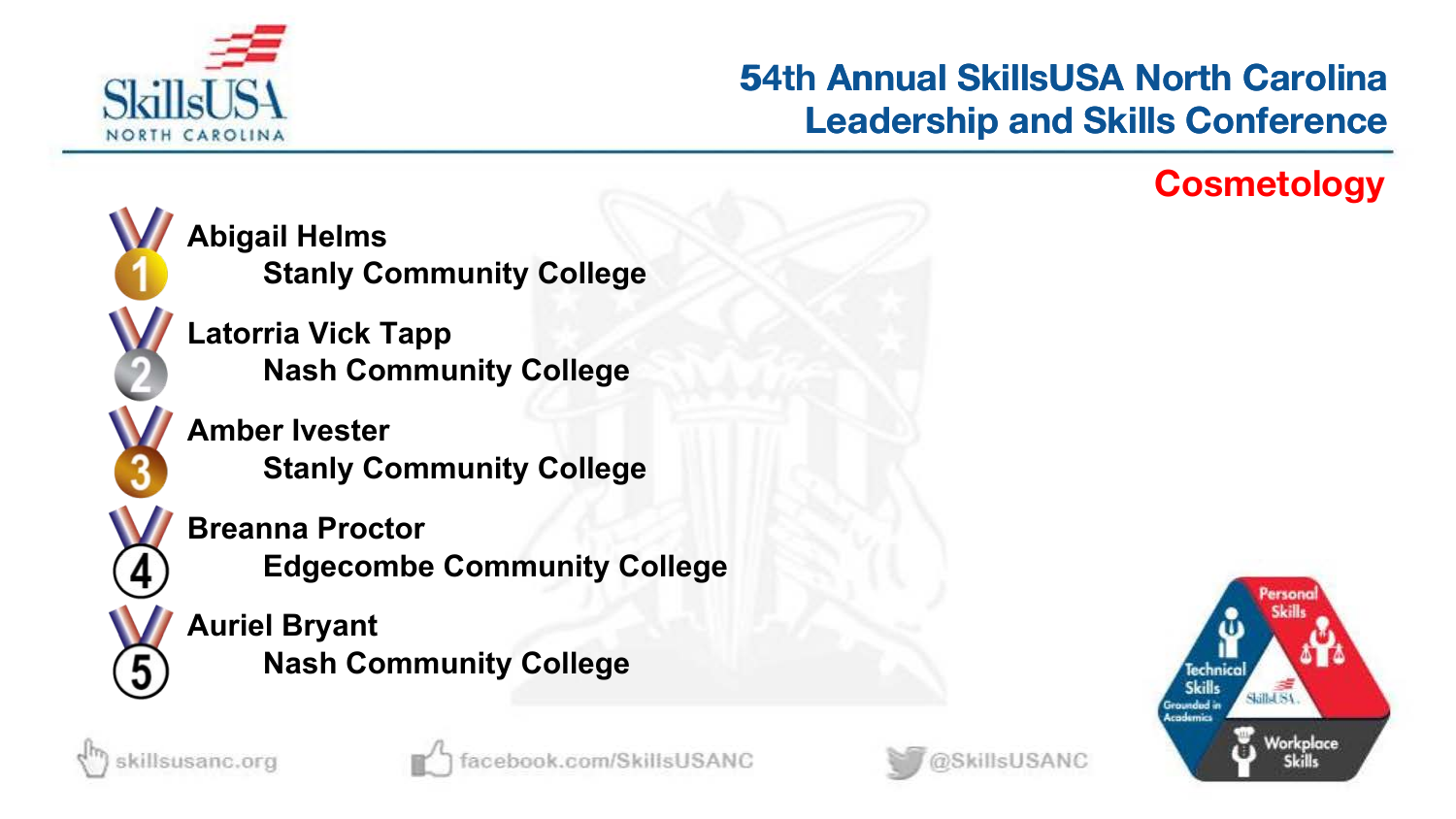

# **53rd Annual SkillsUSA North Carolina Leadership and Skills Conference 54th Annual SkillsUSA North Carolina<br>Leadership and Skills Conference<br>Cosmetology Beginner Skills**



**Rebekah Brantley Nash Community College**

**Shaista Parveen Nash Community College**

**Meagan Cheek Surry Community College**



**Guilford Tech Community College**

**Danielle Petrie**

**Fayetteville Technical Community College**







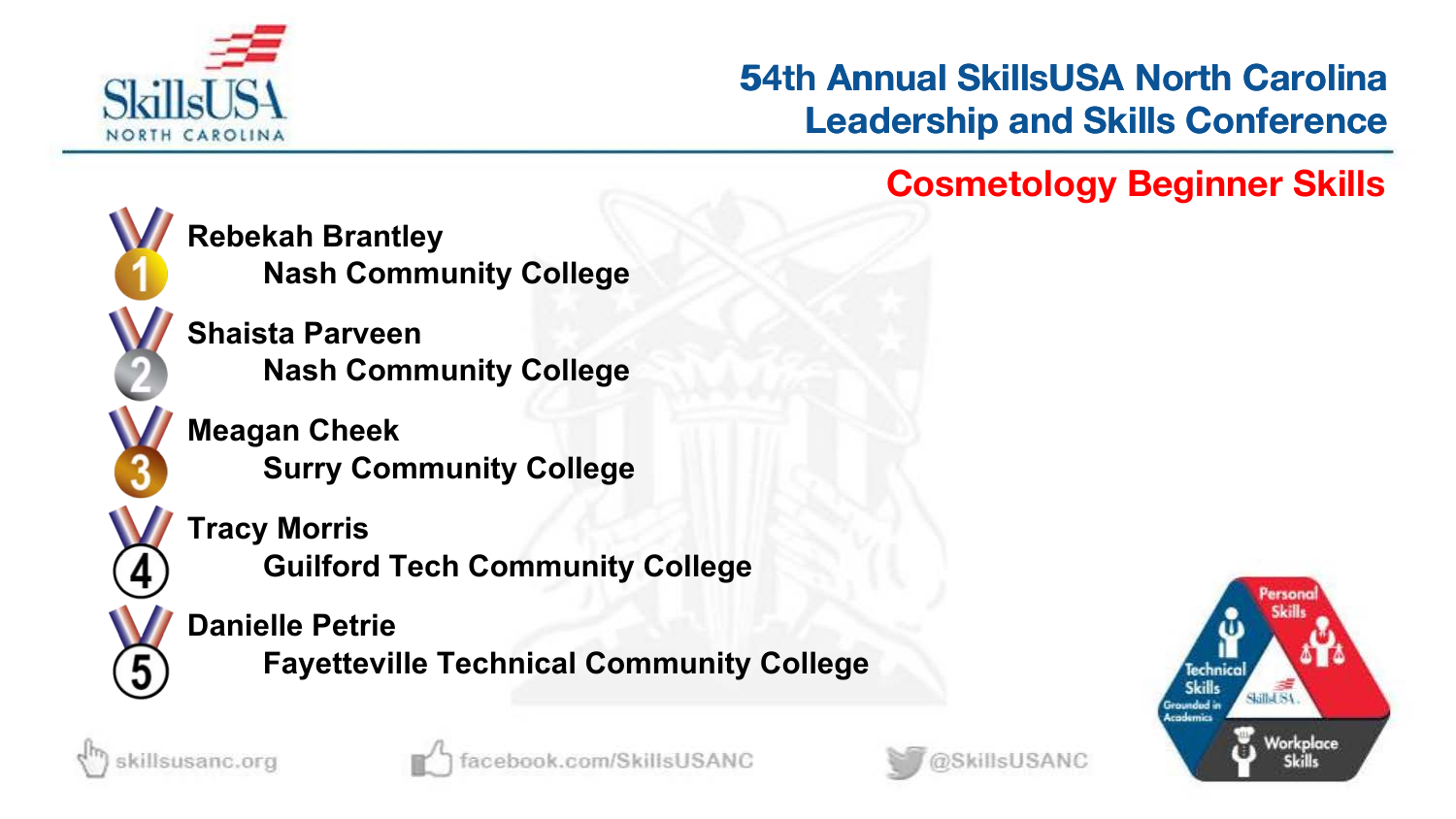

### **54th Annual SkillsUSA North Carolina Leadership and Skills Conference 54th Annual SkillsUSA North Carolina<br>Leadership and Skills Conference<br>Crime Scene Investigation**



**Catawba Valley Community College**







book.com/SkillsUSANC

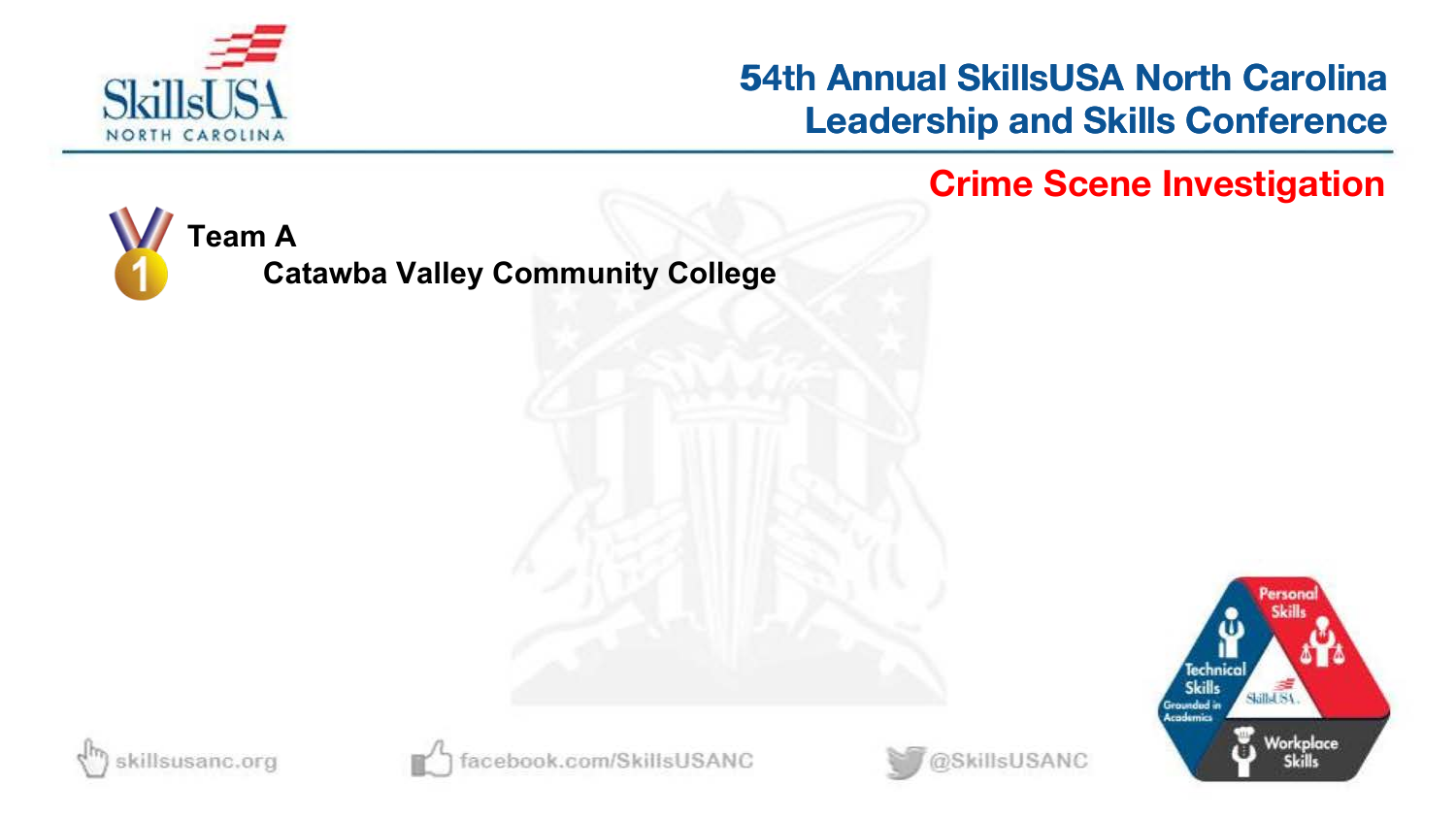

# **53rd Annual SkillsUSA North Carolina Leadership and Skills Conference 54th Annual SkillsUSA North Carolina<br>Leadership and Skills Conference<br>Criminal Justice**



**Najah Samaramah**

**Guilford Tech Community College**

**Mathew Joyce**

**Guilford Tech Community College**







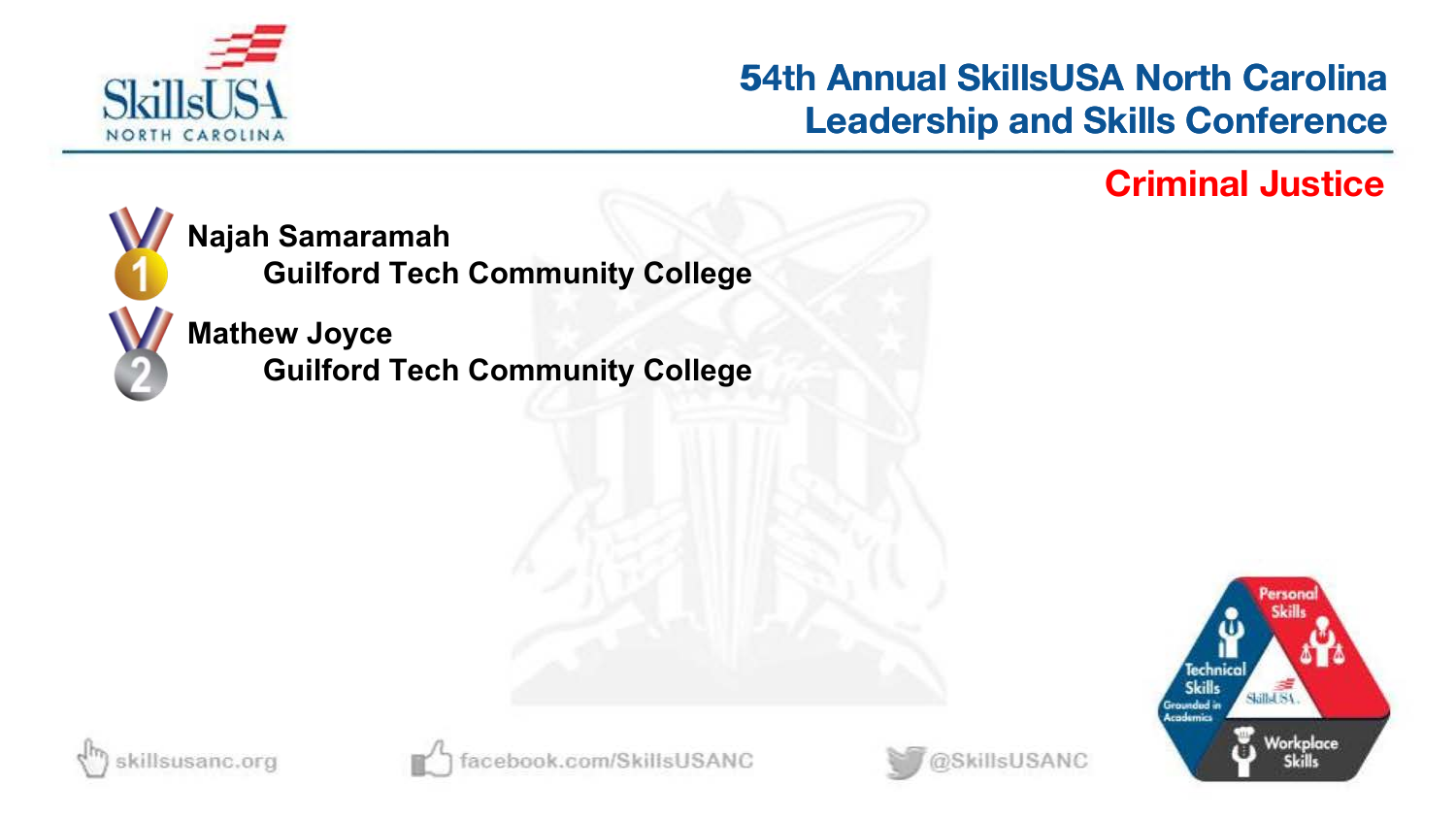

# **53rd Annual SkillsUSA North Carolina Leadership and Skills Conference 54th Annual SkillsUSA North Carolina<br>Leadership and Skills Conference<br>Culinary Arts**





cillsusanc.org



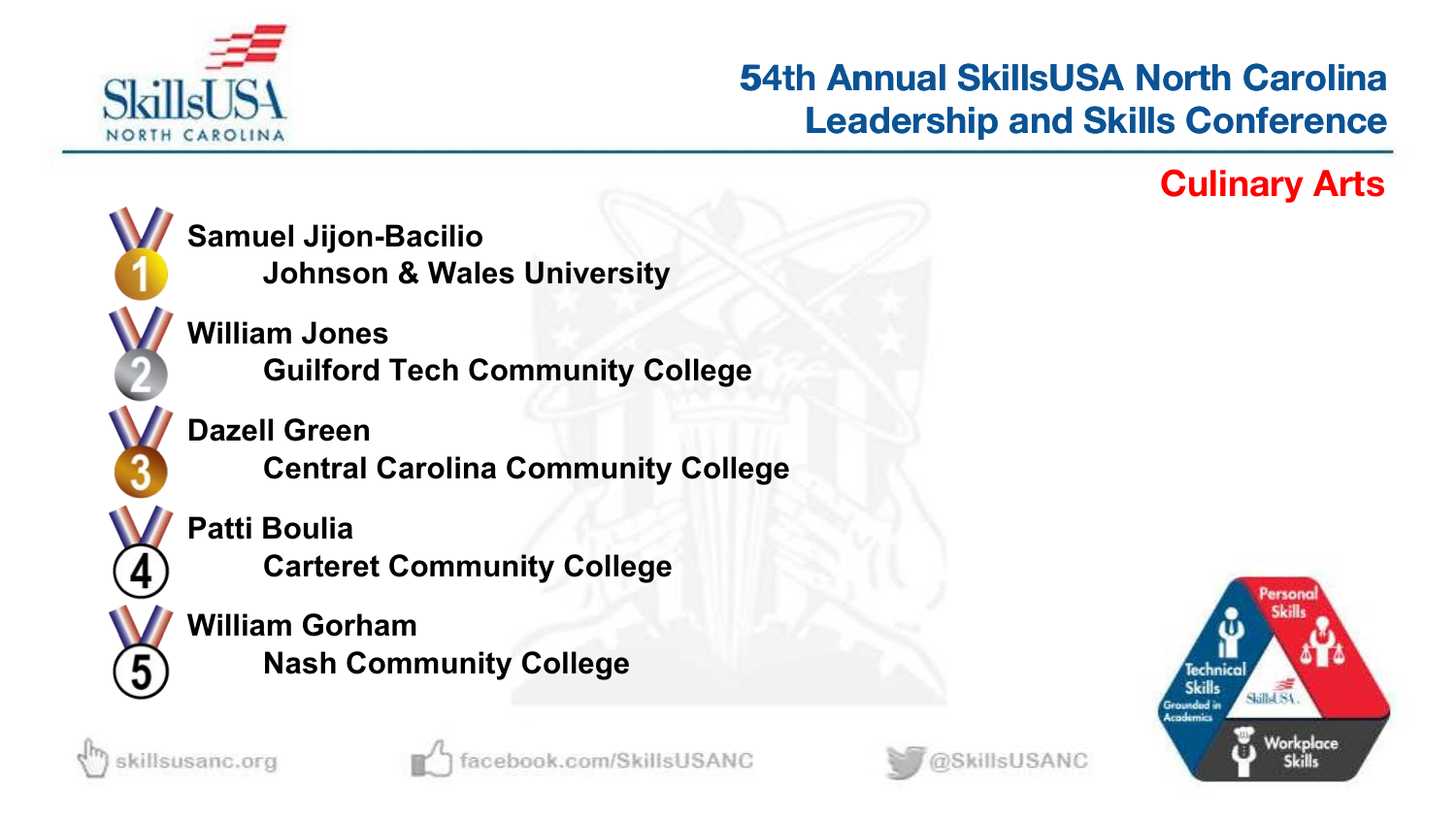

# **53rd Annual SkillsUSA North Carolina Leadership and Skills Conference 54th Annual SkillsUSA North Carolina<br>Leadership and Skills Conference<br>Customer Service**



**Kayla Barrow Carteret Community College**

**Samuel Frye Catawba Valley Community College**

**Jacob Carr Western Carolina University**

**Jamisa Alford Nash Community College**





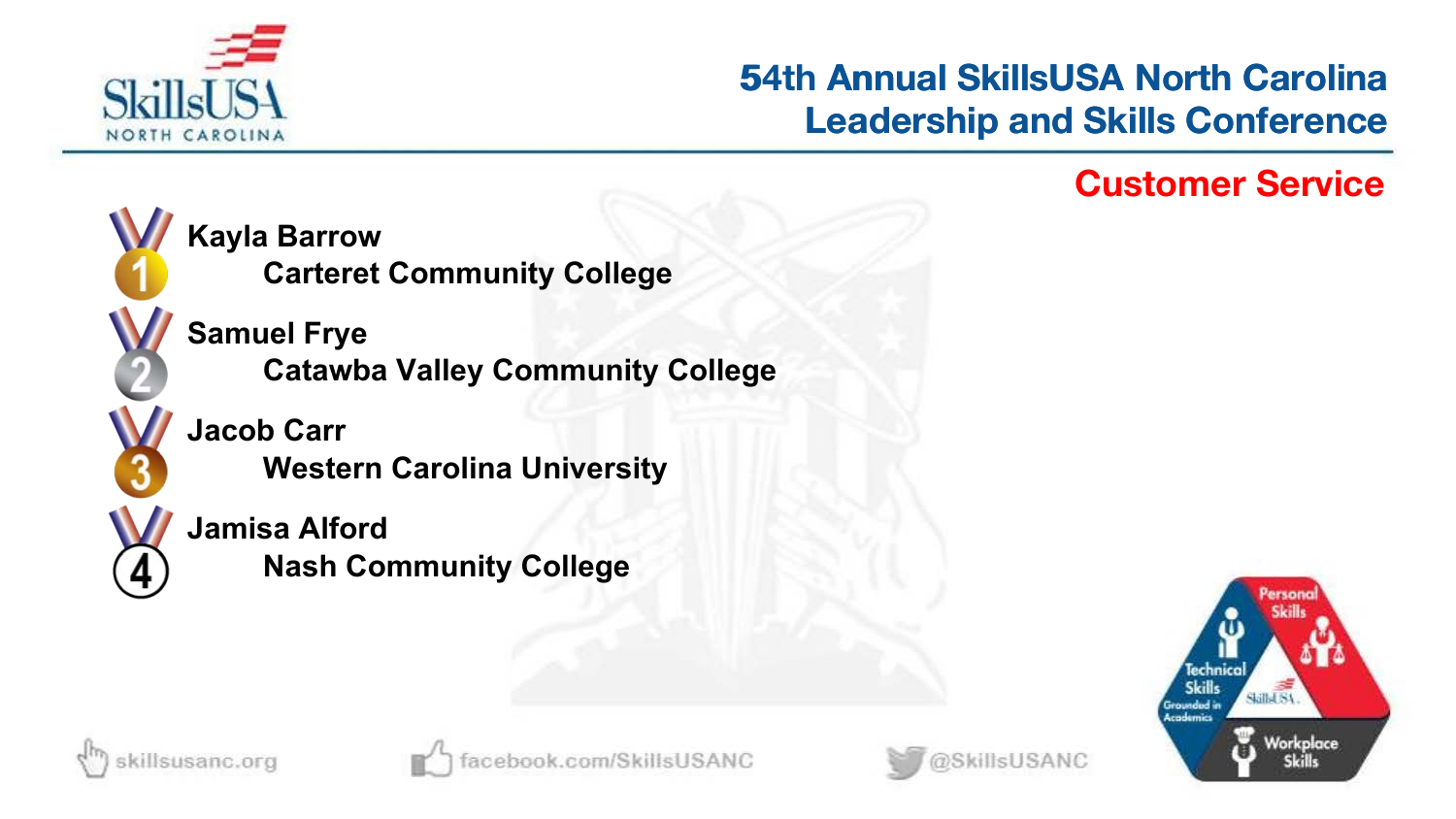

# **54th Annual SkillsUSA North Carolina Leadership and Skills Conference 54th Annual SkillsUSA North Carolina<br>Leadership and Skills Conference<br>Cyber Security**

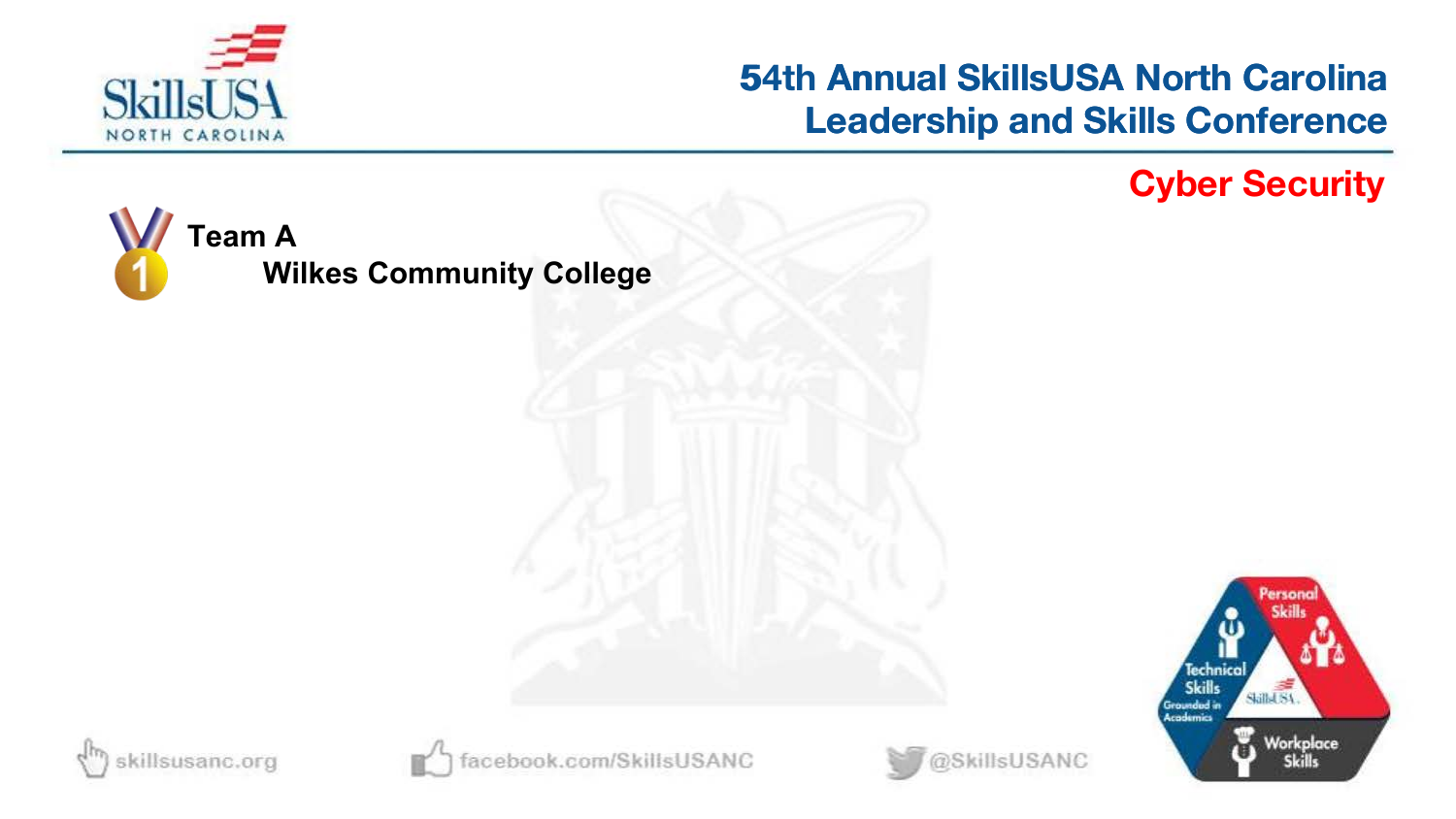

# **53rd Annual SkillsUSA North Carolina Leadership and Skills Conference 54th Annual SkillsUSA North Carolina<br>Leadership and Skills Conference<br>Dental Assisting**





sillsusanc.org



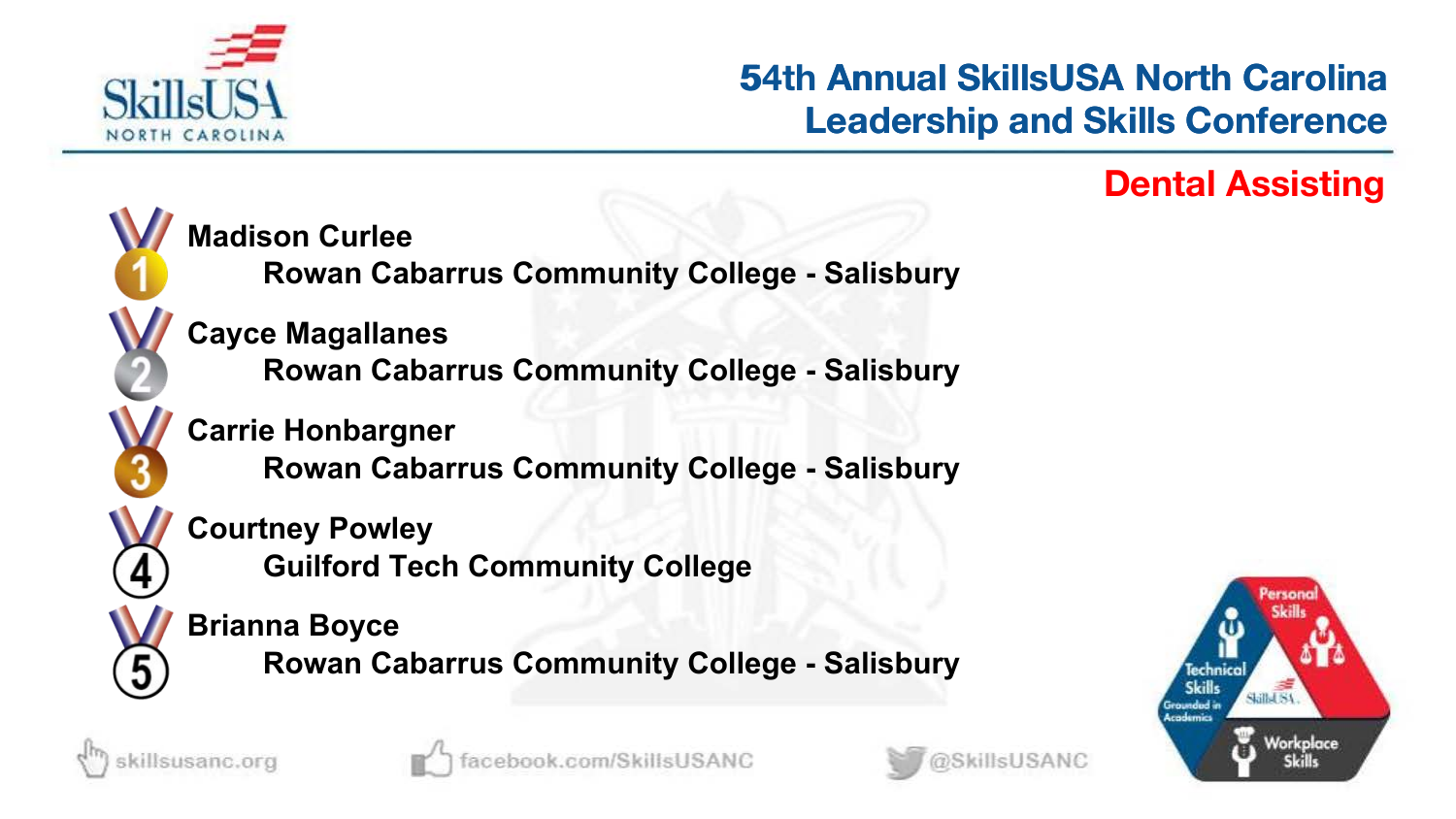

# **53rd Annual SkillsUSA North Carolina Leadership and Skills Conference 54th Annual SkillsUSA North Carolina<br>Leadership and Skills Conference<br>Diesel Equipment Technology**



**William Chapman Wilkes Community College**

**Corbin Foster Forsyth Tech Community College**

**Jacob Sweatt Forsyth Tech Community College**

**Justin Williams Wilkes Community College**

**Jonathan McManus Wilkes Community College**







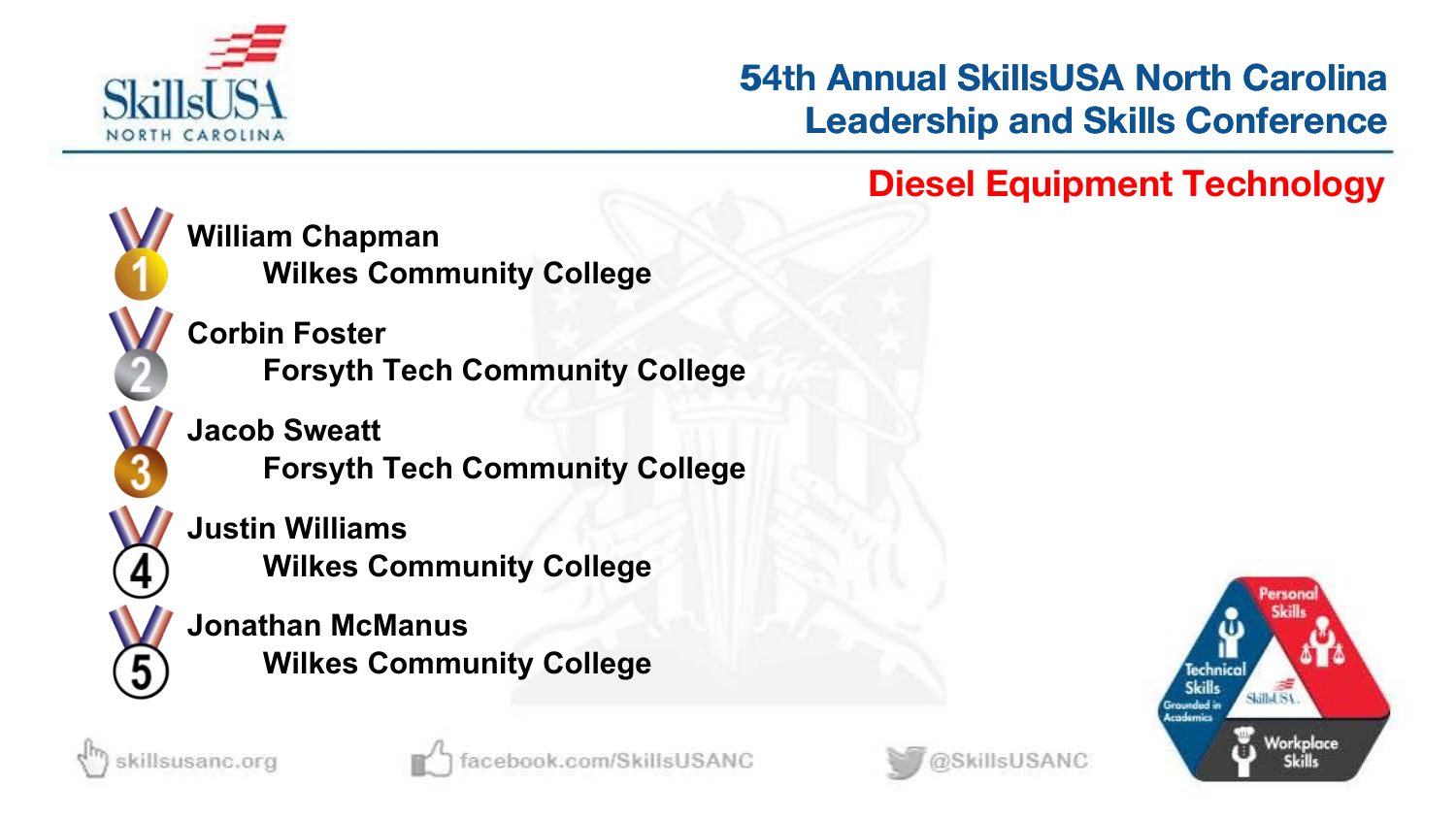

### **54th Annual SkillsUSA North Carolina Leadership and Skills Conference 54th Annual SkillsUSA North Carolina<br>Leadership and Skills Conference<br>Digital Cinema Production**



**Catawba Valley Community College**





book.com/SkillsUSANC

@SkillsUSANC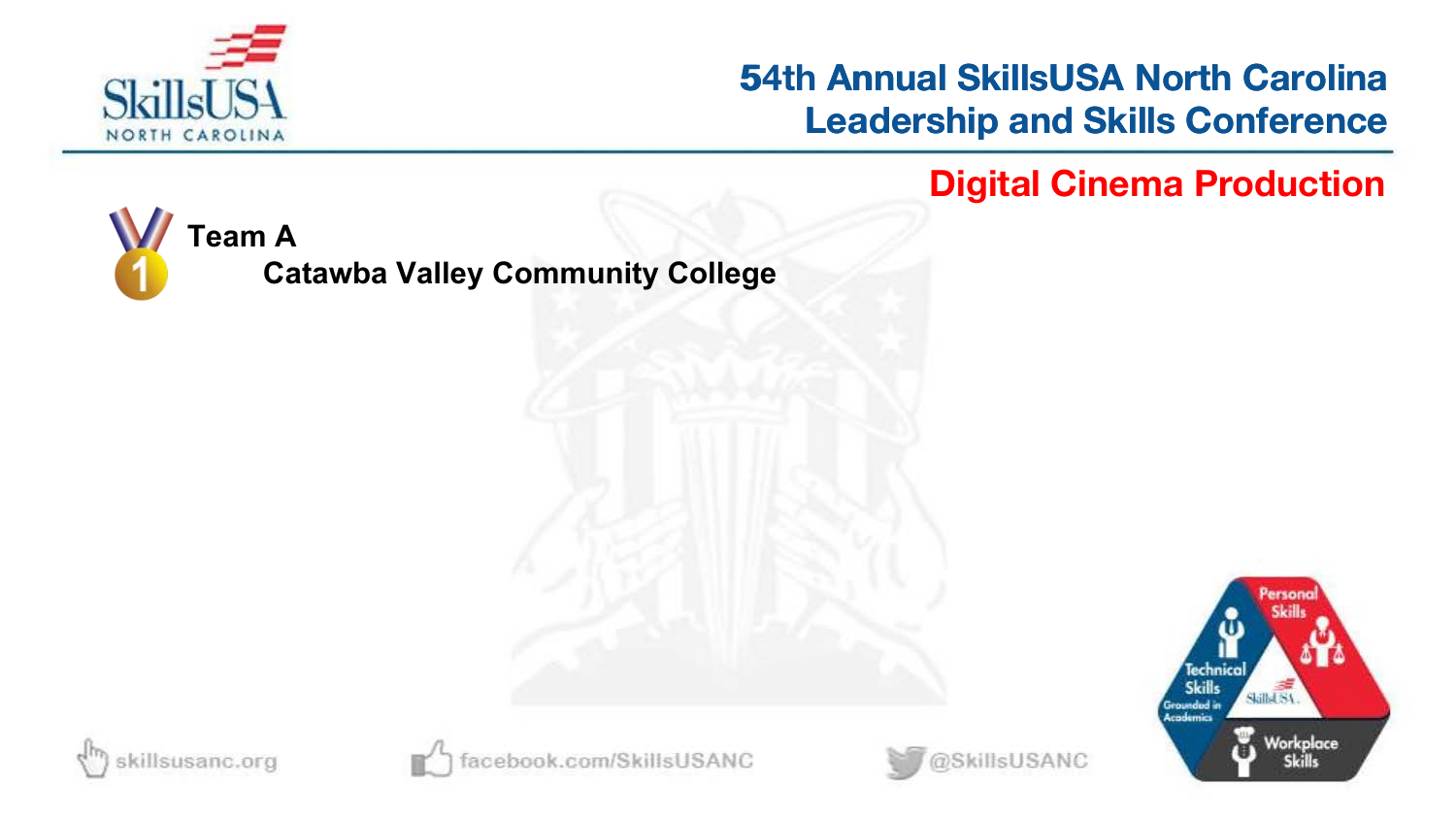

# **53rd Annual SkillsUSA North Carolina Leadership and Skills Conference 54th Annual SkillsUSA North Carolina<br>Leadership and Skills Conference<br>Early Childhood Education**



**Amber Berryman Wilkes Community College**

**Tony Trivette,Jr Wilkes Community College**

**Sherese Robertson Southeastern Community College**

**Kaeisha Gore**

**Southeastern Community College**





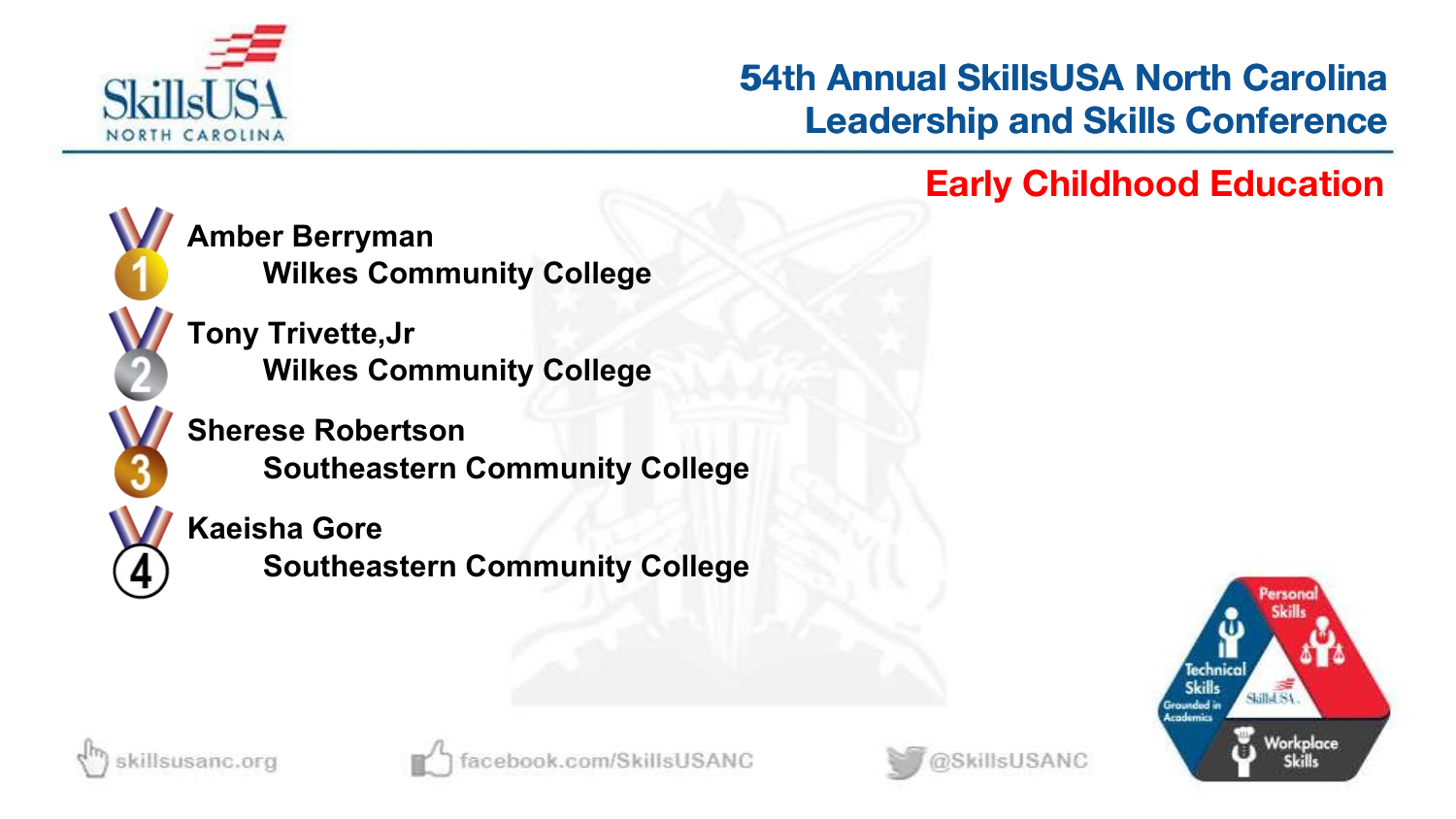

# **53rd Annual SkillsUSA North Carolina Leadership and Skills Conference 54th Annual SkillsUSA North Carolina<br>Leadership and Skills Conference<br>Electrical Construction Wiring**



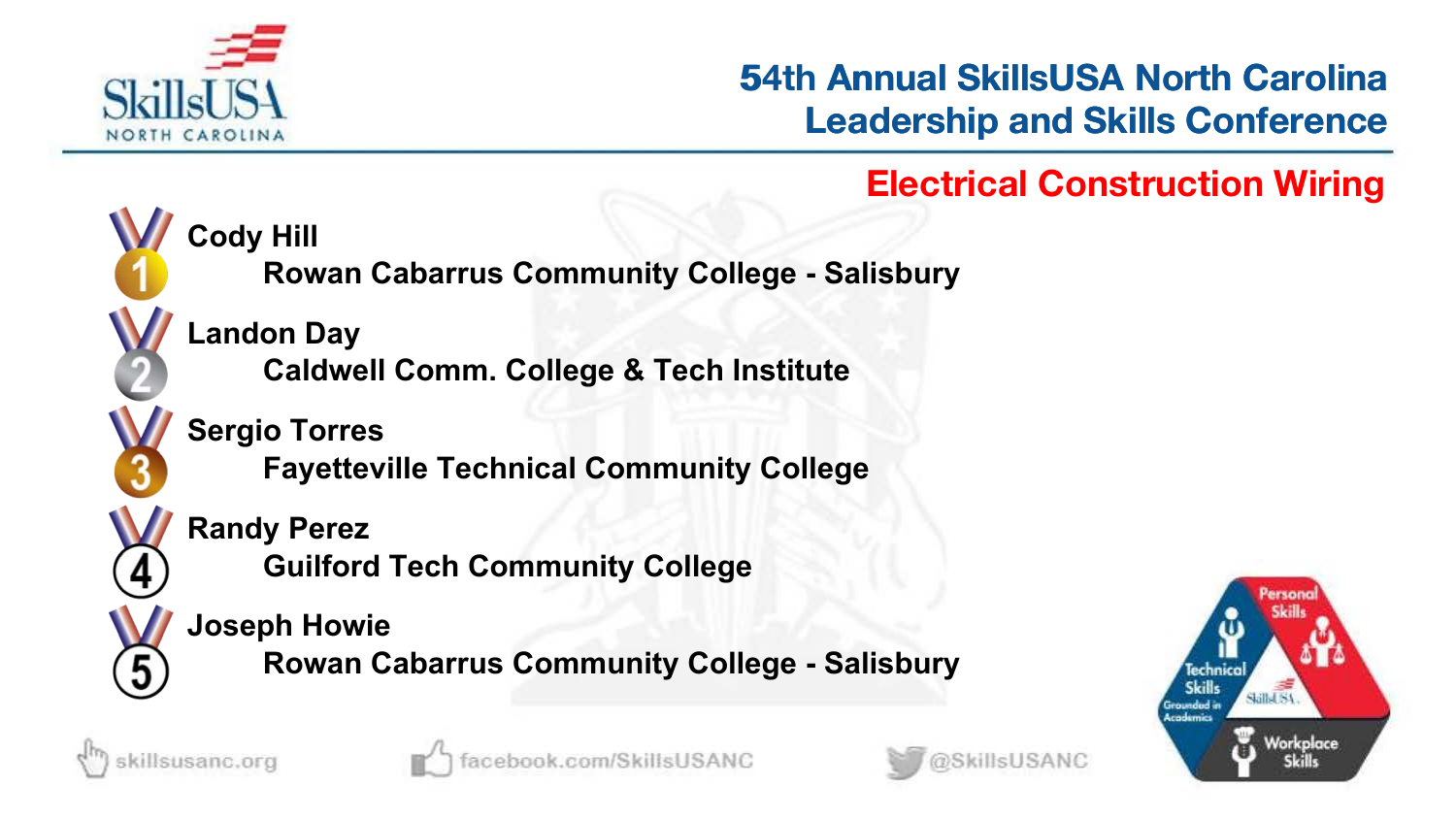

# **53rd Annual SkillsUSA North Carolina Leadership and Skills Conference 54th Annual SkillsUSA North Carolina<br>Leadership and Skills Conference<br>Electronics Technology**



**Tyler Tucker Stanly Community College**

**Jorge Antunez Nash Community College**

### **Anthony Brown**

**Southeastern Community College**





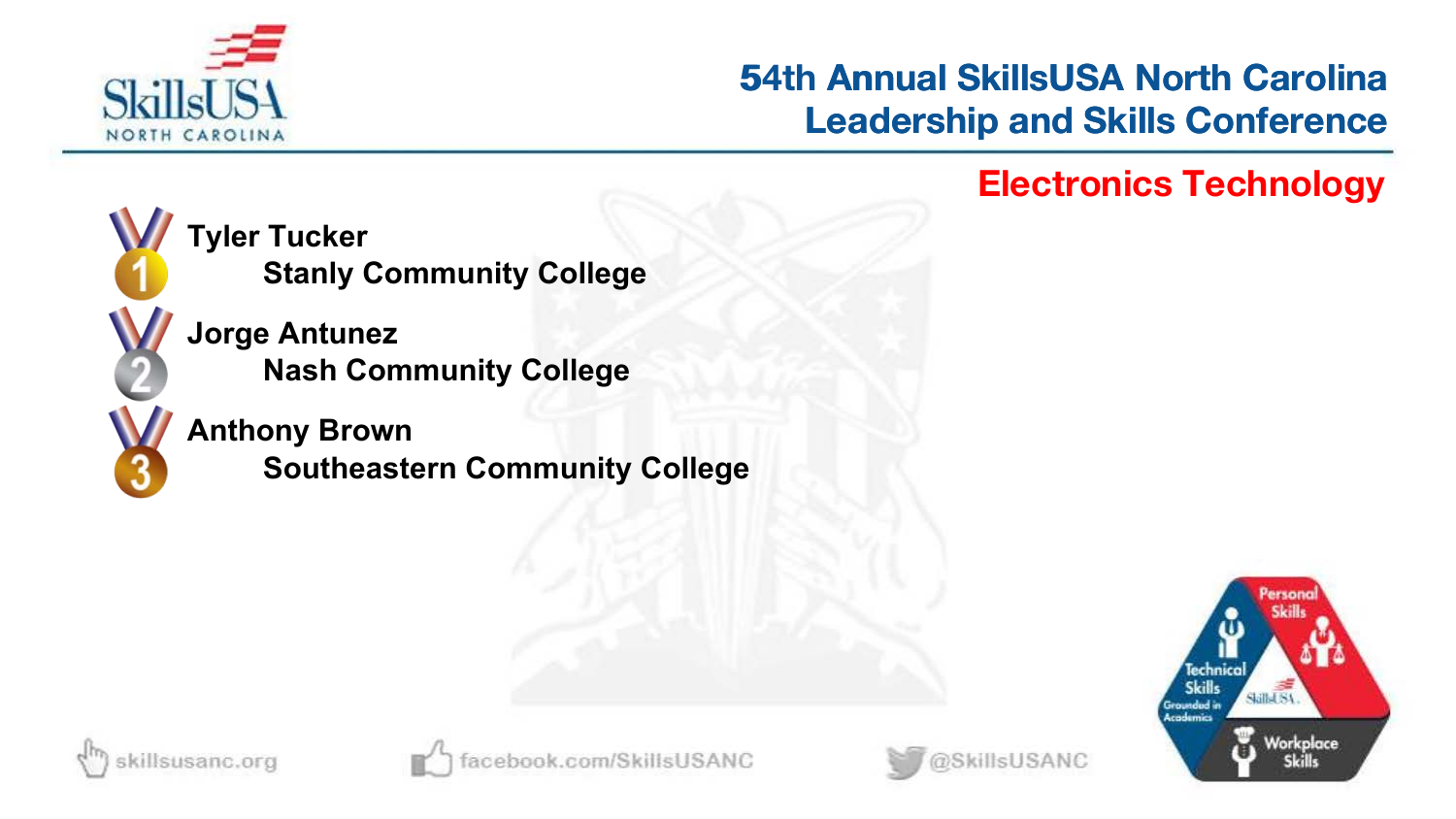

# **53rd Annual SkillsUSA North Carolina Leadership and Skills Conference 54th Annual SkillsUSA North Carolina<br>Leadership and Skills Conference**<br>EMT







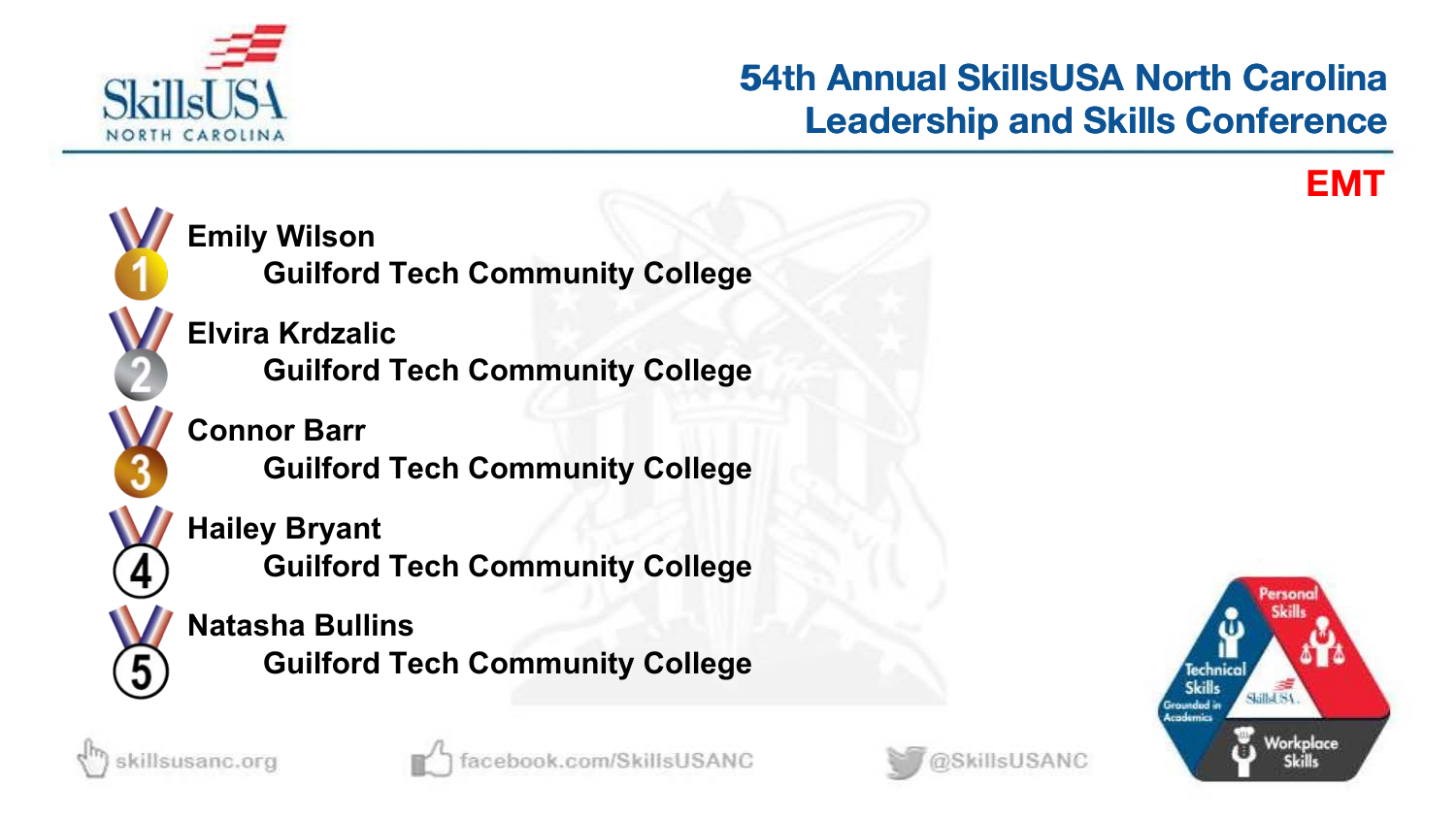

**54th Annual SkillsUSA North Carolina Leadership and Skills Conference**

**54th Engineering Technology & Design**



**Catawba Valley Community College**







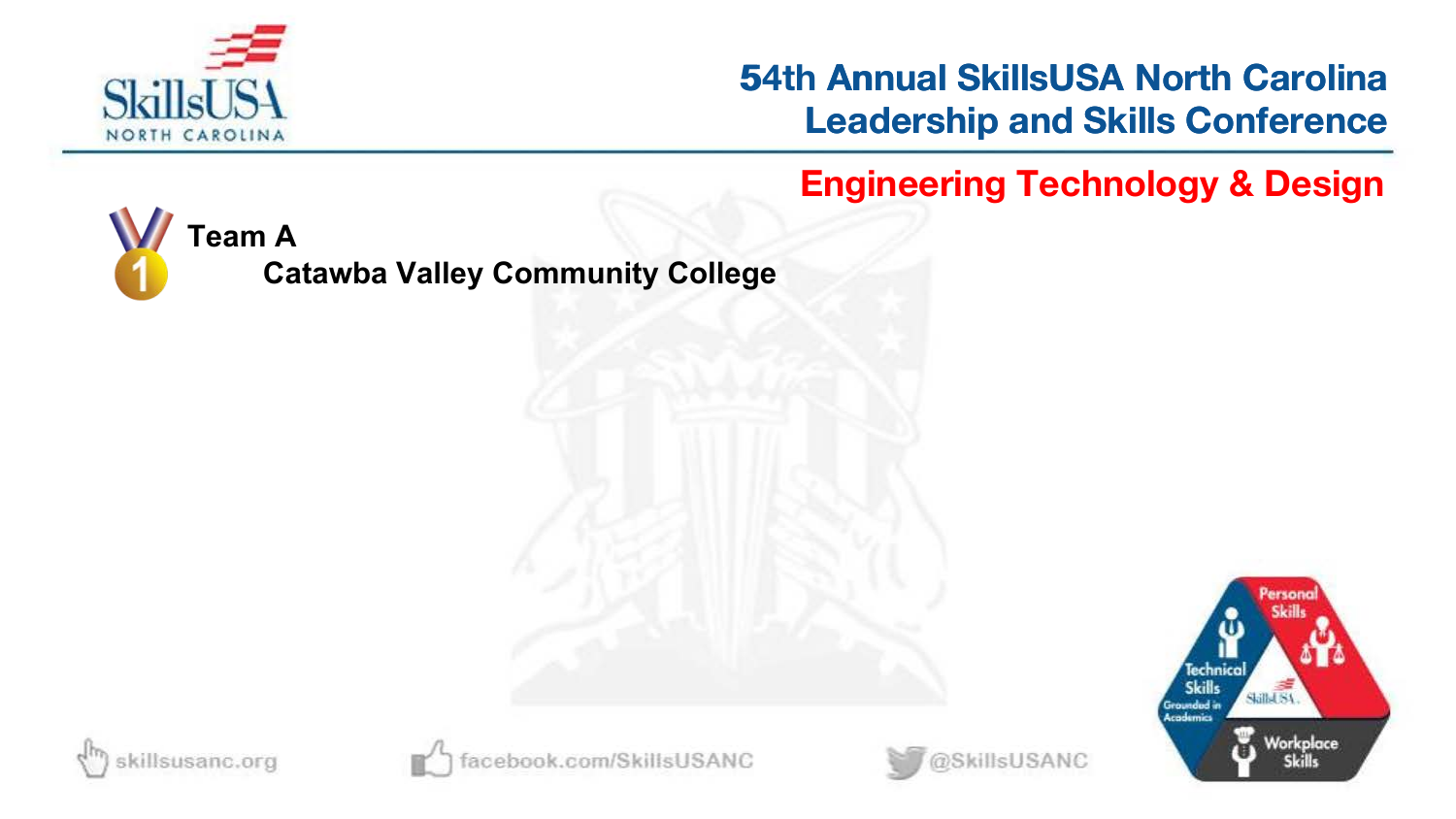

## **54th Annual SkillsUSA North Carolina Leadership and Skills Conference 54th Annual SkillsUSA North Carolina<br>Leadership and Skills Conference<br>Entrepreneurship**



**Catawba Valley Community College**







book.com/SkillsUSANC

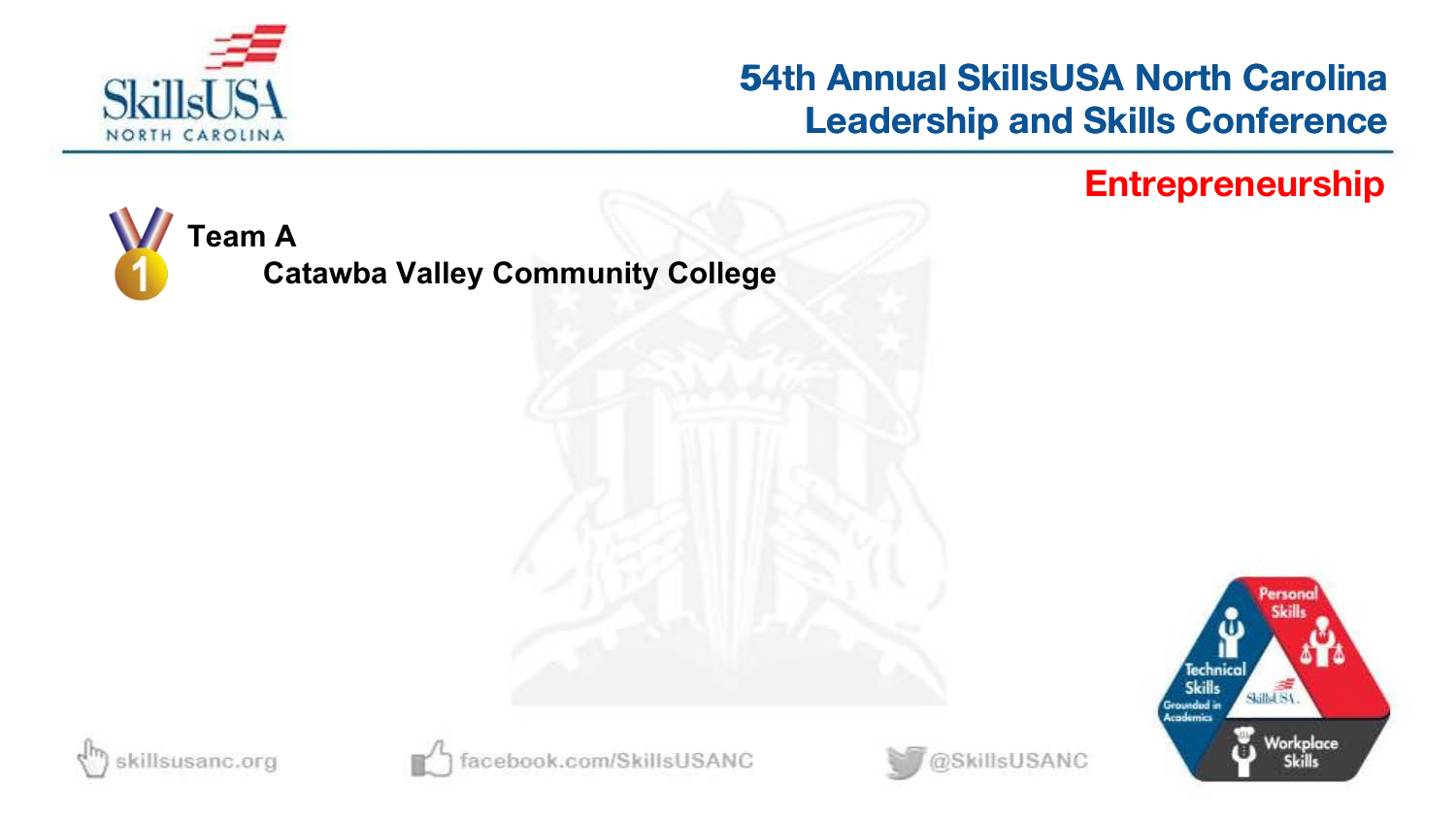

# **53rd Annual SkillsUSA North Carolina Leadership and Skills Conference 54th Annual SkillsUSA North Carolina<br>Leadership and Skills Conference<br>Esthetics**







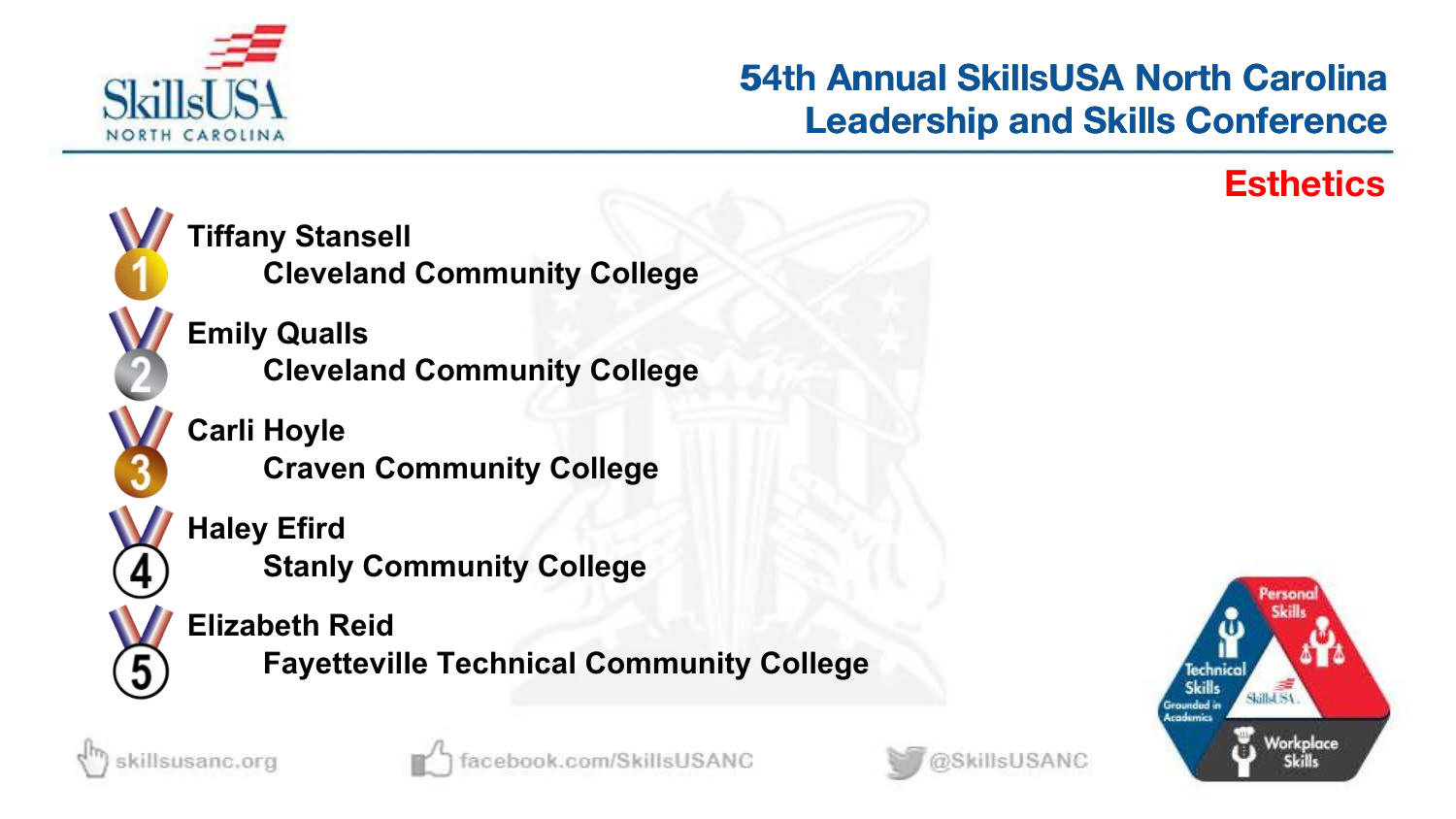

# **53rd Annual SkillsUSA North Carolina Leadership and Skills Conference 54th Annual SkillsUSA North Carolina<br>Leadership and Skills Conference<br>Extemporaneous Speaking**



**Crystal Thomas**

**Fayetteville Technical Community College**

**Jacquelyn Grimes Catawba Valley Community College**

**Alek Zirkle Catawba Valley Community College**

**Makayla Holland Stanly Community College**

**Jackson Shoe Catawba Valley Community College**



killsusanc.org



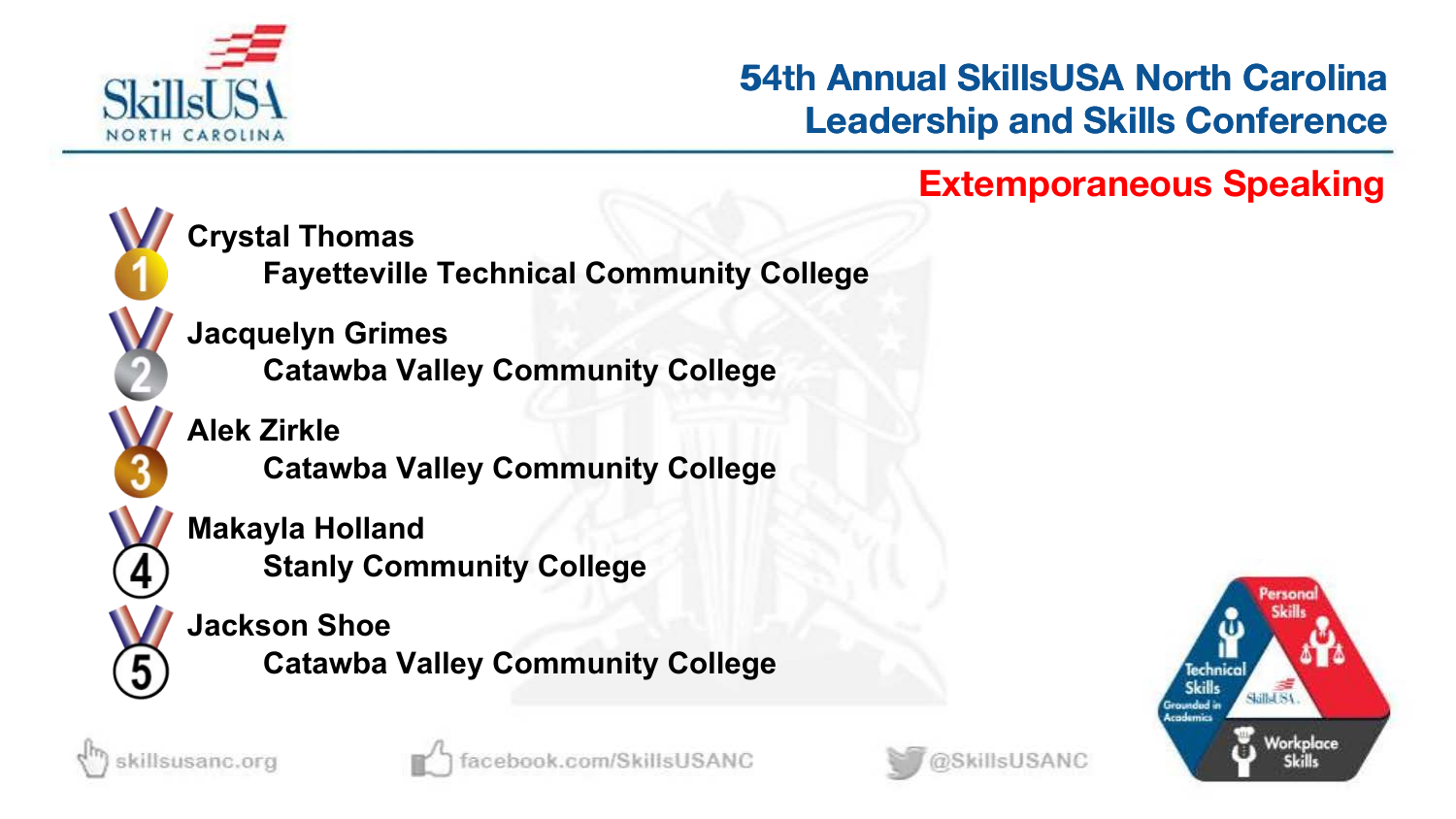

# **53rd Annual SkillsUSA North Carolina Leadership and Skills Conference 54th Annual SkillsUSA North Carolina<br>Leadership and Skills Conference<br>Fantasy Hair and Makeup**



**Erin Groves Bladen Community College**

**Harlem Gutierrez Fayetteville Technical Community College**

**Casse Wilson Surry Community College**

**Rachel Kerbrat Craven Community College**

**Alexandria Dickerson Catawba Valley Community College**





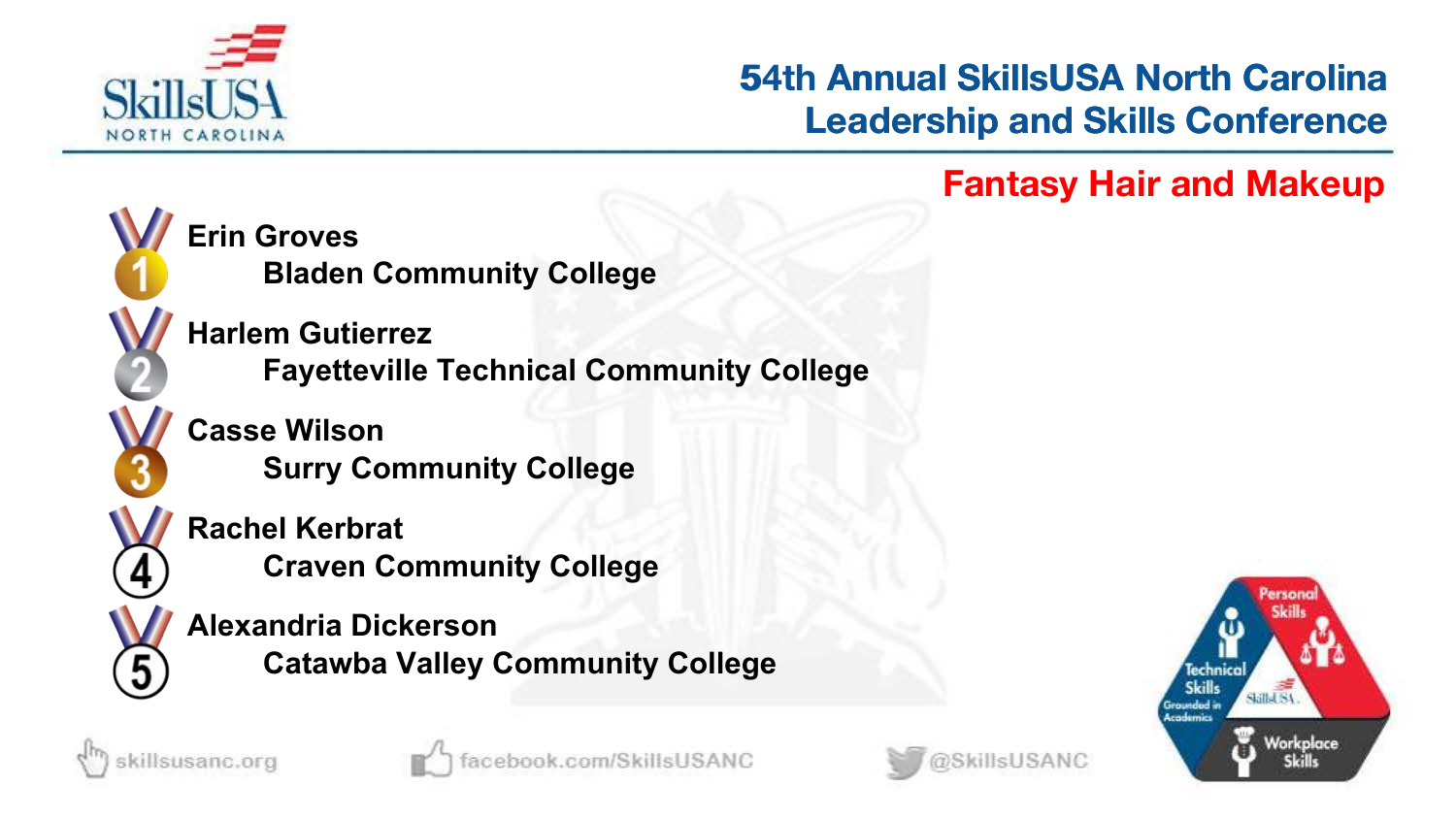

# **53rd Annual SkillsUSA North Carolina Leadership and Skills Conference 54th Annual SkillsUSA North Carolina<br>Leadership and Skills Conference<br>First Aid-CPR**









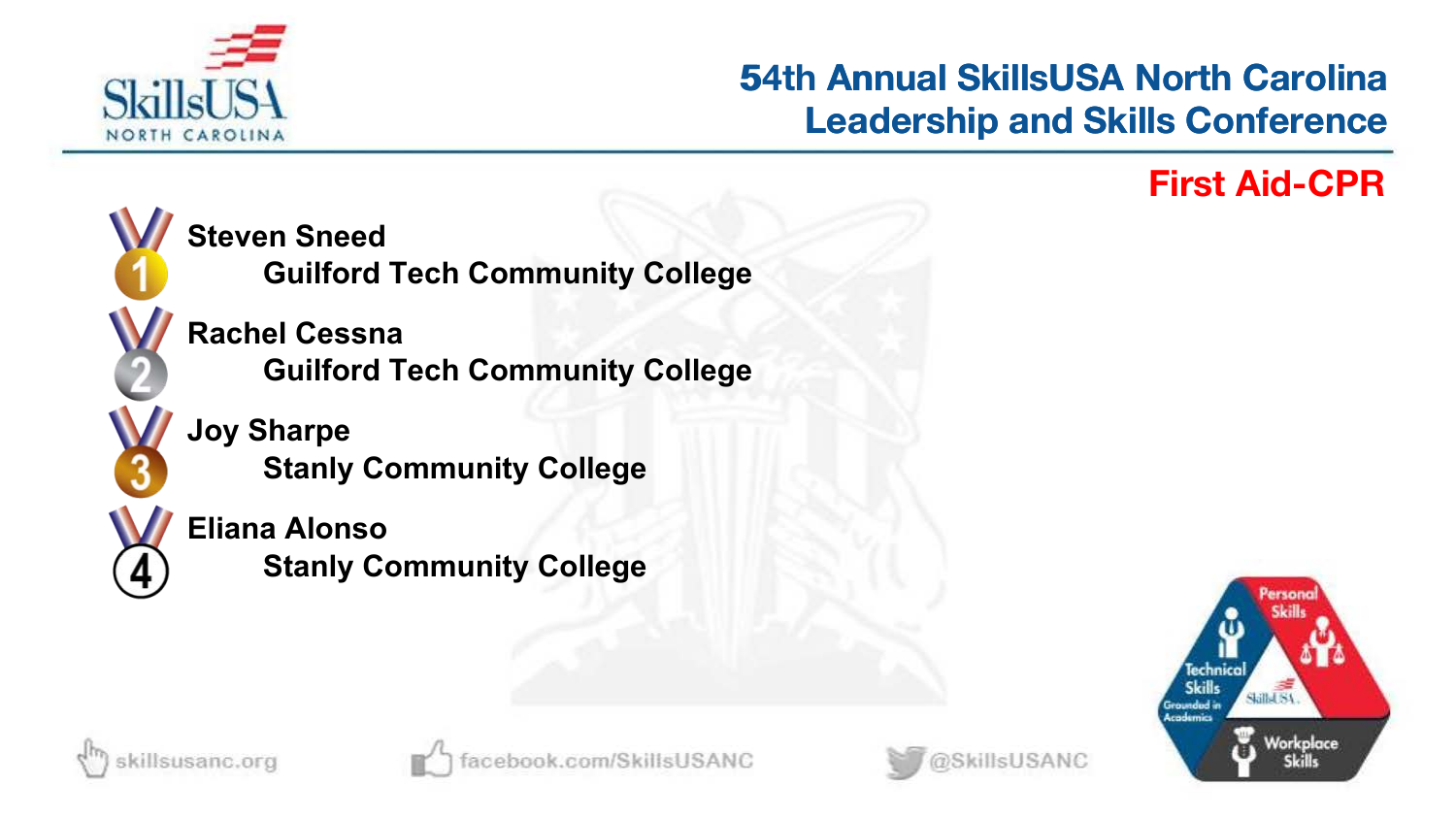

# **53rd Annual SkillsUSA North Carolina Leadership and Skills Conference 54th Annual SkillsUSA North Carolina<br>Leadership and Skills Conference<br>Hair Coloring**



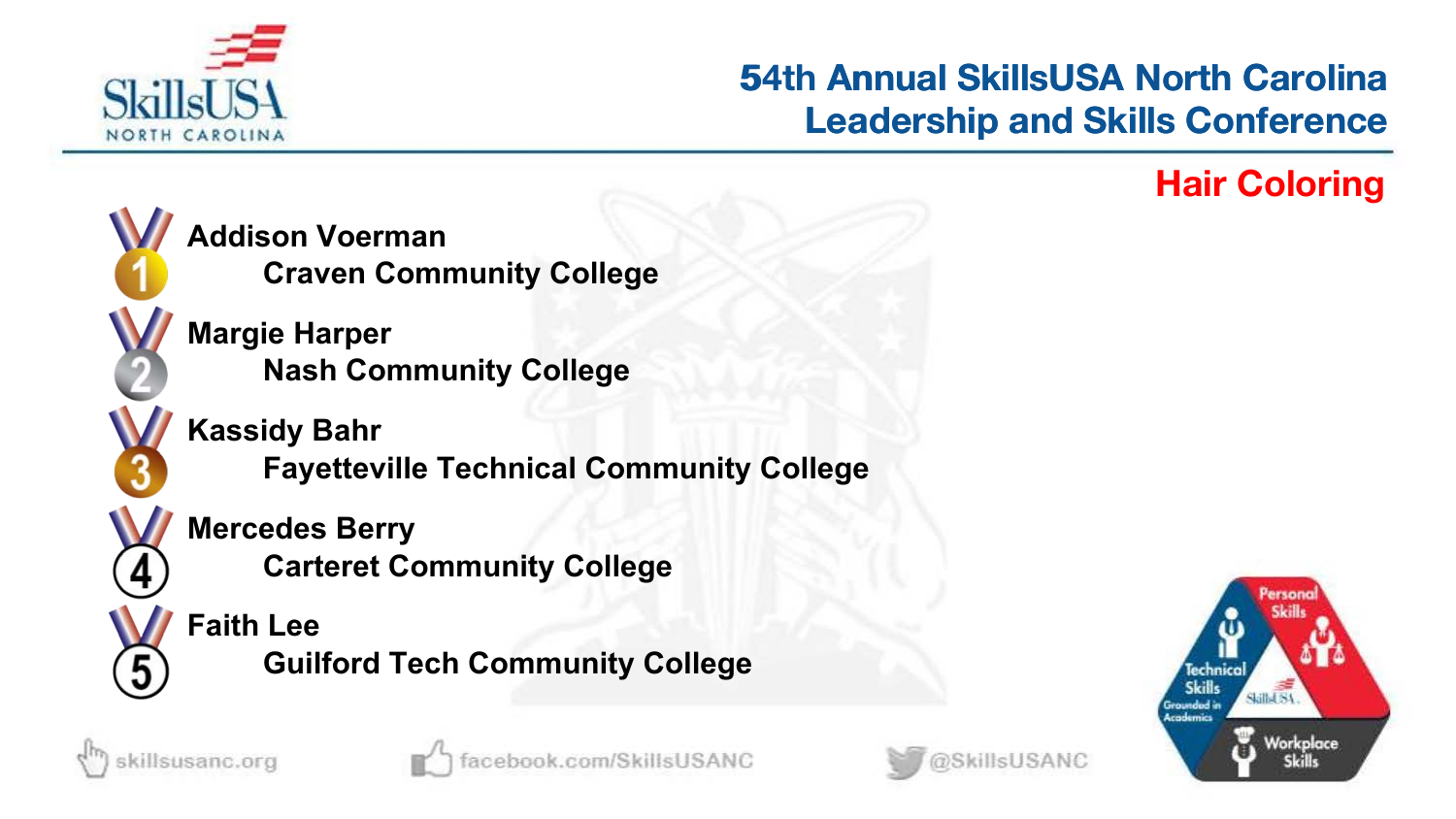

# **53rd Annual SkillsUSA North Carolina Leadership and Skills Conference 54th Annual SkillsUSA North Carolina<br>Leadership and Skills Conference<br>Health Knowledge Bowl**



**Stanly Community College**

**Wilkes Community College**

**Team R**

**Rowan Cabarrus Community College - Salisbury**

**Team A**

**Stanly Community College**





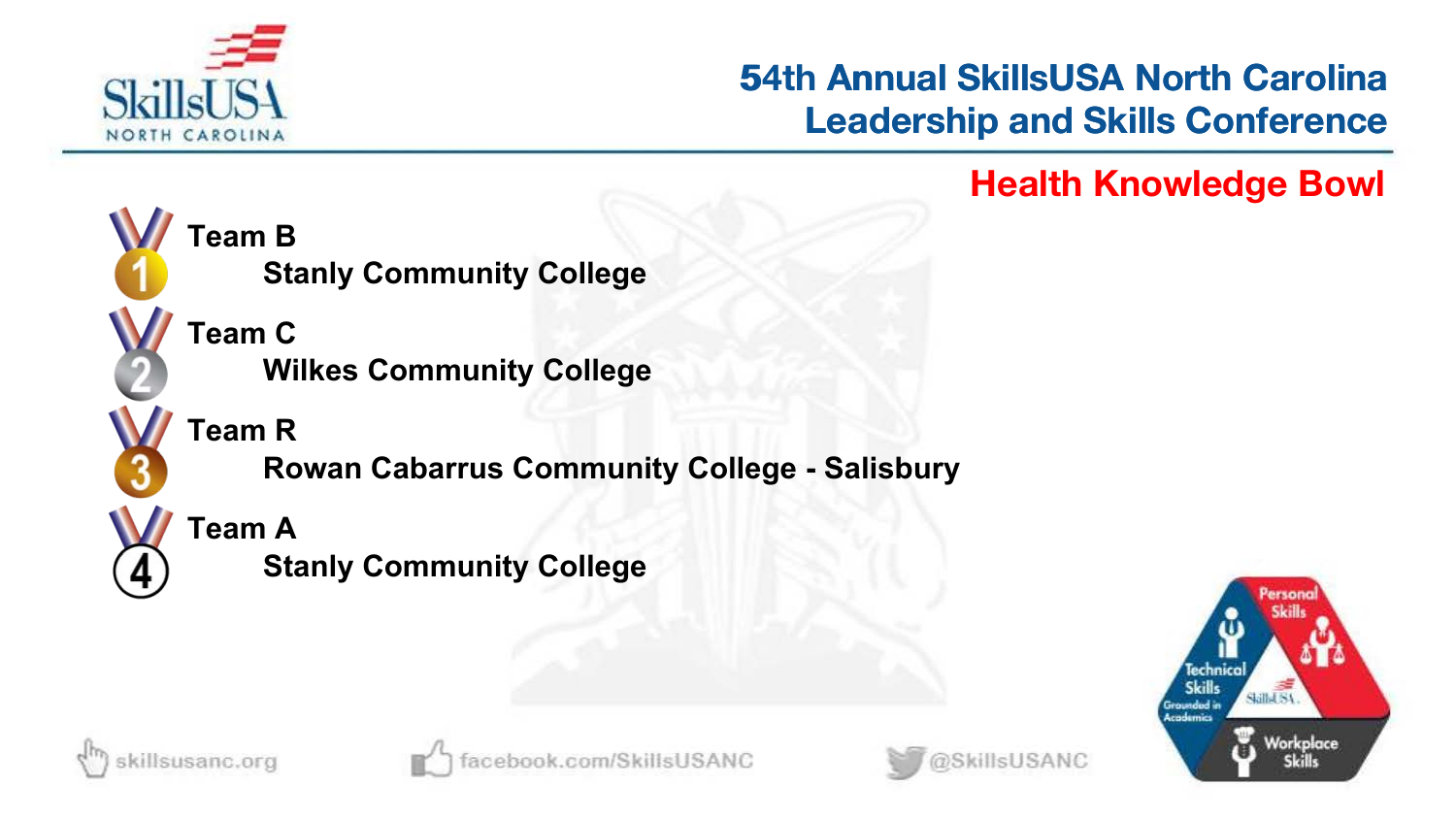

### **53rd Annual SkillsUSA North Carolina Leadership and Skills Conference**

### **54th Health Occupations Professional Portfolio**



**Katie Delappe**

**Guilford Tech Community College**







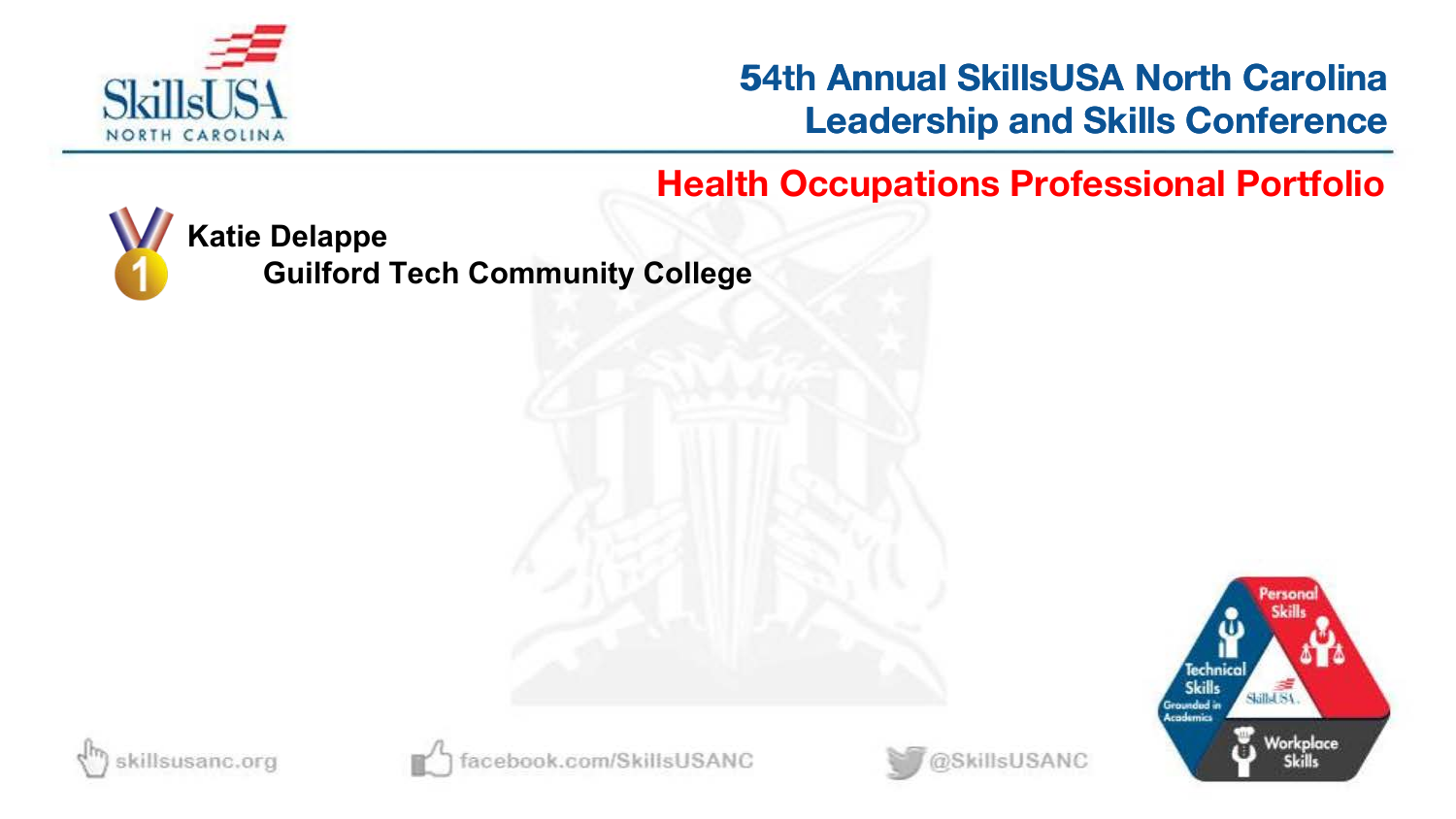

### **53rd Annual SkillsUSA North Carolina Leadership and Skills Conference**

### **54th Heating, Ventilation, Air Conditioning and Refrigeration**

**Alex Myers**

**Rowan Cabarrus Community College - Salisbury**

**Michael Bullard Guilford Tech Community College**

**Karunaker Donuru**

**Rowan Cabarrus Community College - Salisbury**

**Seth Parker**

**Guilford Tech Community College**

**Timothy Brinkley Guilford Tech Community College** **Salled SA** Workplace



5



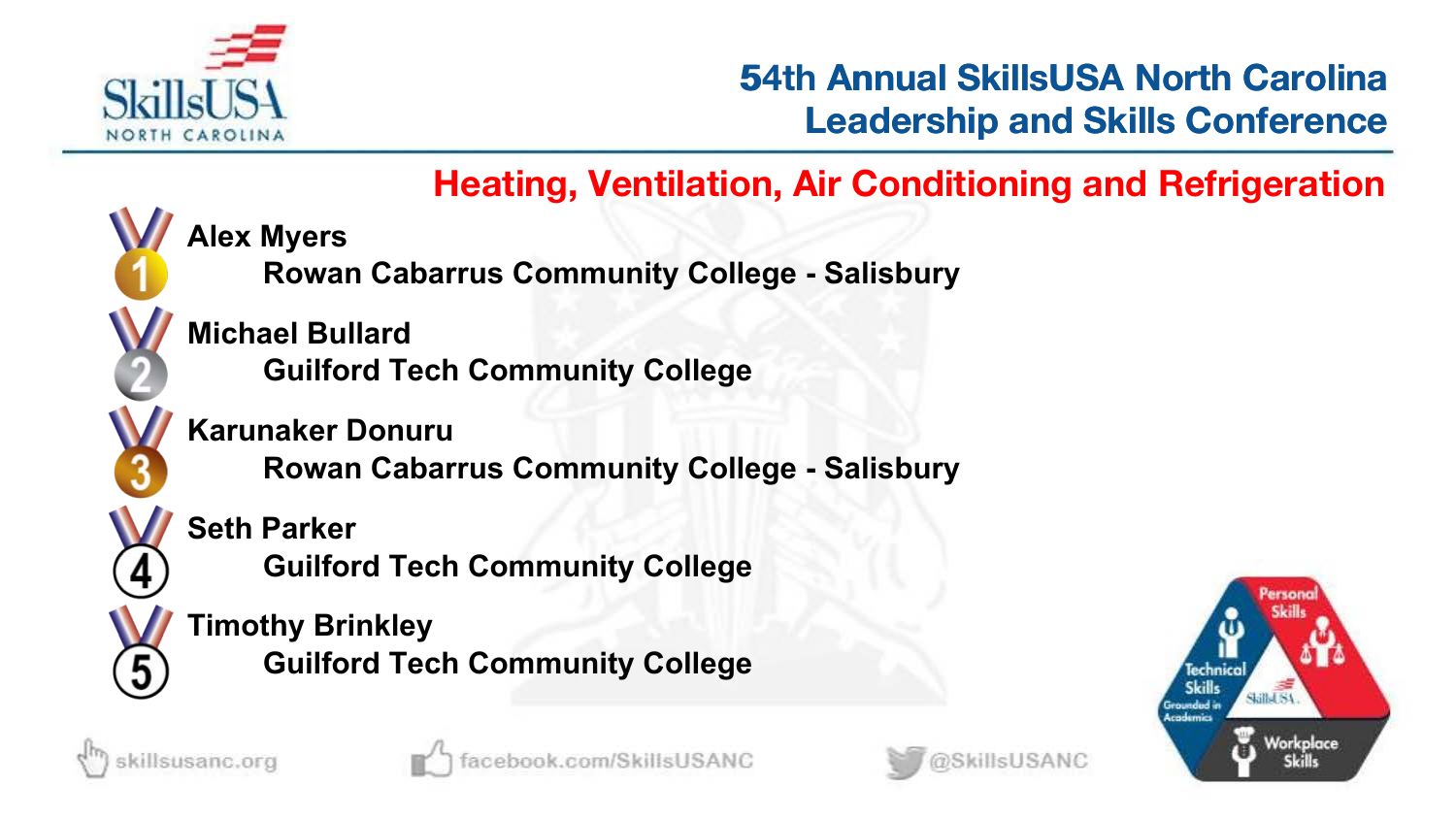

# **53rd Annual SkillsUSA North Carolina Leadership and Skills Conference 54th Annual SkillsUSA North Carolina<br>Leadership and Skills Conference<br>Industrial Motor Control**



sillsusanc.org

**Jason Davenport Nash Community College**

**Jose Lucas Pitt Community College**

**Tate Young Bladen Community College**

**Josh Kusel Pitt Community College**

**Matthew Osborne Stanly Community College**

ok.com/SkillsUSANC



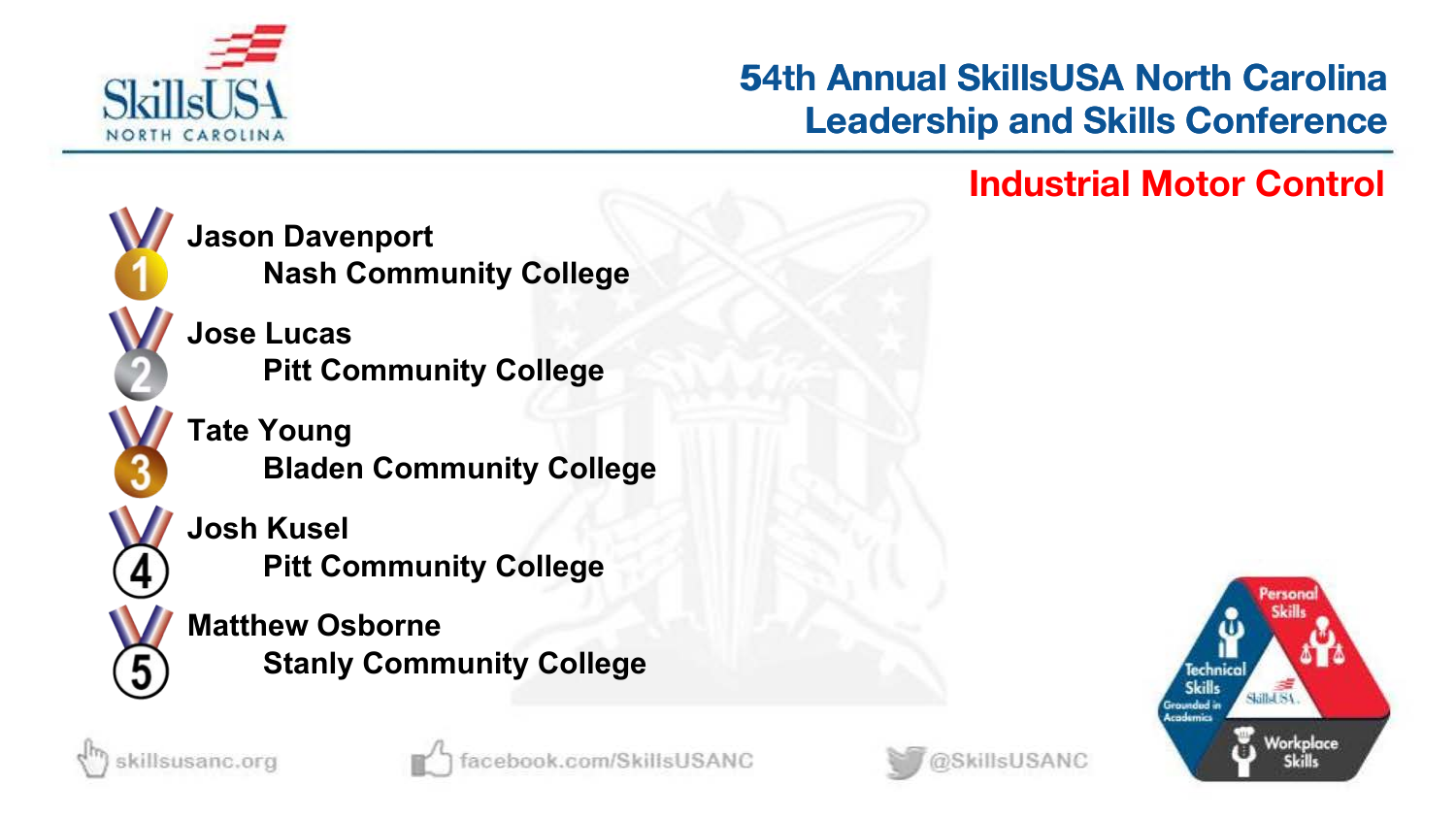

# **53rd Annual SkillsUSA North Carolina Leadership and Skills Conference 54th Annual SkillsUSA North Carolina<br>
Leadership and Skills Conference<br>
Information Technology Services**

@SkillsUSANC



sillsusanc.org

**Bryson Tomberlin Stanly Community College**

**Michael Peterson Nash Community College**

**Christopher Cliff Southeastern Community College**

**Christopher Fairfax**

**Southeastern Community College**

ook.com/SkillsUSANC

**Chris White Southeastern Community College** echnico Skilled SA Workplace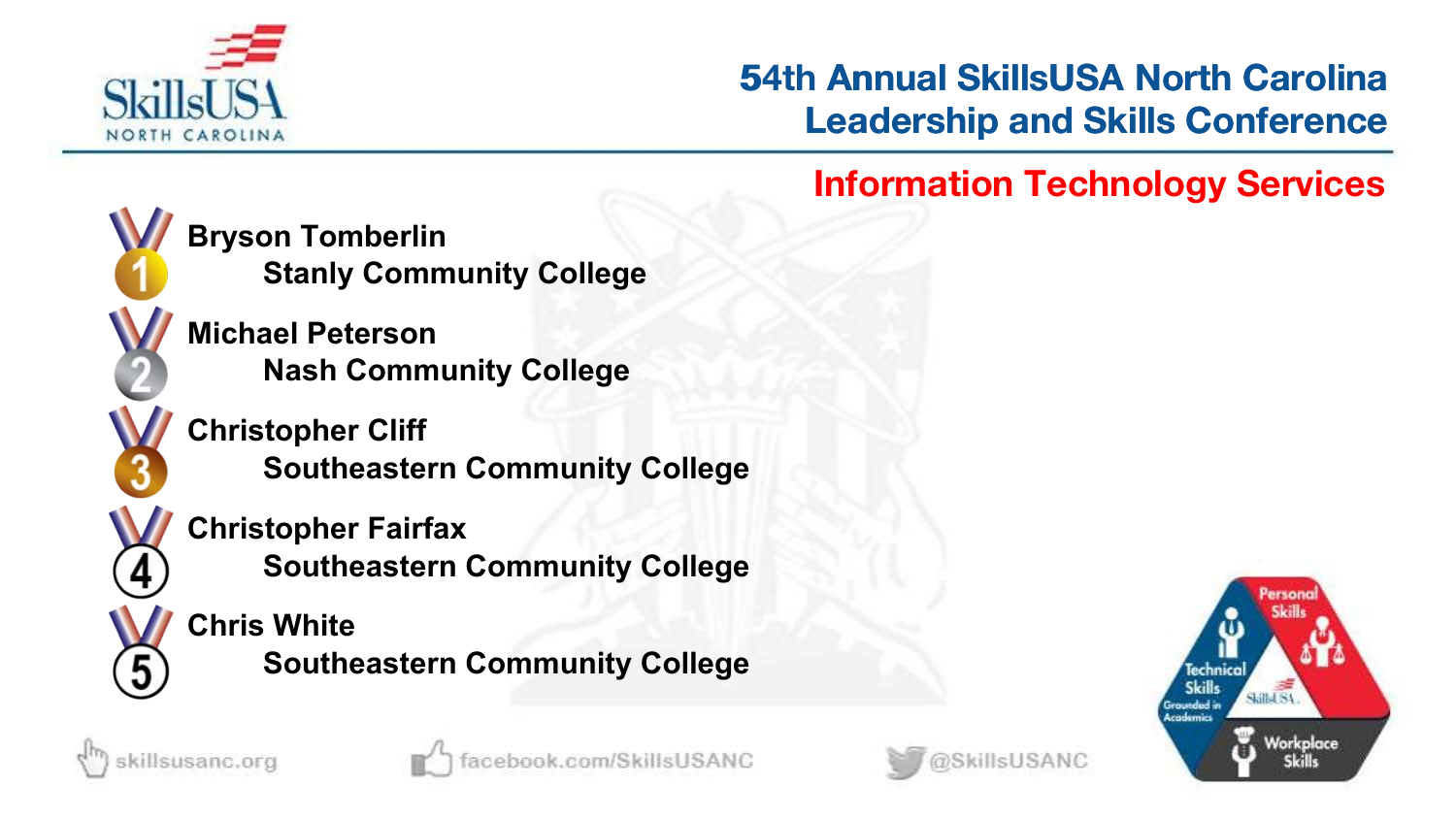

### **53rd Annual SkillsUSA North Carolina Leadership and Skills Conference**

### **Interactive Application and Video Game Creation**



**Team D Forsyth Tech Community College**

**Forsyth Tech Community College**

**Team E Wilkes Community College**

**Team A**

**Forsyth Tech Community College**

**Team C**

**Forsyth Tech Community College**





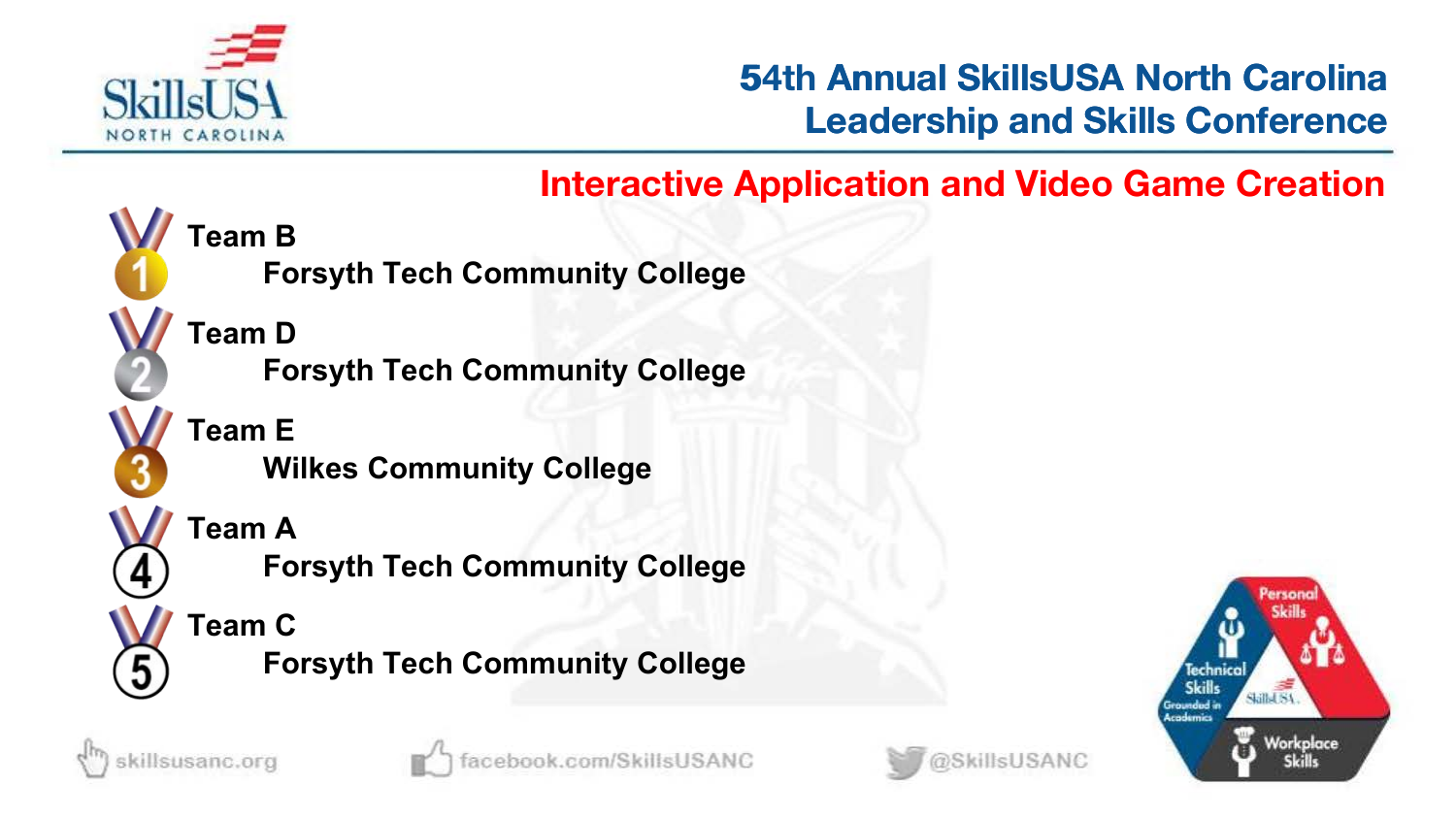

# **53rd Annual SkillsUSA North Carolina Leadership and Skills Conference 54th Annual SkillsUSA North Carolina<br>Leadership and Skills Conference<br>Internetworking**





illsusanc.org



ok.com/SkillsUSANC

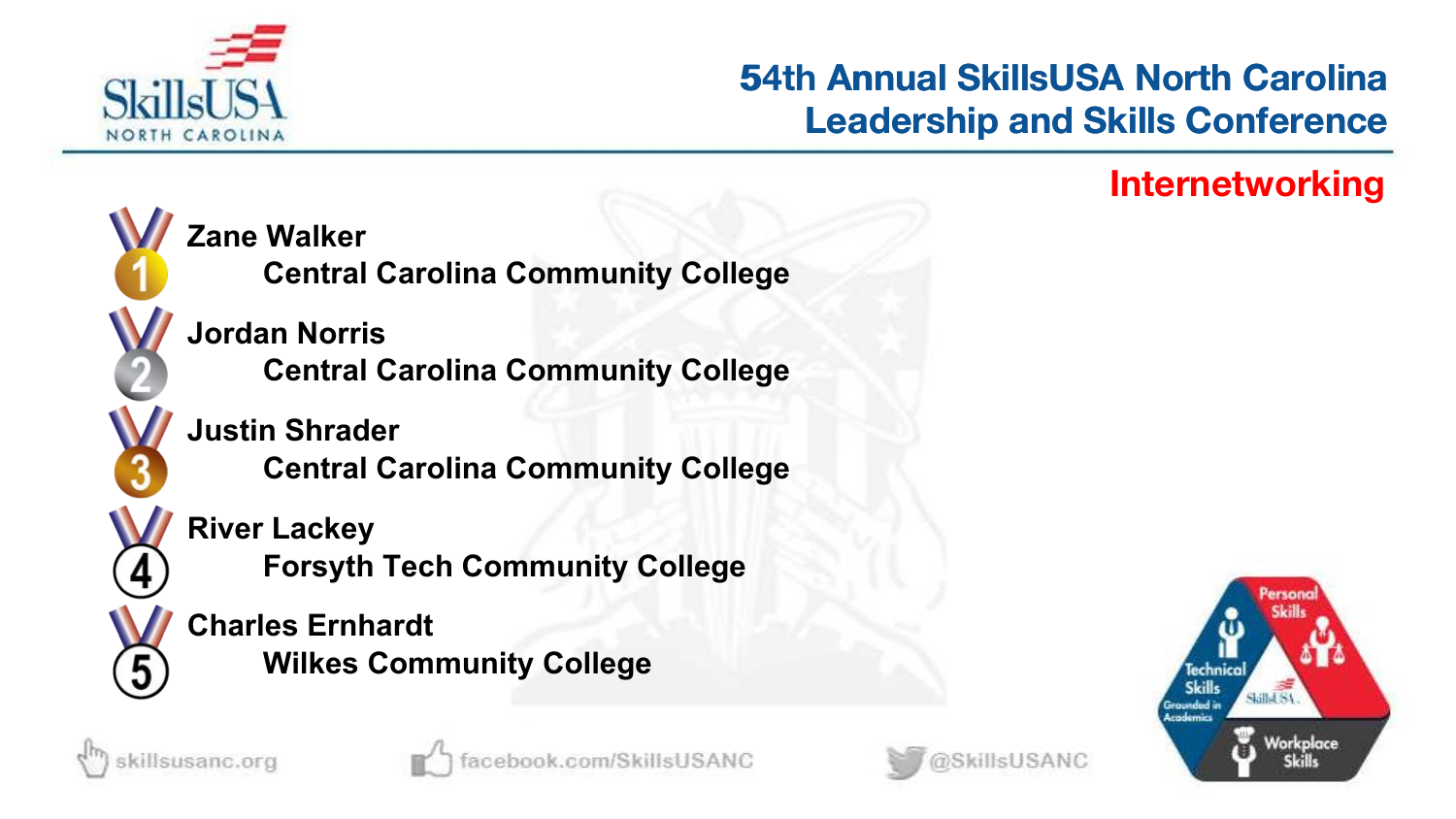

# **53rd Annual SkillsUSA North Carolina Leadership and Skills Conference 54th Annual SkillsUSA North Carolina<br>Leadership and Skills Conference<br>Job Interview**





killsusanc.org



@SkillsUSANC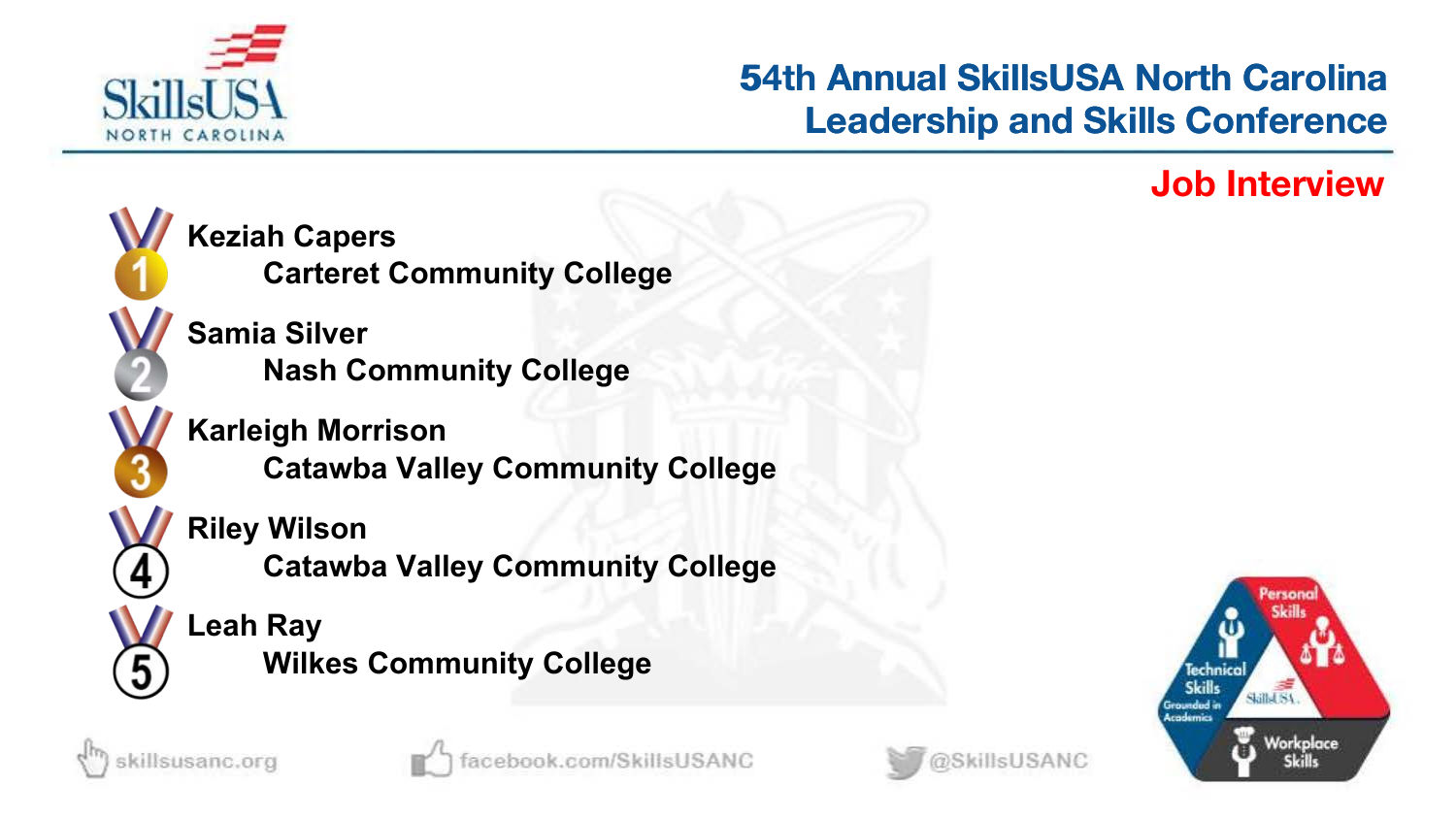

# **53rd Annual SkillsUSA North Carolina Leadership and Skills Conference 54th Annual SkillsUSA North Carolina<br>Leadership and Skills Conference<br>Job Skill Demonstration A**



**Cole Adams Wilkes Community College**

**Ashleigh Holder Bladen Community College**

**Nasheika kelly Bladen Community College**

**Hannah Geier Carteret Community College**





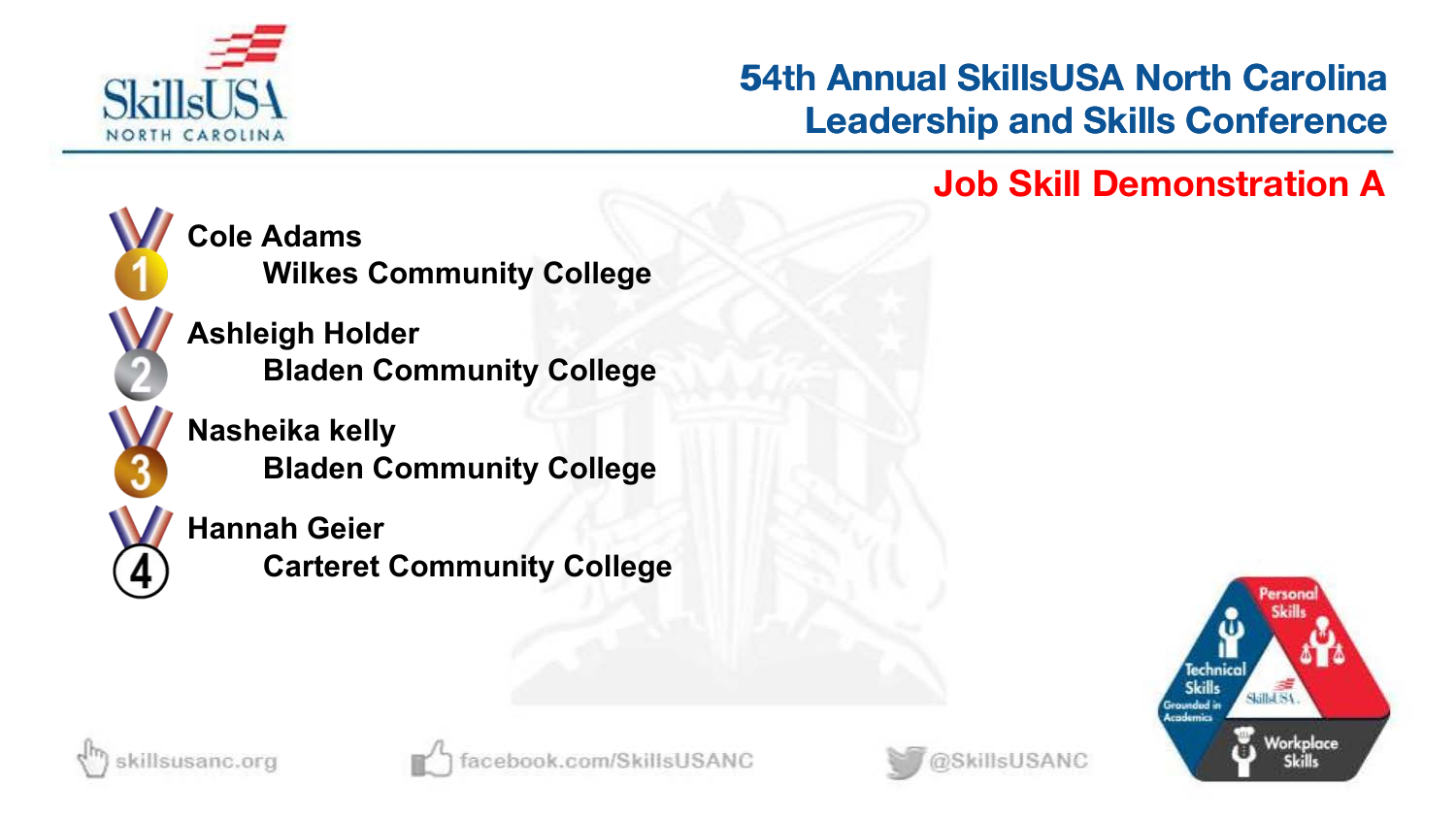

**53rd Annual SkillsUSA North Carolina Leadership and Skills Conference 54th Annual SkillsUSA North Carolina<br>Leadership and Skills Conference<br>Job Skill Demonstration Open** 



**Victoria Washington Carteret Community College**

**Latthaphun McDonald Rowan Cabarrus Community College - Salisbury**

**Donte Coleman**

**Rowan Cabarrus Community College - Salisbury**





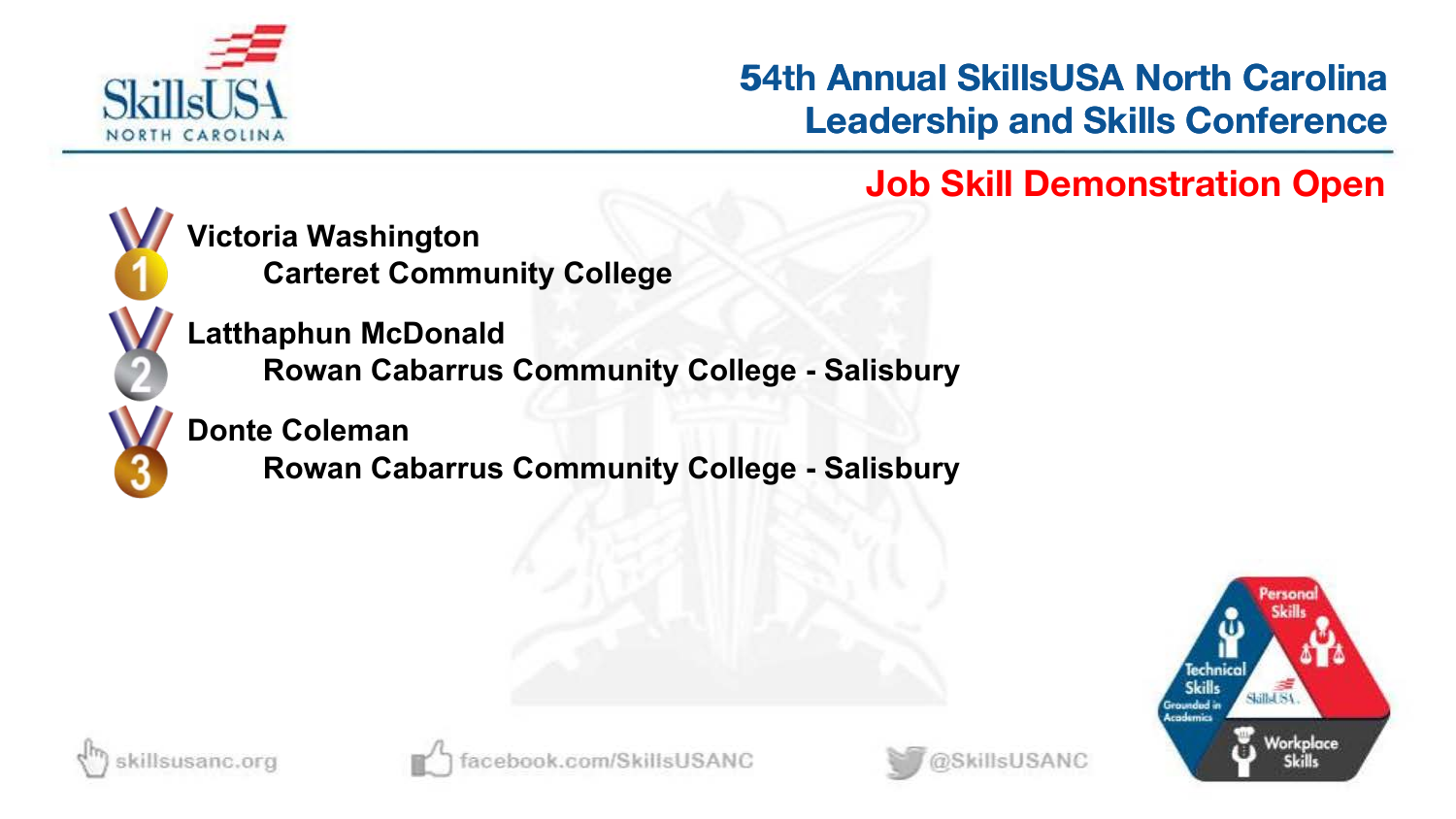

### **53rd Annual SkillsUSA North Carolina Leadership and Skills Conference**

### **Major Appliance and Refrigeration Technology**



**Michael Bullard**

**Guilford Tech Community College**





oook.com/SkillsUSANC

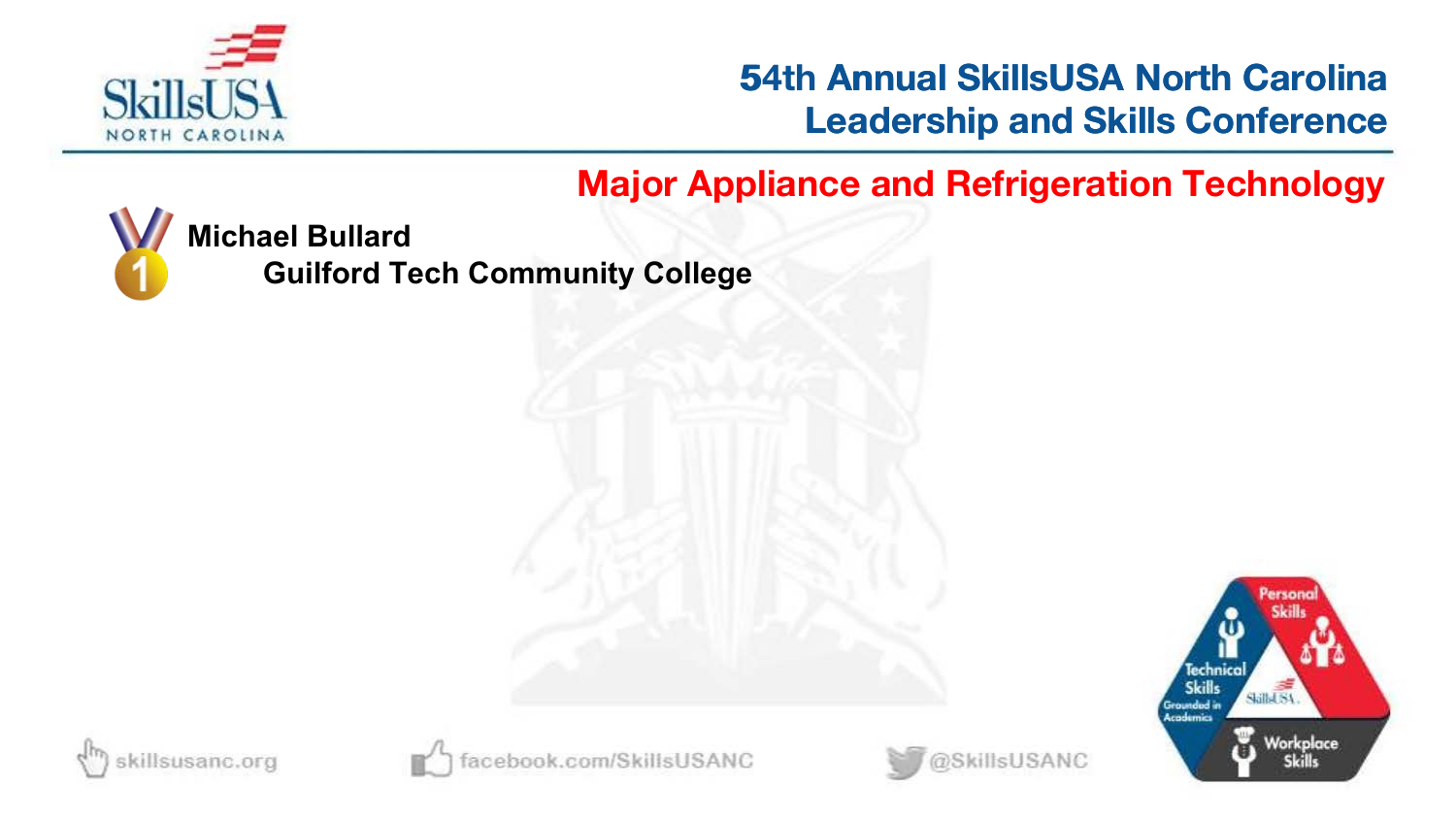

## **54th Annual SkillsUSA North Carolina Leadership and Skills Conference 54th Annual SkillsUSA North Carolina<br>Leadership and Skills Conference<br>Masonry**



**Rowan Cabarrus Community College - Salisbury**







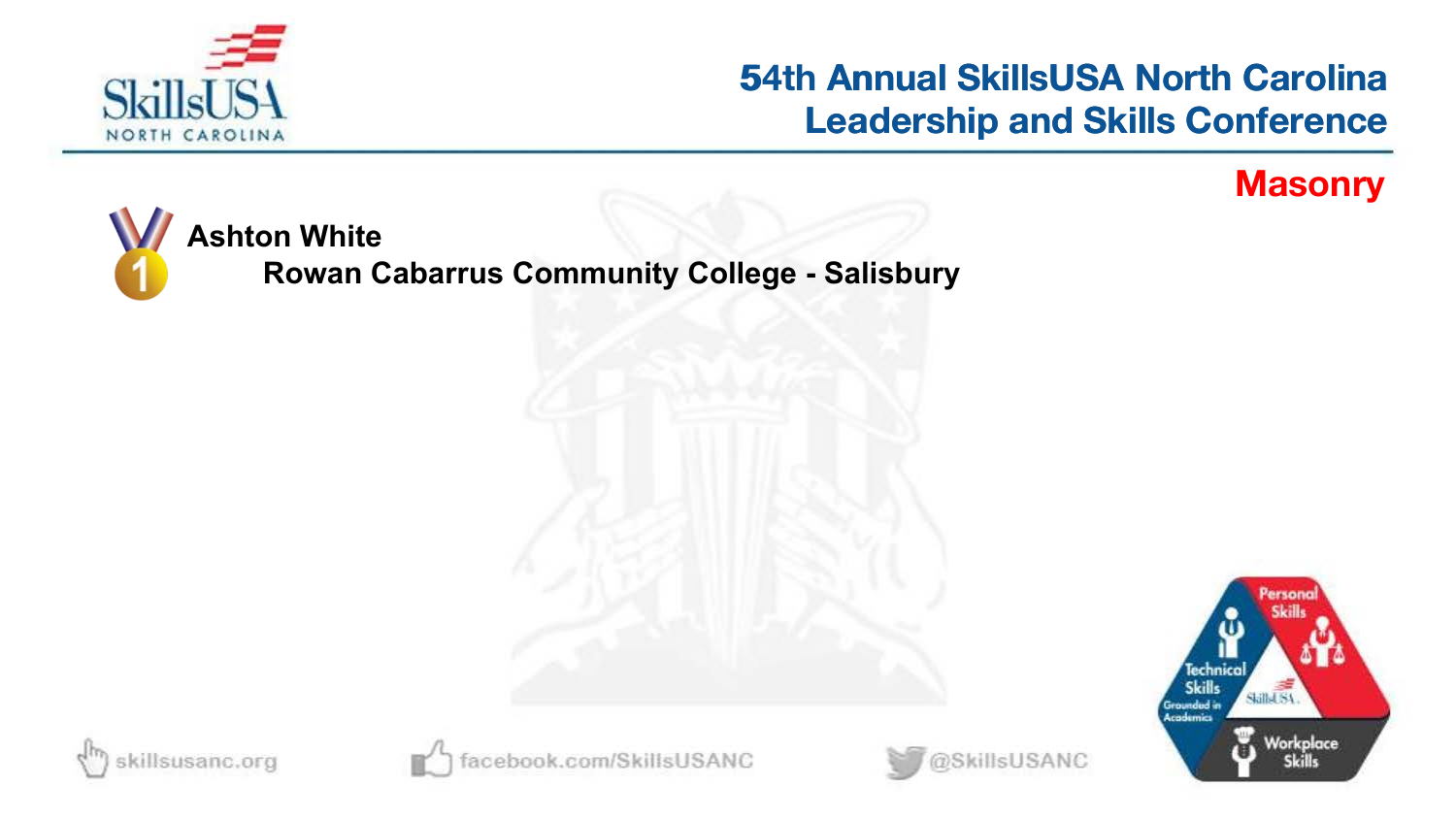

# **53rd Annual SkillsUSA North Carolina Leadership and Skills Conference 54th Annual SkillsUSA North Carolina<br>Leadership and Skills Conference<br>Mechatronics**



**Team B Nash Community College**

**Team C Stanly Community College**

**Team A Nash Community College**





@SkillsUSANC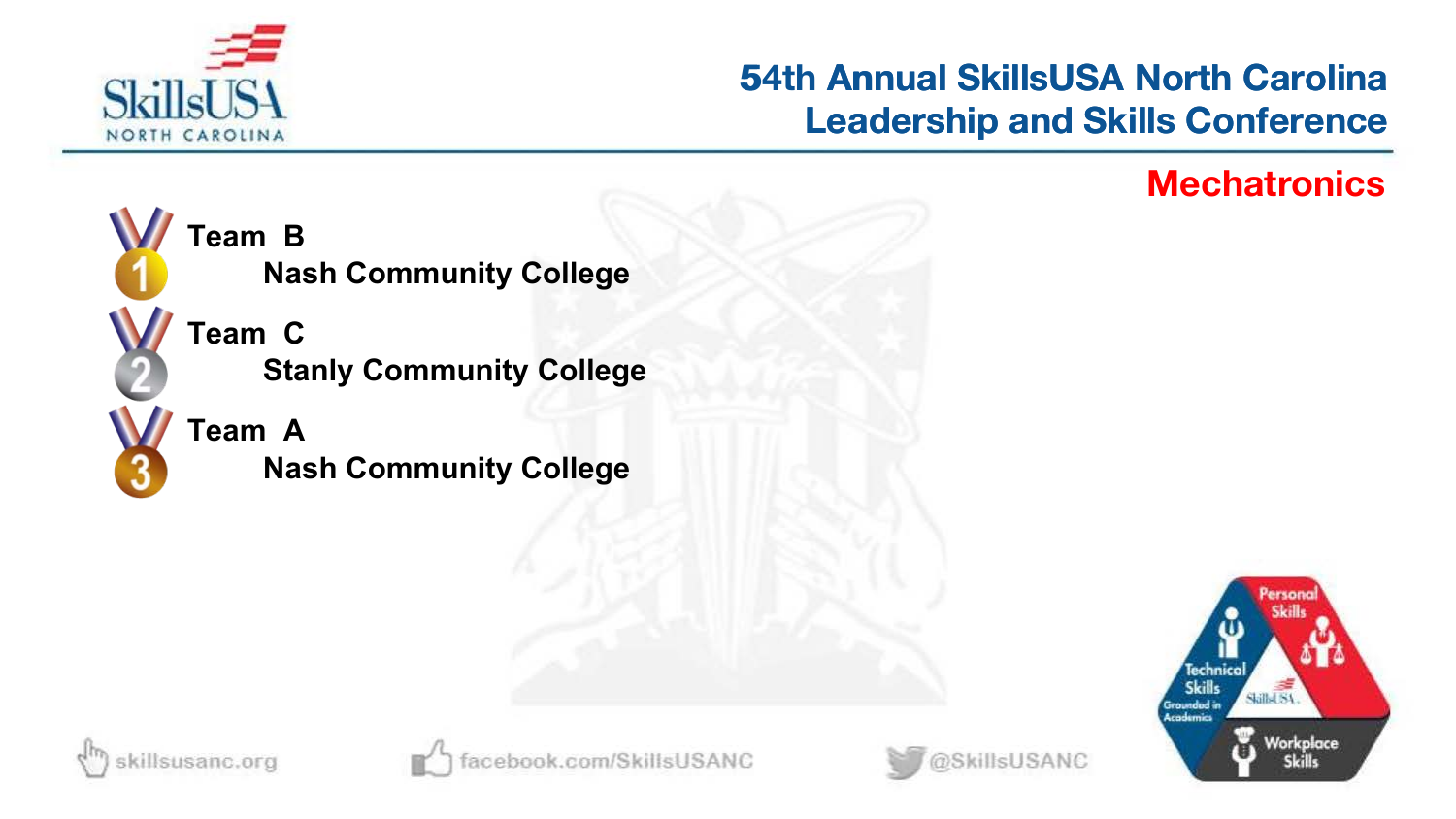

# **53rd Annual SkillsUSA North Carolina Leadership and Skills Conference 54th Annual SkillsUSA North Carolina<br>Leadership and Skills Conference<br>Medical Assisting**



**Ashley Atwood Stanly Community College**

**Tiajuanna Arrington Nash Community College**

**Terolyn Arrington Nash Community College**







@SkillsUSANC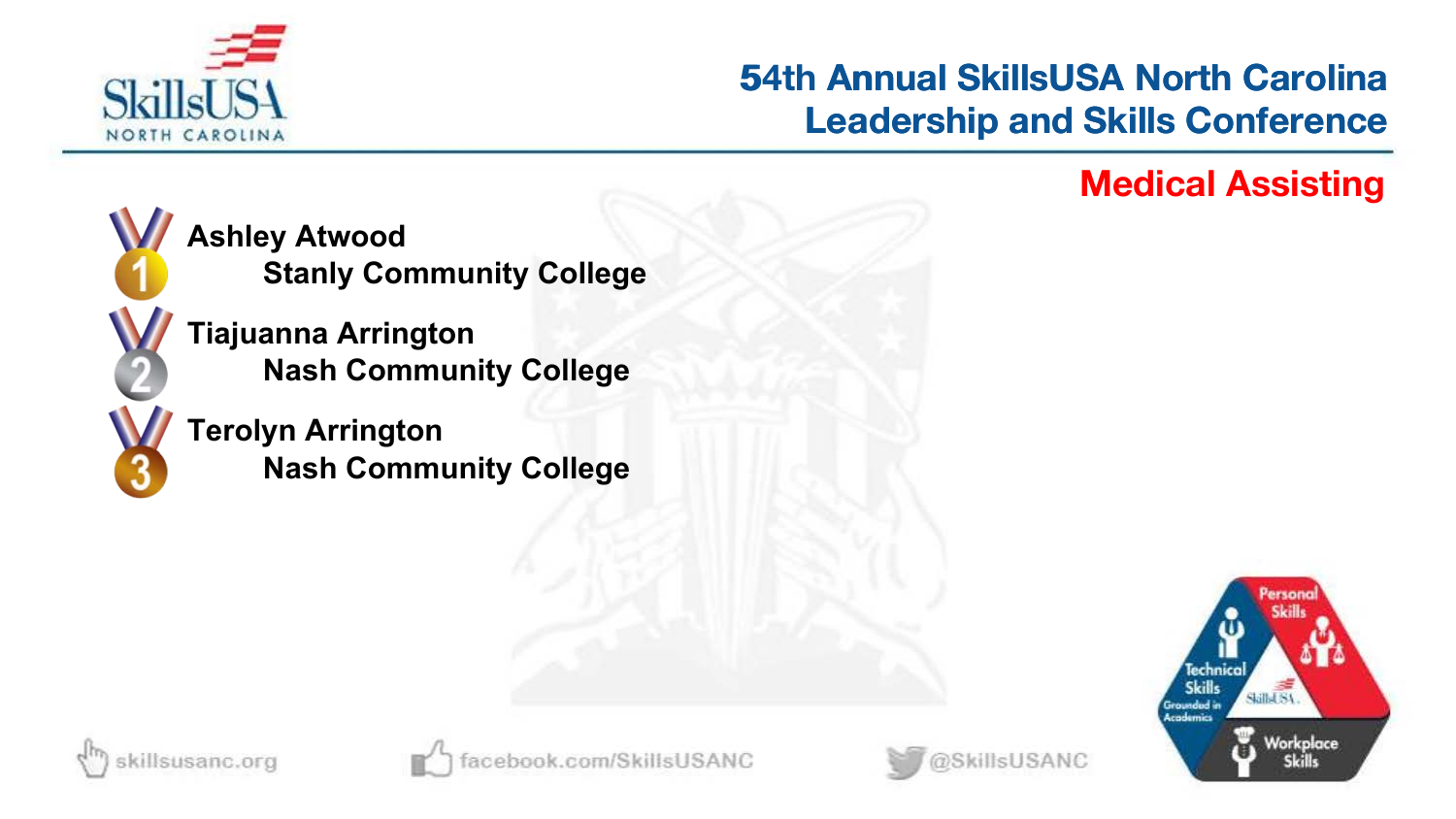

# **53rd Annual SkillsUSA North Carolina Leadership and Skills Conference 54th Annual SkillsUSA North Carolina<br>Leadership and Skills Conference<br>Medical Math**



**Leanne Beck Stanly Community College**

**Shannon Burris Stanly Community College**

**Lauren Raker Stanly Community College**

**Rebekah Moose**

**Catawba Valley Community College**

**Gracy Howard Stanly Community College**



killsusanc.org



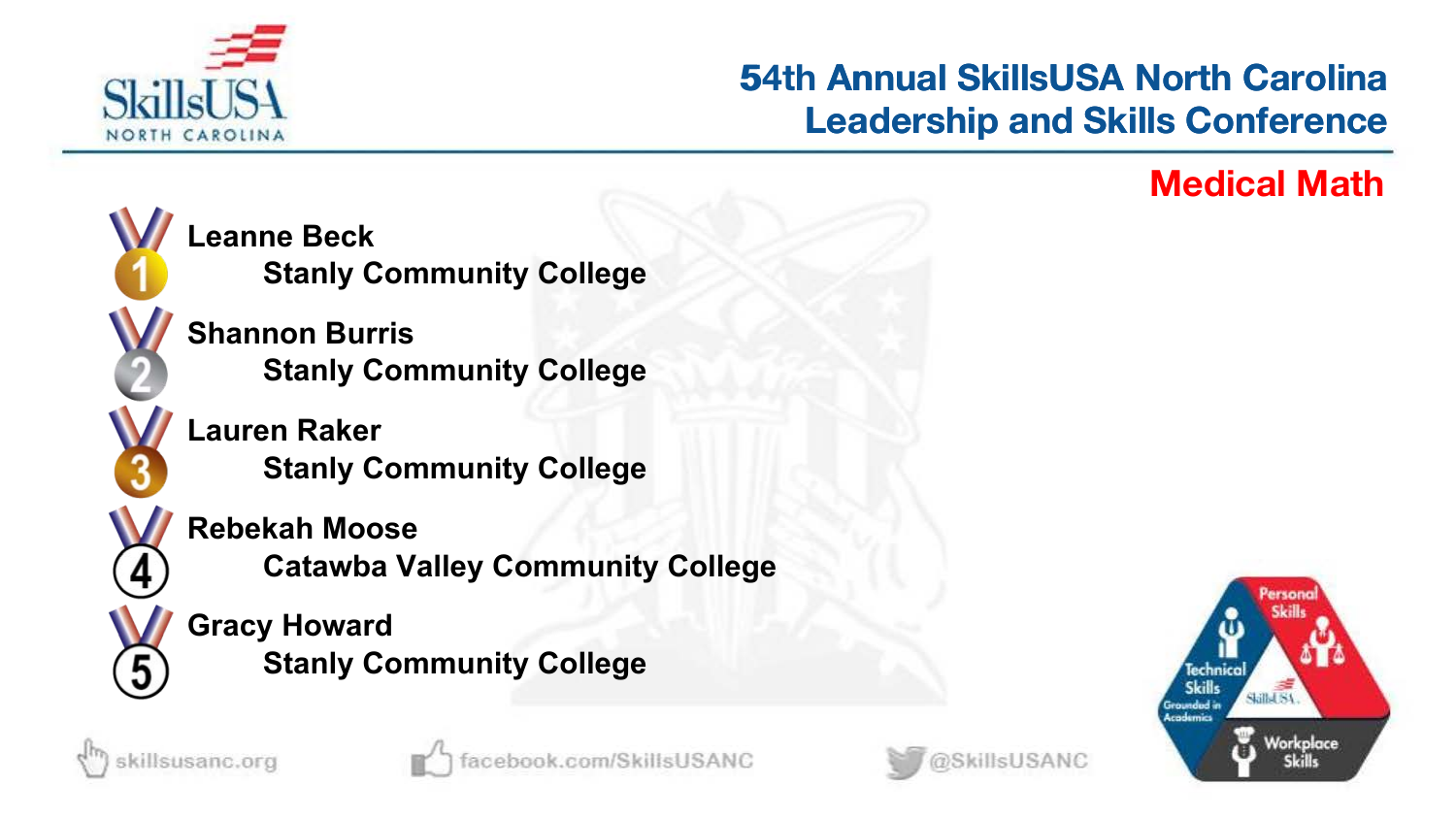

# **53rd Annual SkillsUSA North Carolina Leadership and Skills Conference 54th Annual SkillsUSA North Carolina<br>Leadership and Skills Conference<br>Medical Terminology**

@SkillsUSANC



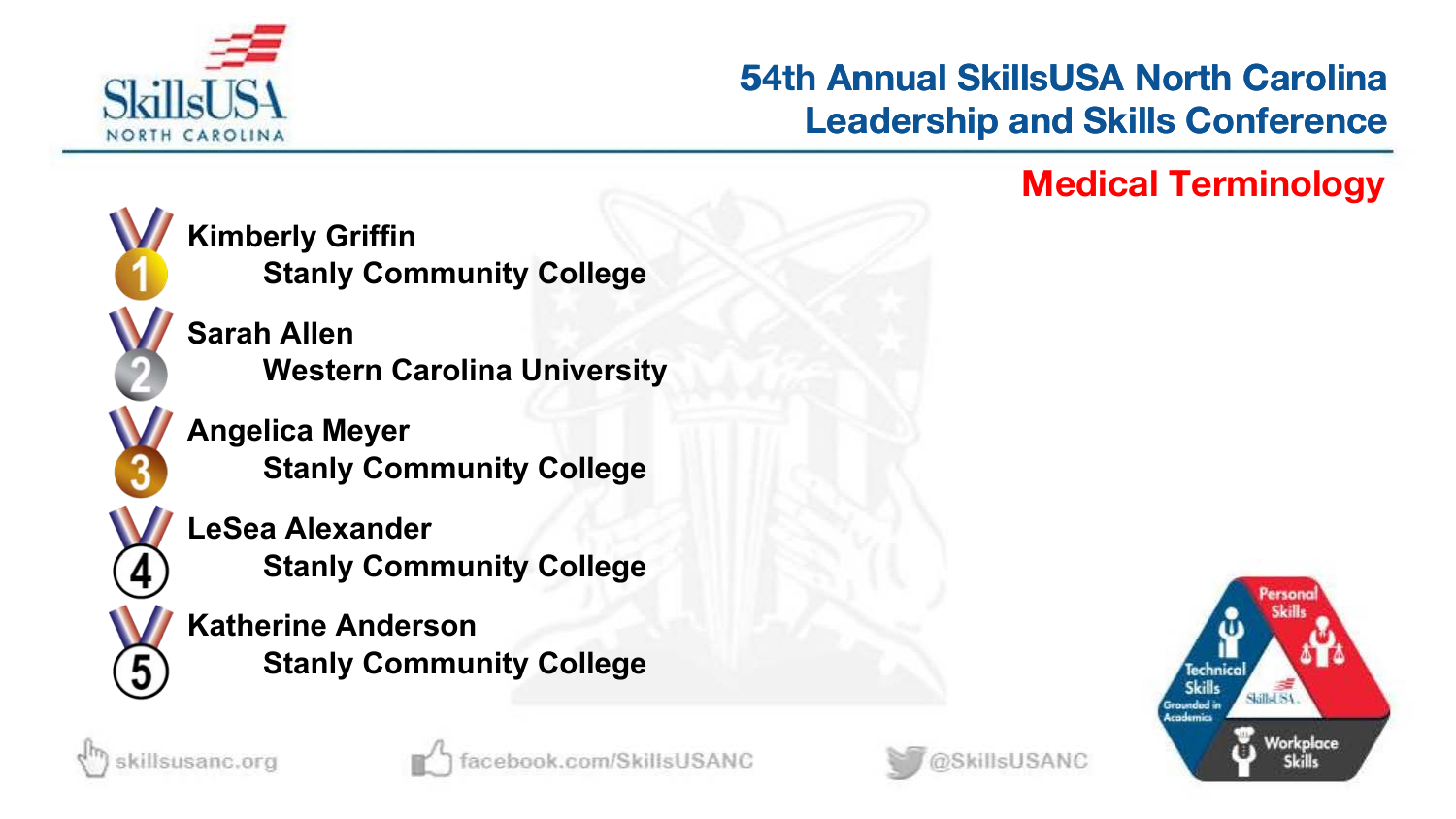

## **54th Annual SkillsUSA North Carolina Leadership and Skills Conference 54th Annual SkillsUSA North Carolina<br>Leadership and Skills Conference<br>Mobile Robotics**

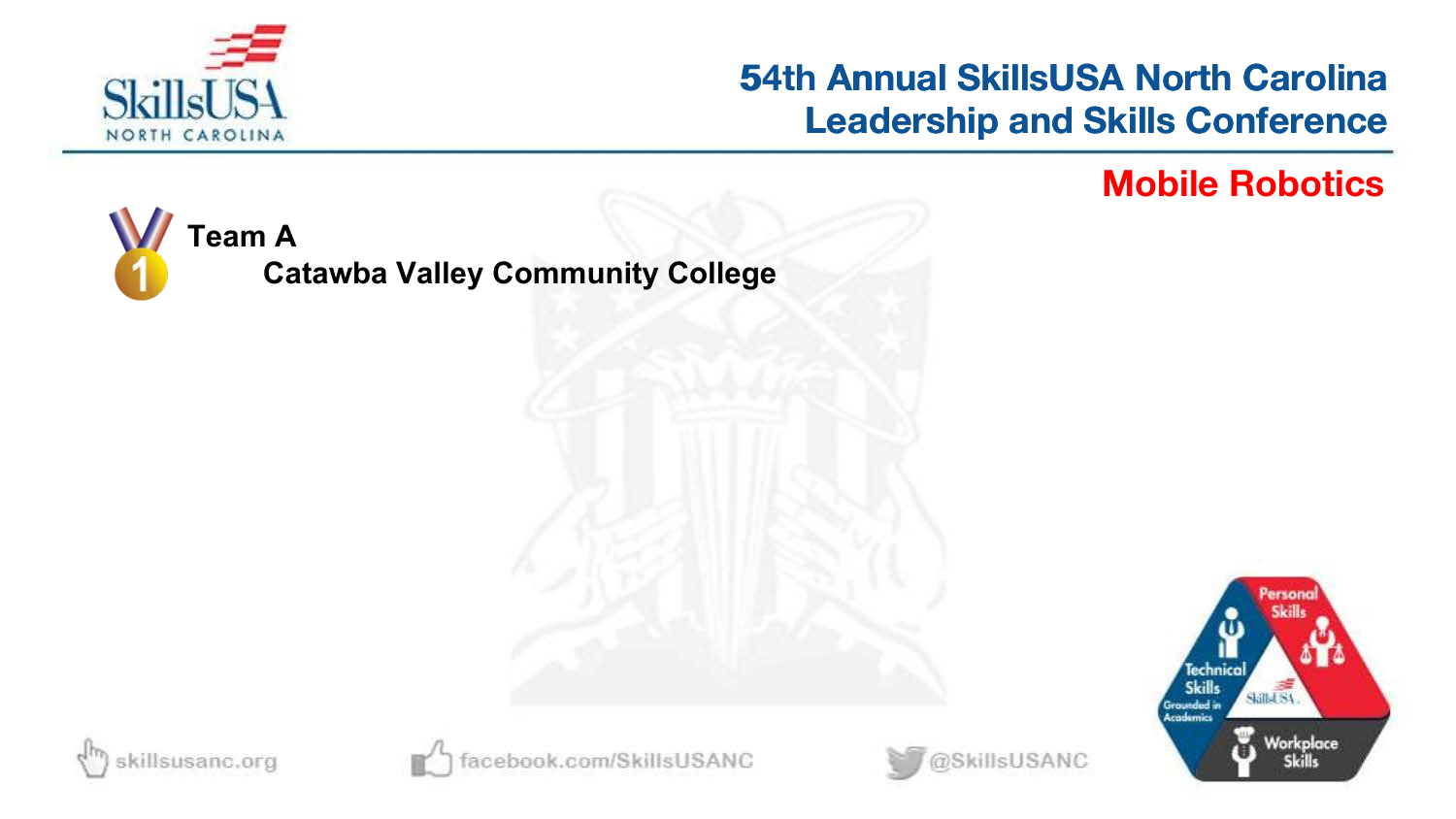

# **53rd Annual SkillsUSA North Carolina Leadership and Skills Conference 54th Annual SkillsUSA North Carolina<br>
Leadership and Skills Conference<br>
Motorcycle Service Technology**



**Trevor Brown**

**Central Carolina Community College**

**Kevin Alderson Central Carolina Community College**

**Dalton Nelson**

**Forsyth Tech Community College**

**Cory King**

**Forsyth Tech Community College**

### **Josh Hall**

**Randolph Community College**







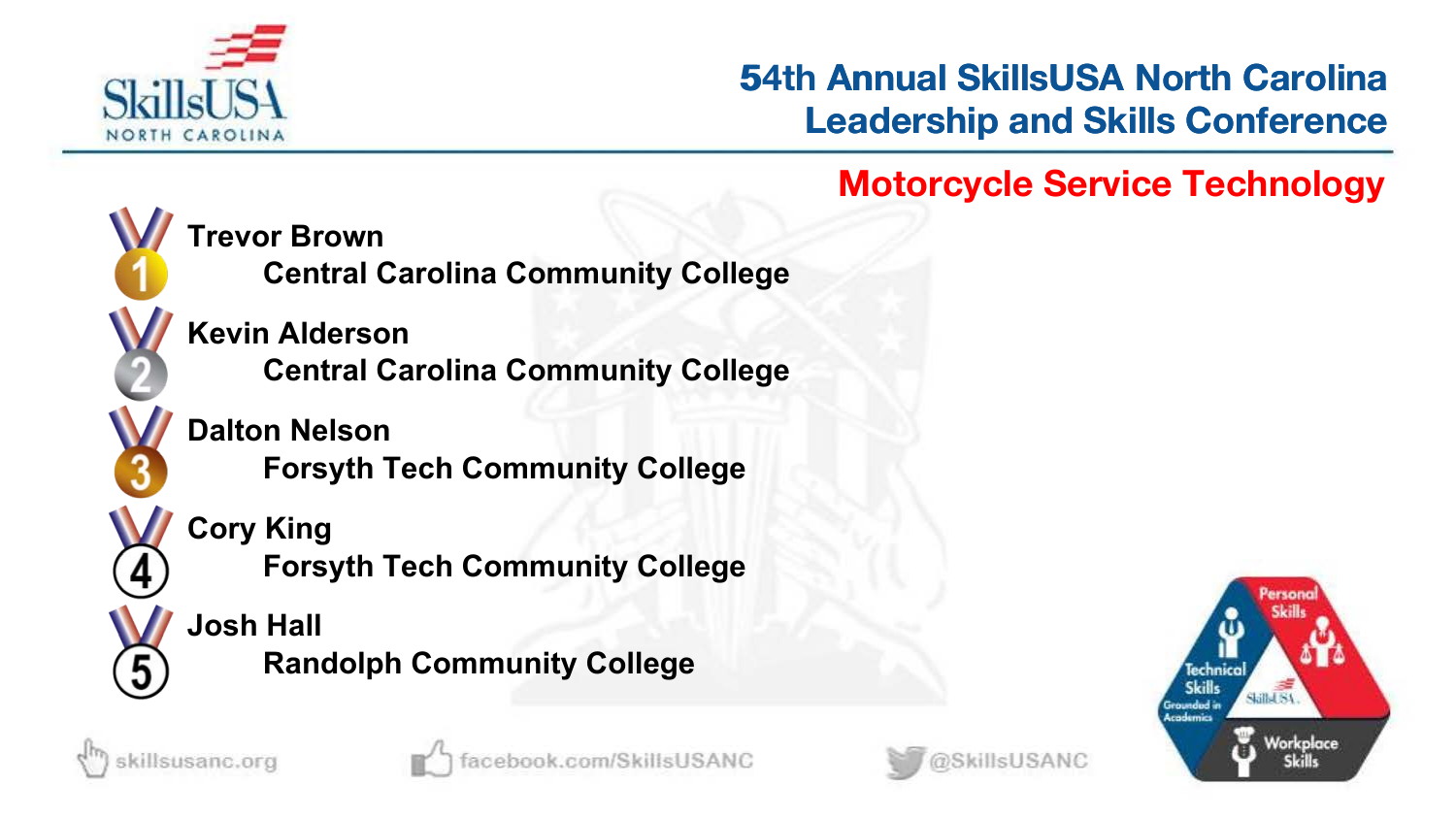

# **53rd Annual SkillsUSA North Carolina Leadership and Skills Conference 54th Annual SkillsUSA North Carolina<br>Leadership and Skills Conference<br>Nail Care**







illsusanc.org

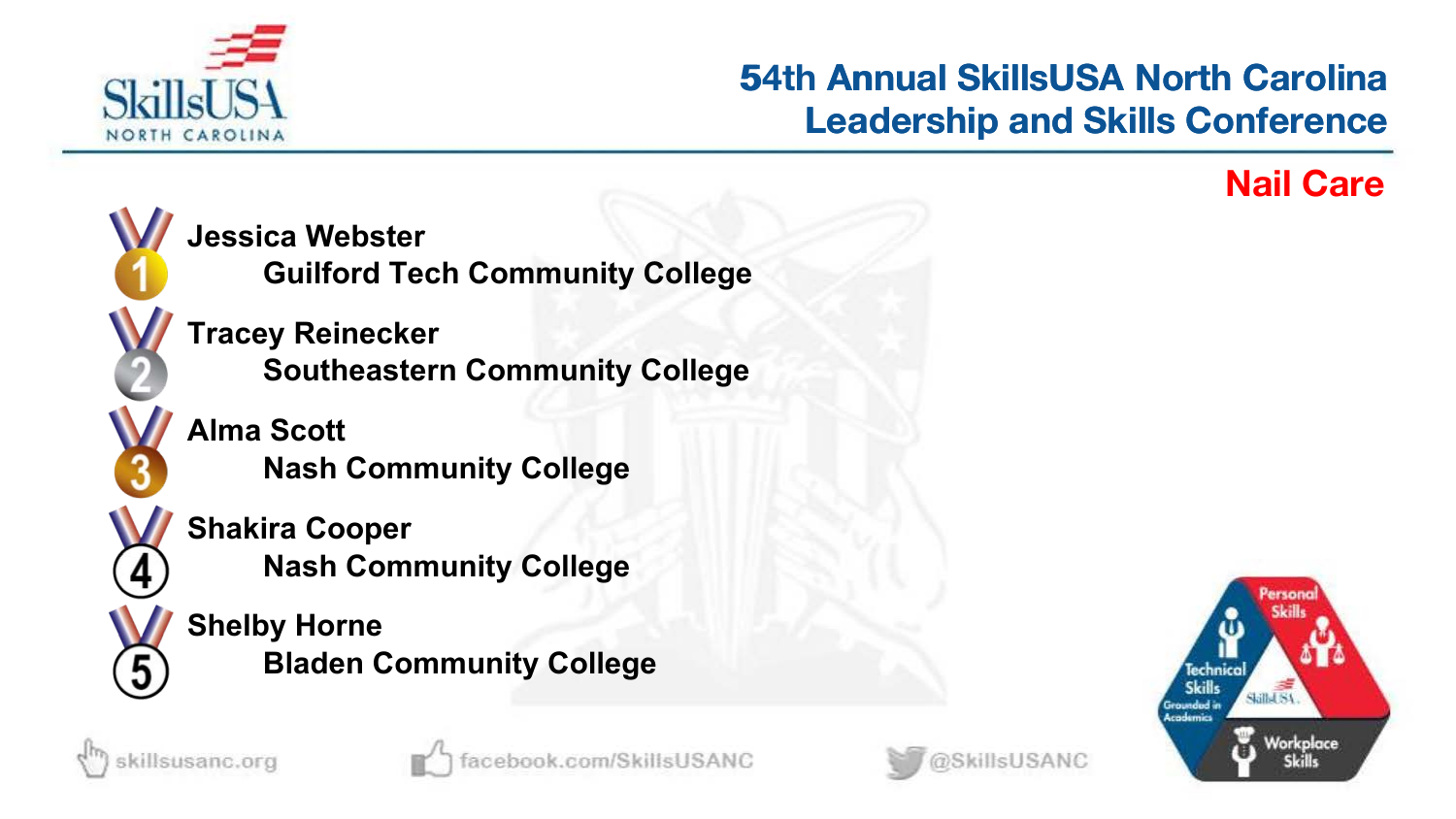

### **53rd Annual SkillsUSA North Carolina Leadership and Skills Conference**

**54th Outstanding Chapter - College/Technical**

@SkillsUSANC



**Catawba Valley Community College**





book.com/SkillsUSANC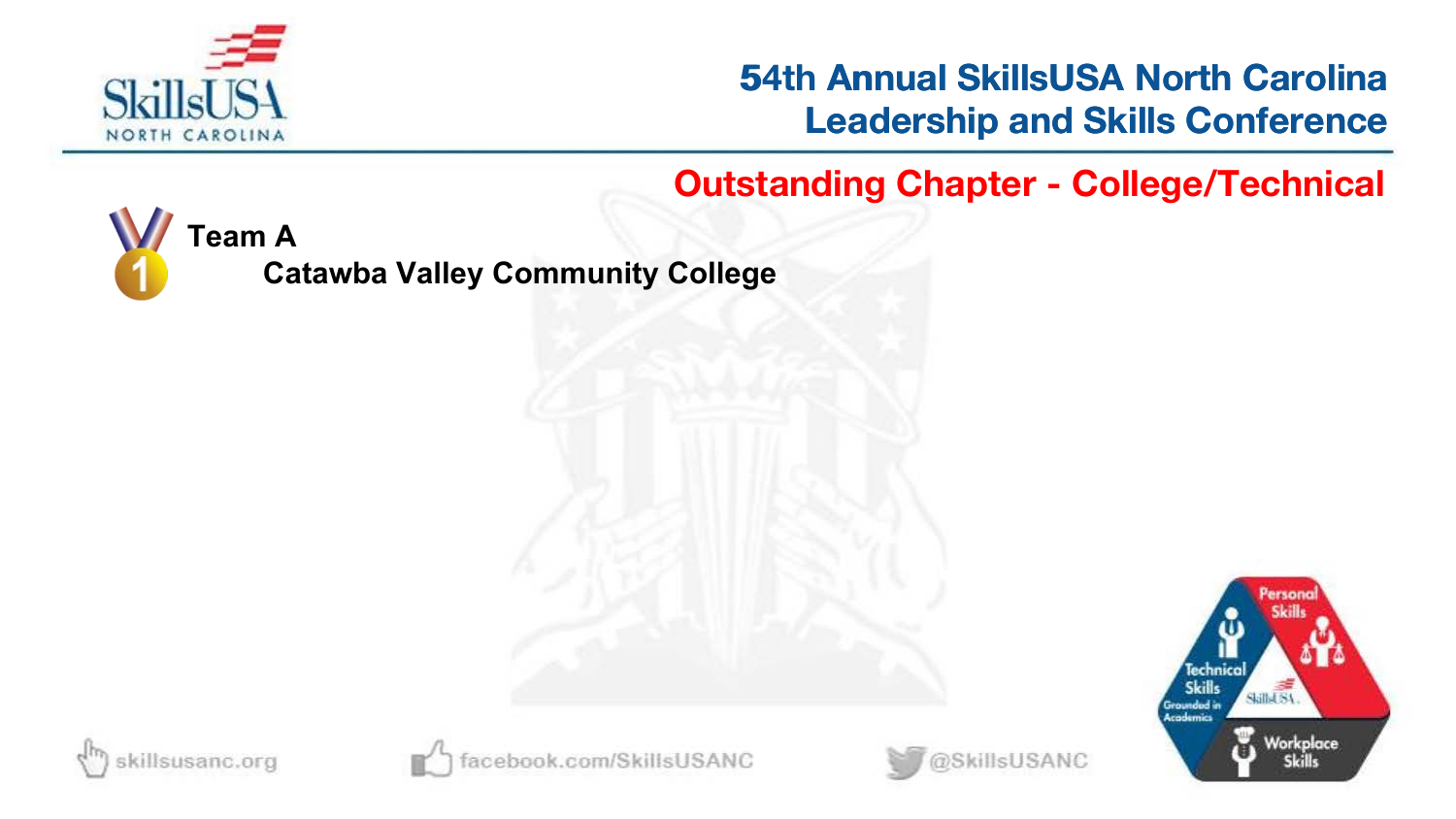

# **53rd Annual SkillsUSA North Carolina Leadership and Skills Conference 54th Annual SkillsUSA North Carolina<br>Leadership and Skills Conference<br>Photography**



**Cheyenne Chumley**

**Catawba Valley Community College**

**McKalia Sain Catawba Valley Community College**

**Kristy Williams**

**Catawba Valley Community College**





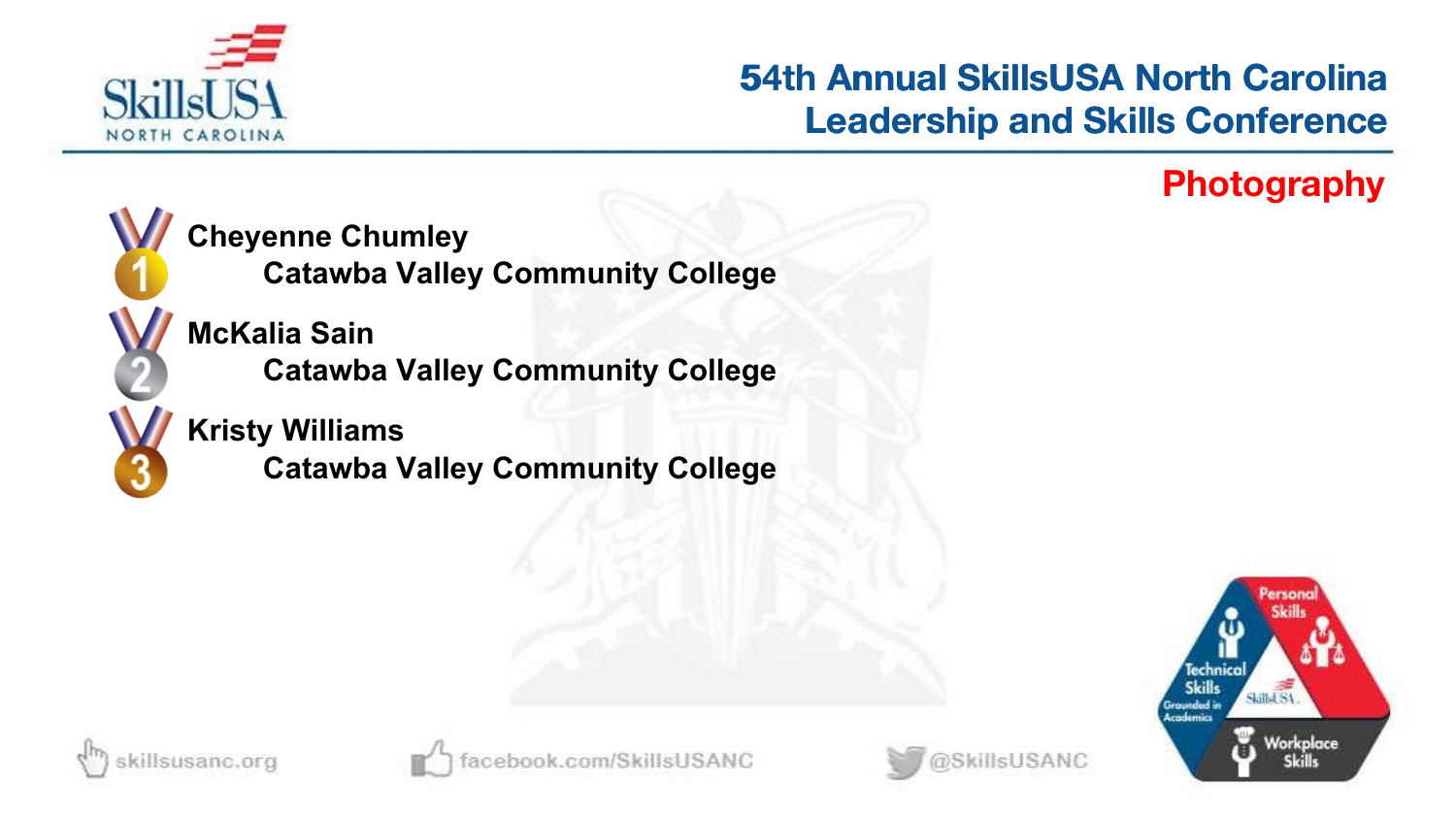

# **53rd Annual SkillsUSA North Carolina Leadership and Skills Conference 54th Annual SkillsUSA North Carolina<br>Leadership and Skills Conference<br>Pin Design**







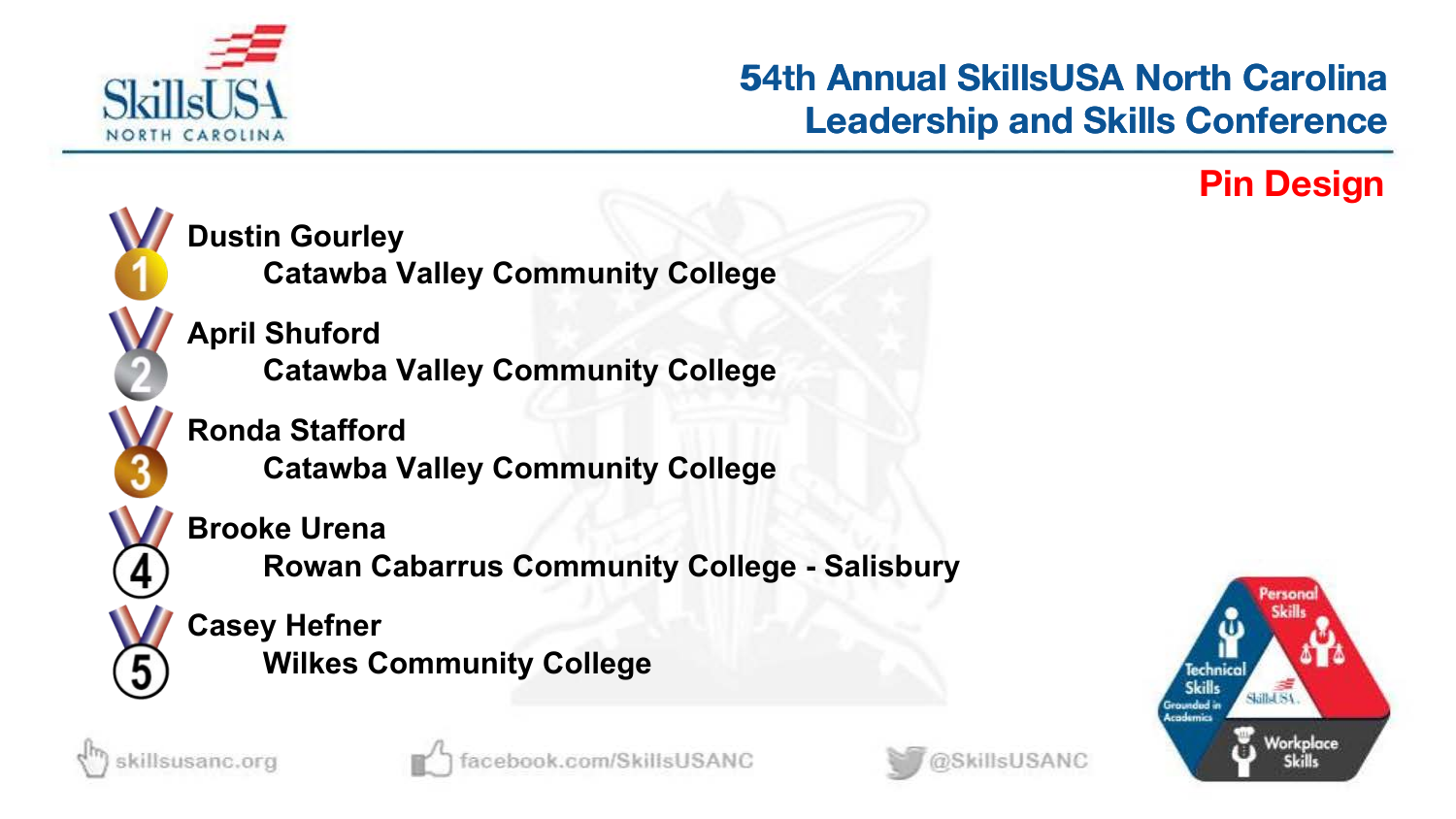

## **54th Annual SkillsUSA North Carolina Leadership and Skills Conference 54th Annual SkillsUSA North Carolina<br>Leadership and Skills Conference<br>Plumbing**



**Rowan Cabarrus Community College - Salisbury**









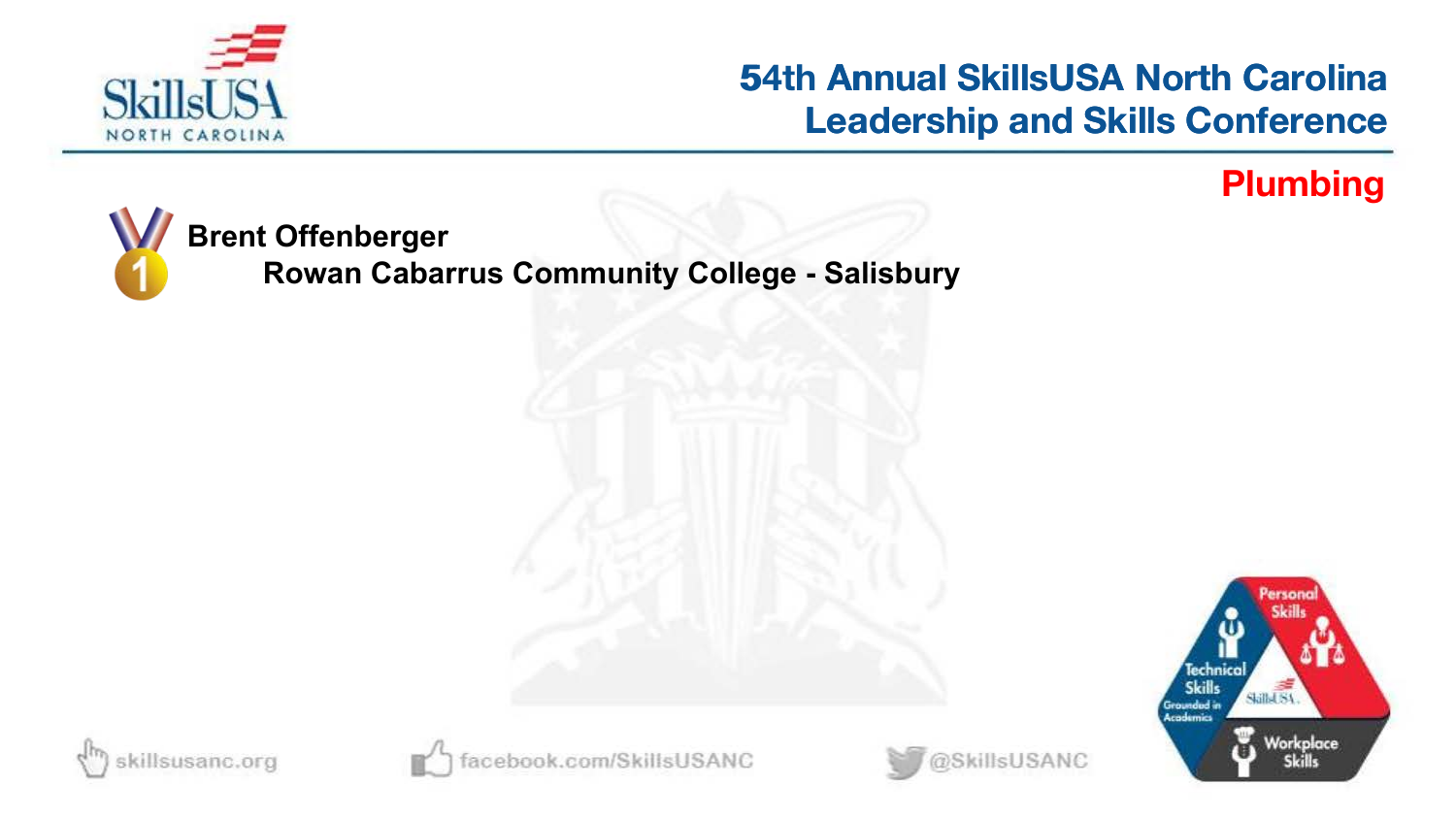

## **54th Annual SkillsUSA North Carolina Leadership and Skills Conference 54th Annual SkillsUSA North Carolina<br>
Leadership and Skills Conference<br>
Power Equipment Technology**







book.com/SkillsUSANC

@SkillsUSANC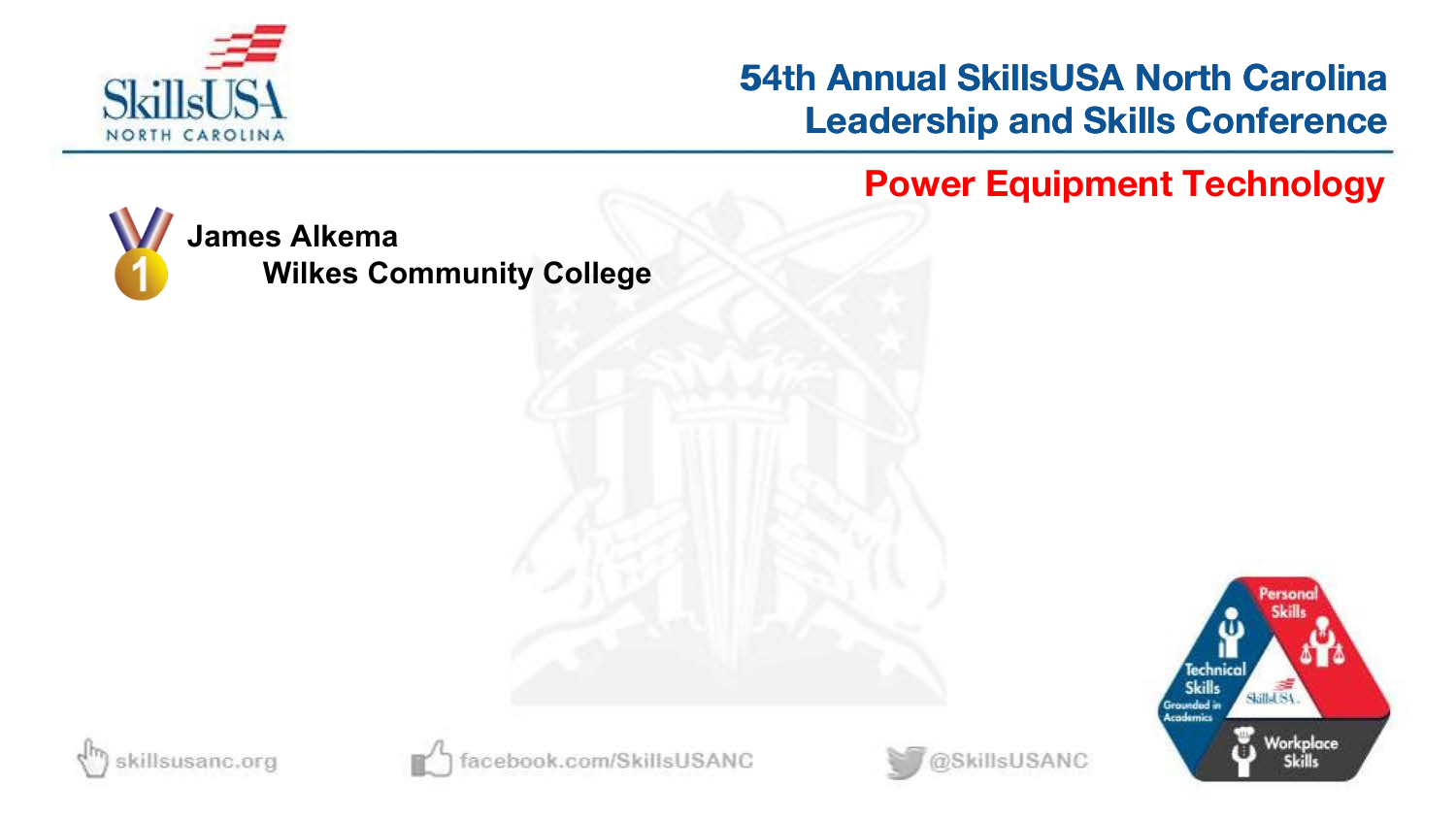

# **53rd Annual SkillsUSA North Carolina Leadership and Skills Conference 54th Annual SkillsUSA North Carolina<br>Leadership and Skills Conference<br>Practical Nursing**



**Johan Mercado Stanly Community College**

**Bryan Murphy Stanly Community College**







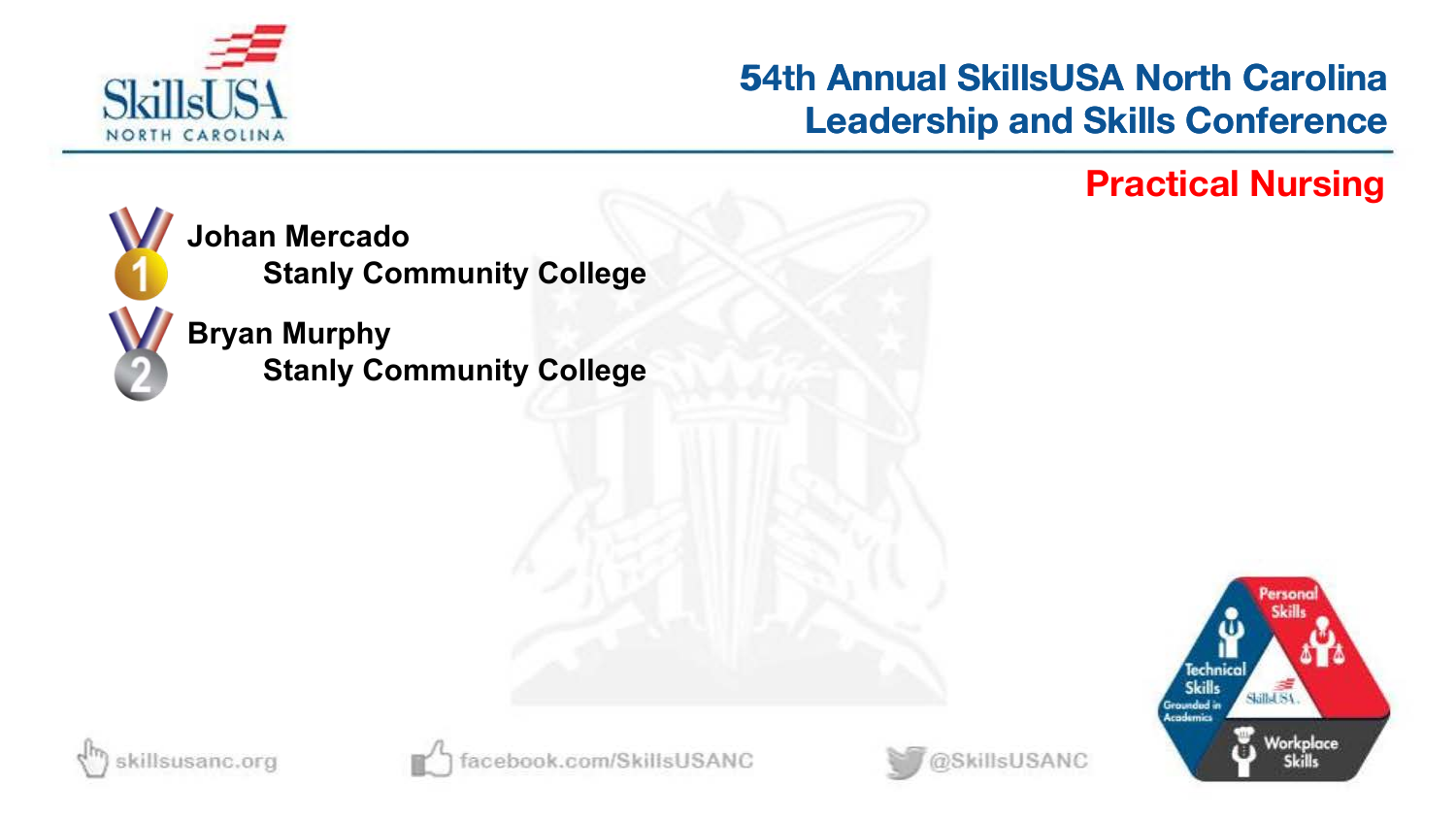

# **53rd Annual SkillsUSA North Carolina Leadership and Skills Conference 54th Annual SkillsUSA North Carolina<br>Leadership and Skills Conference<br>Prepared Speech**



**Michael Stephens**

**Catawba Valley Community College**

**Noah Williams Catawba Valley Community College**

**Ciera Powers**

**Catawba Valley Community College**

**Bernardo Isaac Nava Salgado Catawba Valley Community College**

**Rolan Bollinger Catawba Valley Community College**







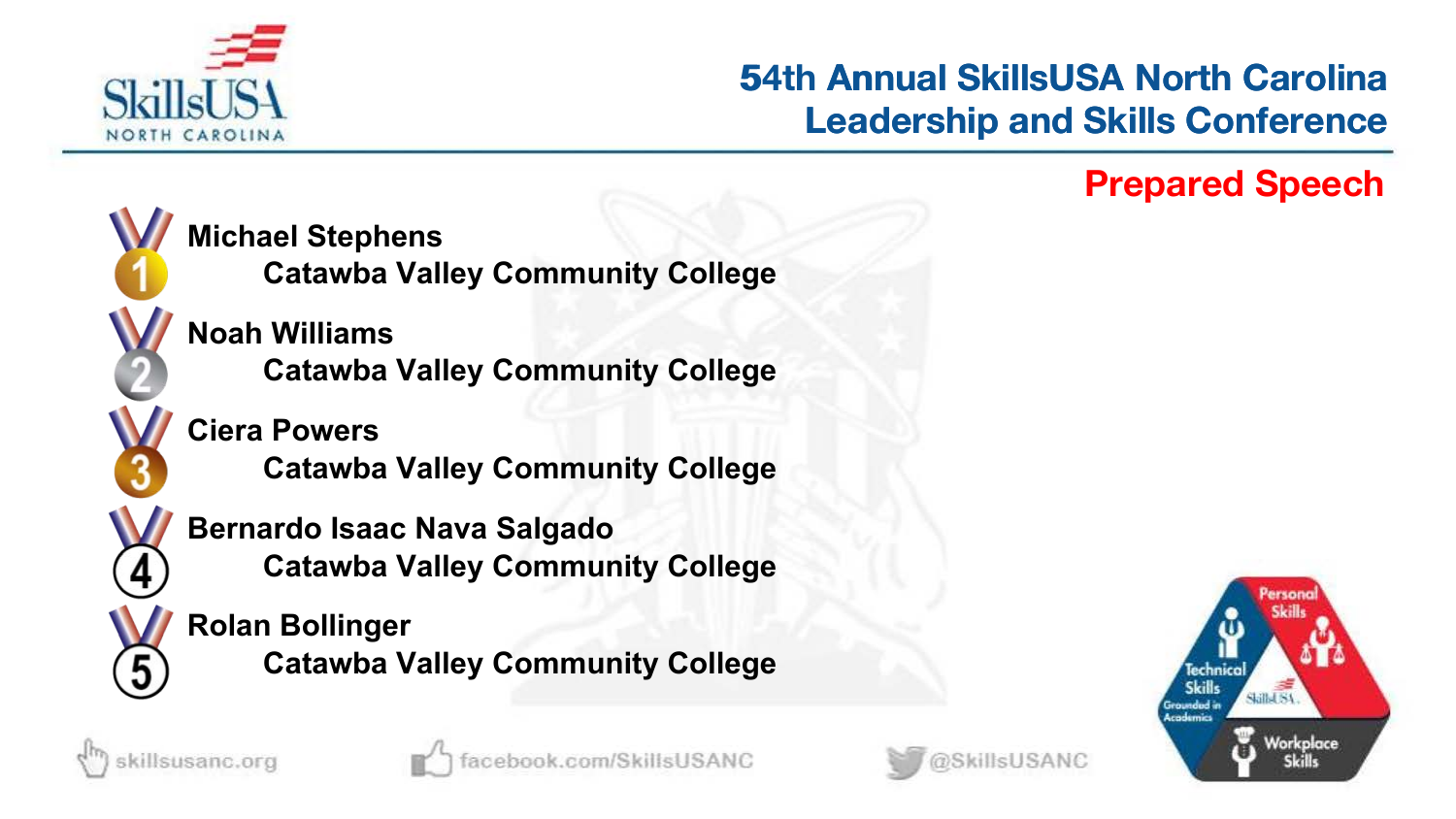

**54th Principles of Engineering/Technology**



**Edgecombe Community College**







book.com/SkillsUSANC

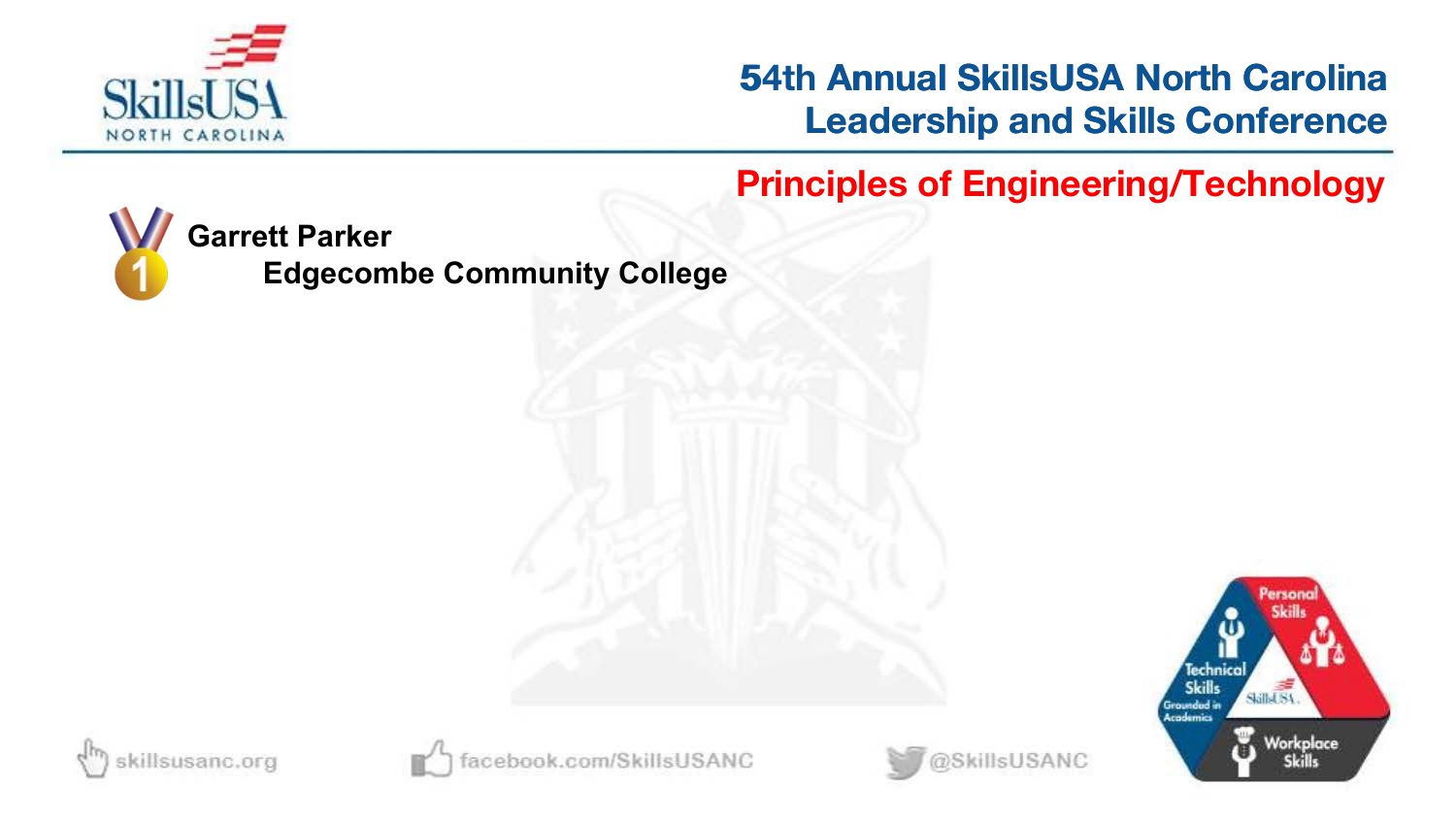

## **54th Annual SkillsUSA North Carolina Leadership and Skills Conference 54th Annual SkillsUSA North Carolina<br>Leadership and Skills Conference<br>Promotional Bulletin Board**

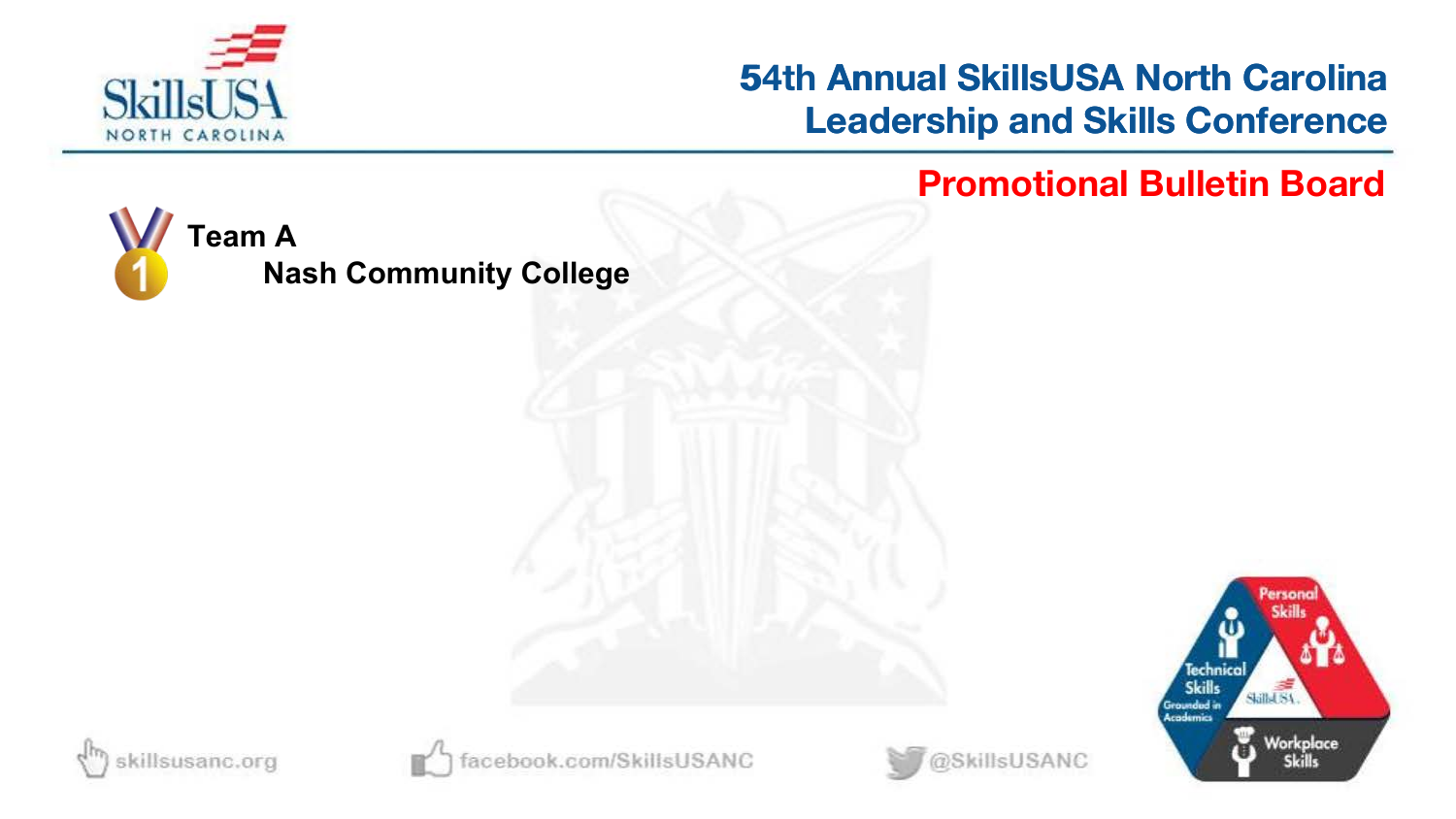

# **54th Annual SkillsUSA North Carolina Leadership and Skills Conference 54th Annual SkillsUSA North Carolina<br>Leadership and Skills Conference<br>Quiz Bowl**

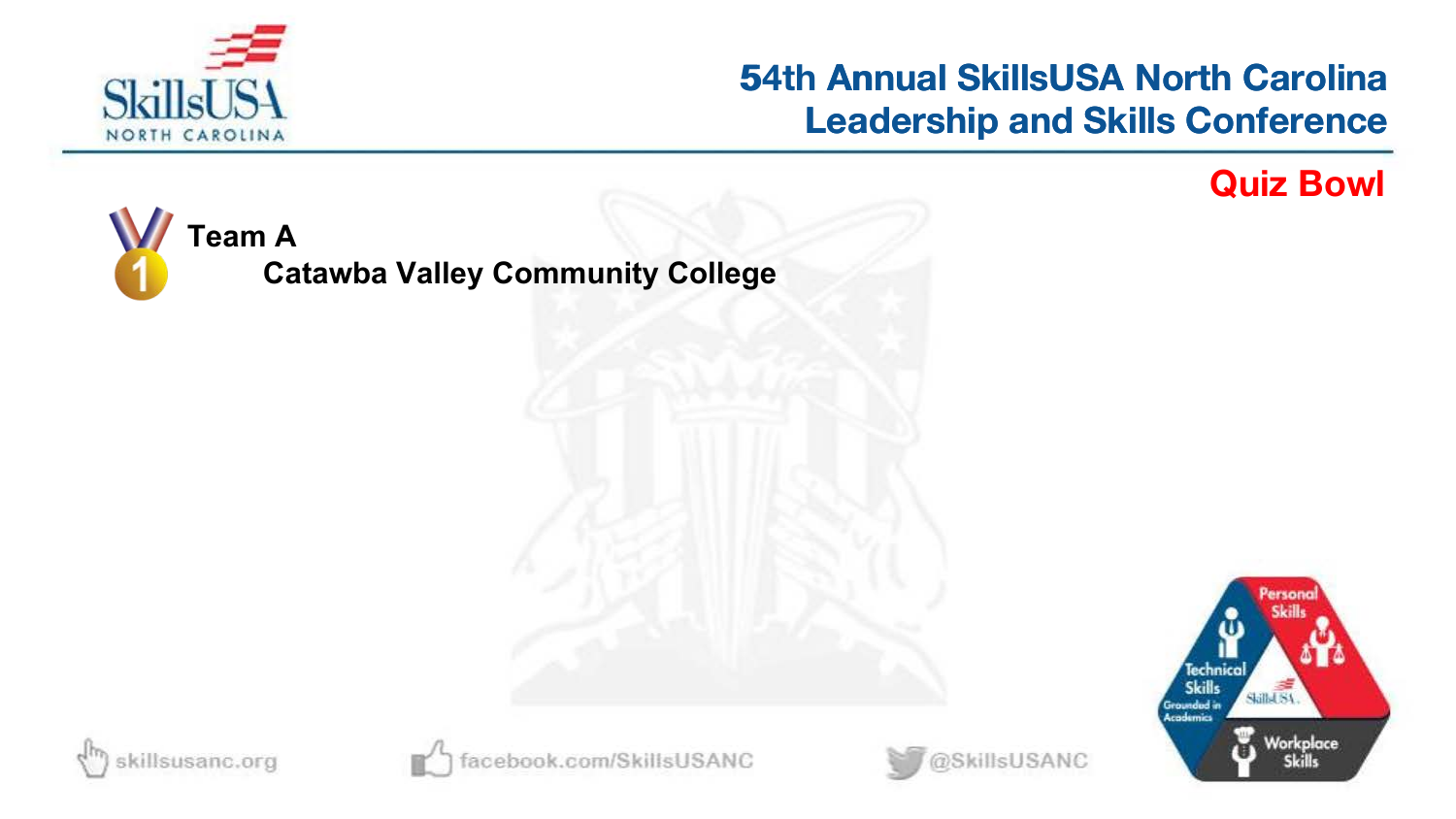

# **53rd Annual SkillsUSA North Carolina Leadership and Skills Conference 54th Annual SkillsUSA North Carolina<br>Leadership and Skills Conference<br>Related Technical Math**



illsusanc.org

**Kayly Duran Stanly Community College**

**Tessa Phelps Catawba Valley Community College**

**Pedro Cruz-Santos Stanly Community College**

**Julia Januchowski Western Carolina University**

**Hattie Cox Wilkes Community College**

ok.com/SkillsUSANC



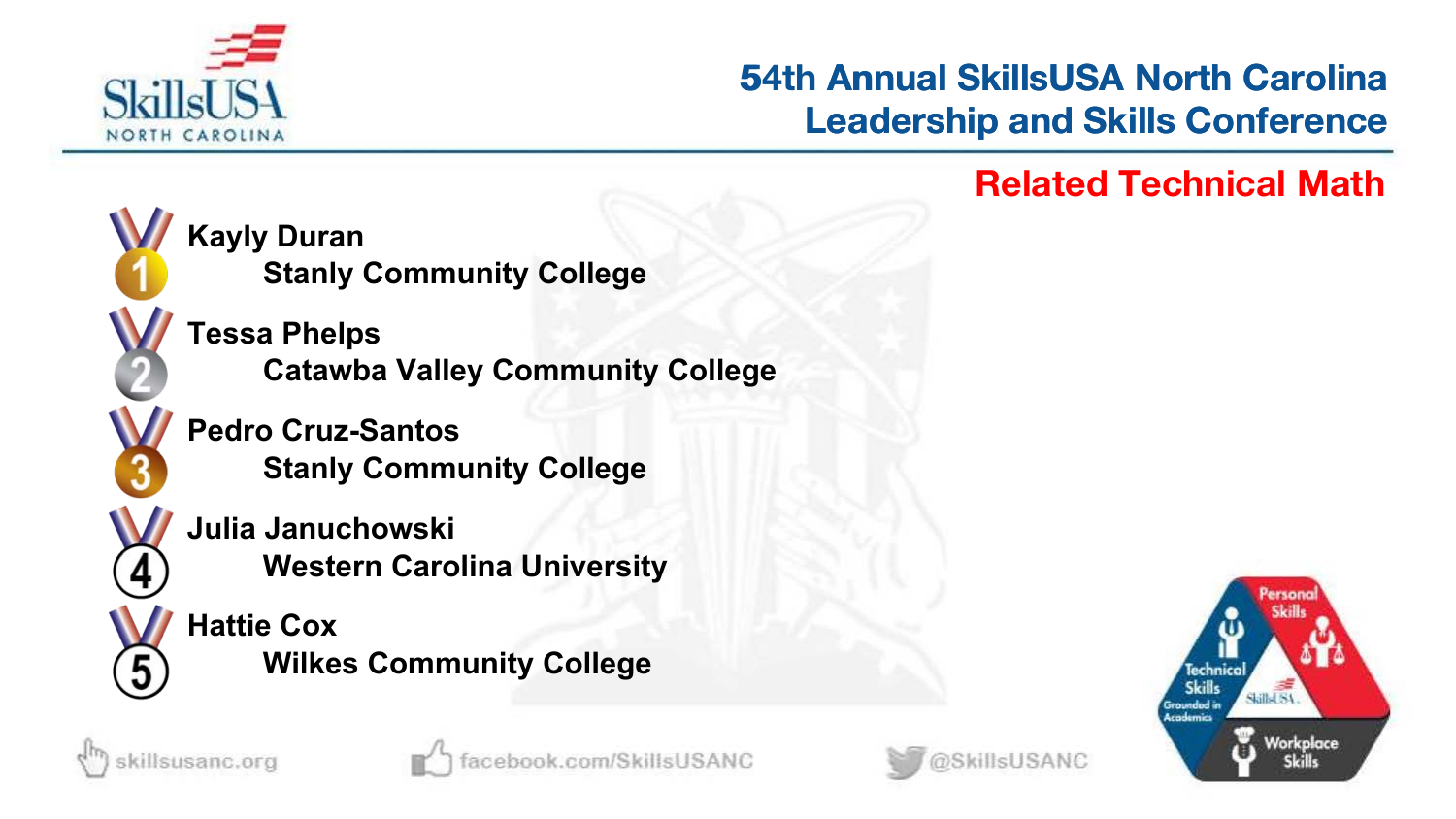

# **53rd Annual SkillsUSA North Carolina Leadership and Skills Conference 54th Annual SkillsUSA North Carolina<br>Leadership and Skills Conference<br>Restaurant Service**



**Najah Hines Guilford Tech Community College**

**Melanie Rasmussen Carteret Community College**

**Katherine Satterwhite Carteret Community College**

**Karran McGlothlin Carteret Community College**

**Julia White Nash Community College**





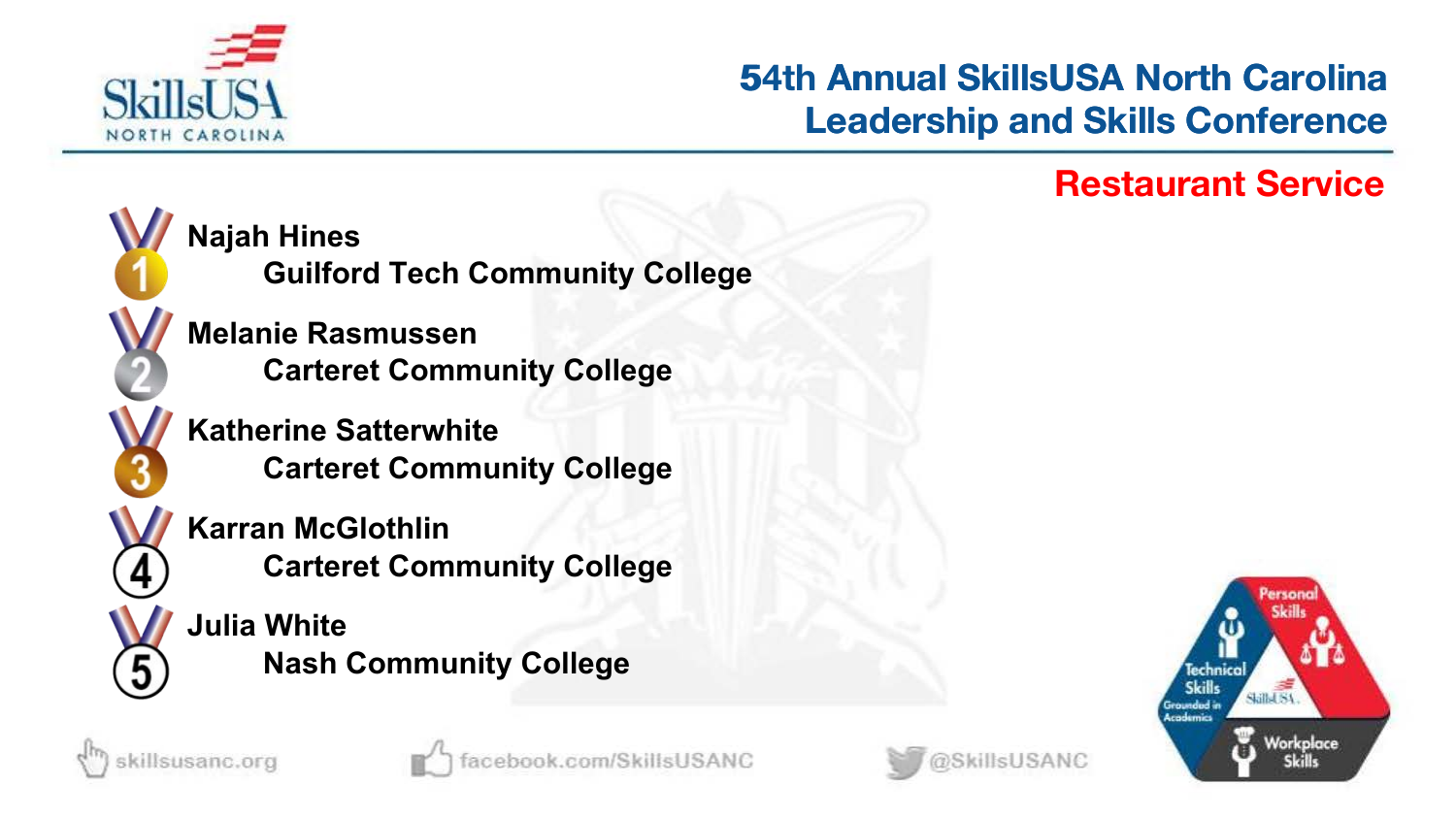

## **53rd Annual SkillsUSA North Carolina Leadership and Skills Conference 54th Annual SkillsUSA North Carolina<br>
Leadership and Skills Conference<br>
Robotics: Urban Search & Rescue**



**Team B**

**Caldwell Comm. College & Tech Institute**

**Team A**

**Stanly Community College**





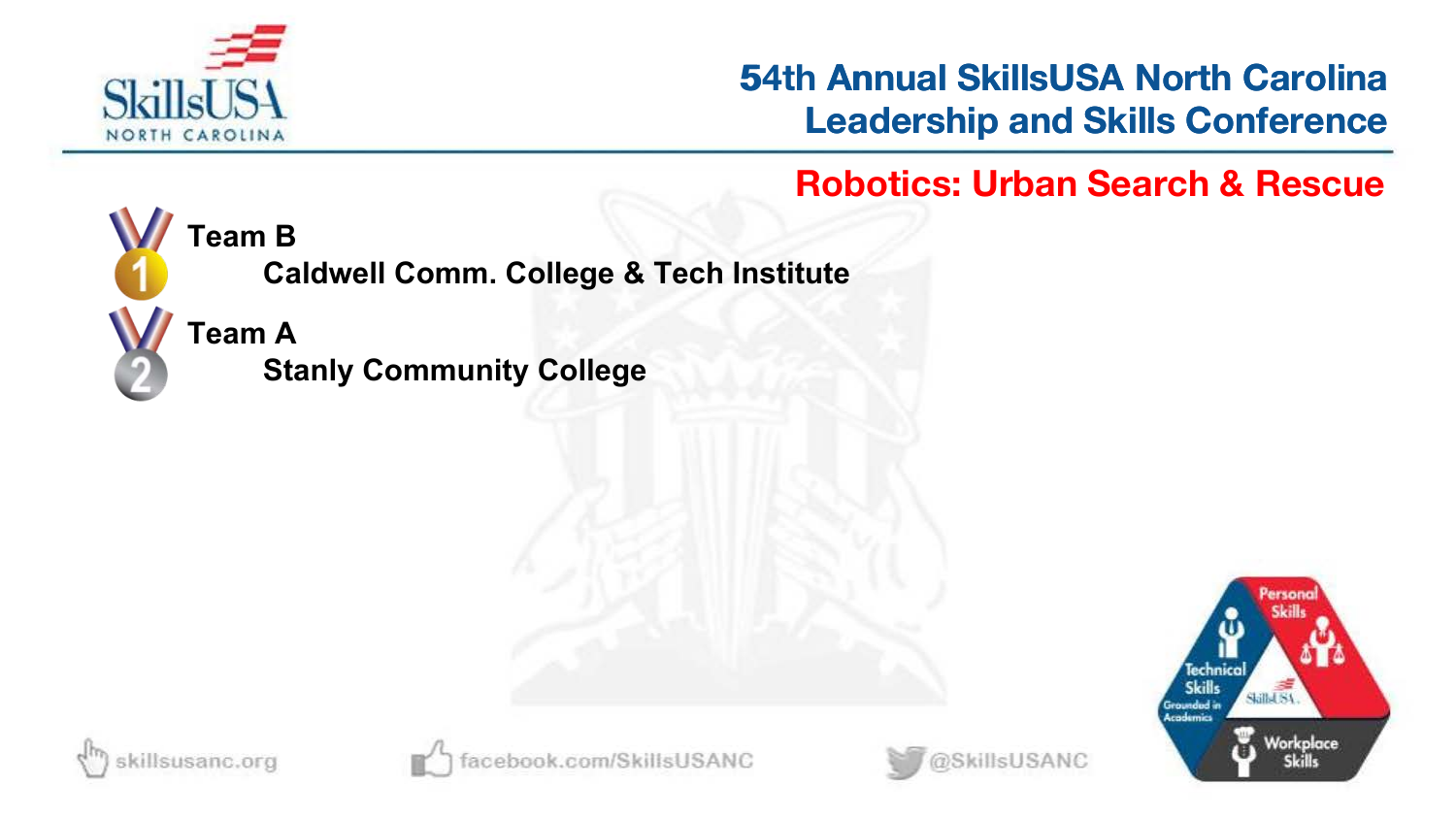

# **54th Annual SkillsUSA North Carolina Leadership and Skills Conference 54th Annual SkillsUSA North Carolina<br>Leadership and Skills Conference<br>Screen Printing**









book.com/SkillsUSANC

@SkillsUSANC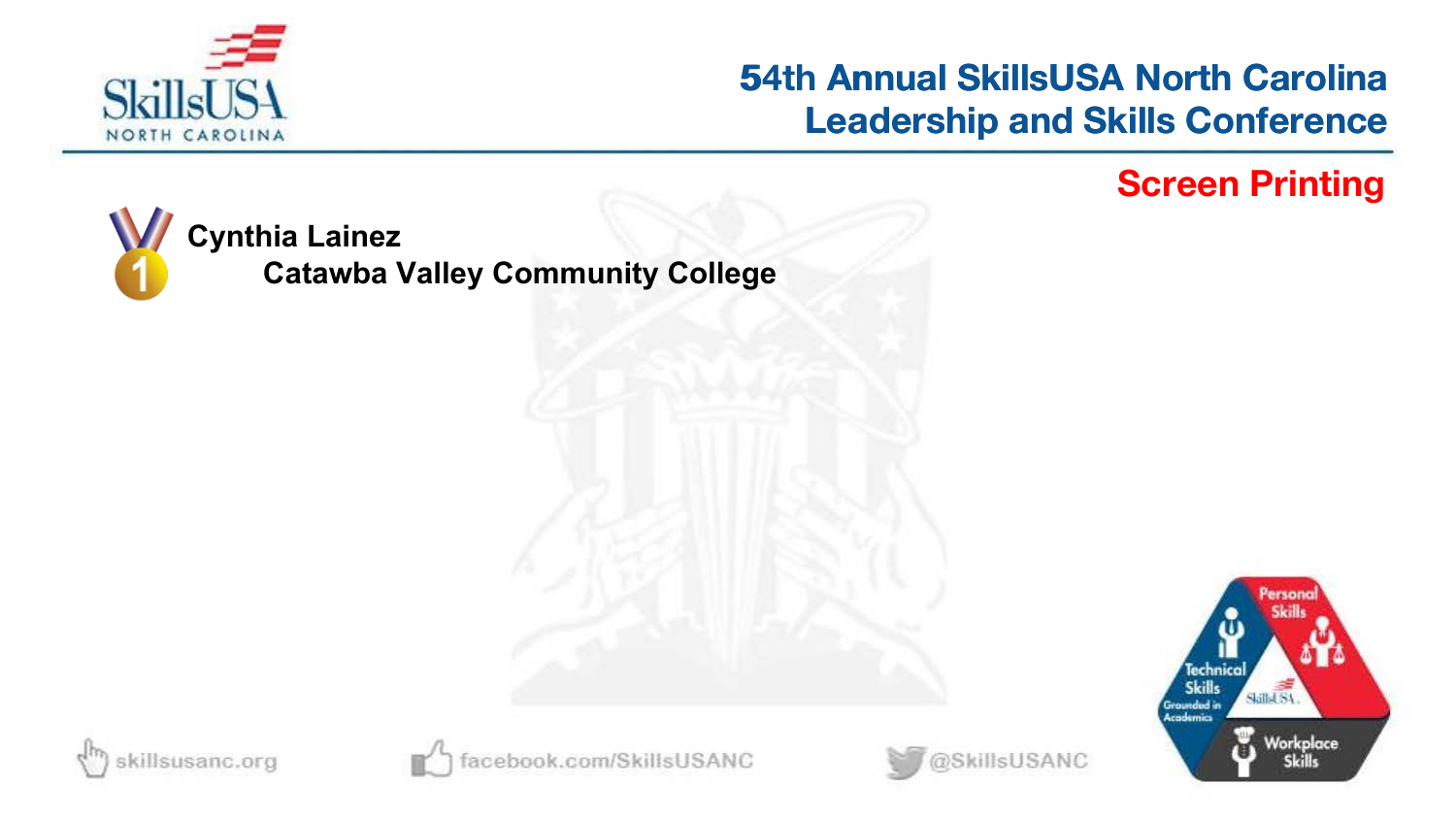

# **53rd Annual SkillsUSA North Carolina Leadership and Skills Conference 54th Annual SkillsUSA North Carolina<br>Leadership and Skills Conference<br>Sheetmetal**



**Chris Basinger**

**Rowan Cabarrus Community College - Salisbury**

**Carter Beane**

**Caldwell Comm. College & Tech Institute**





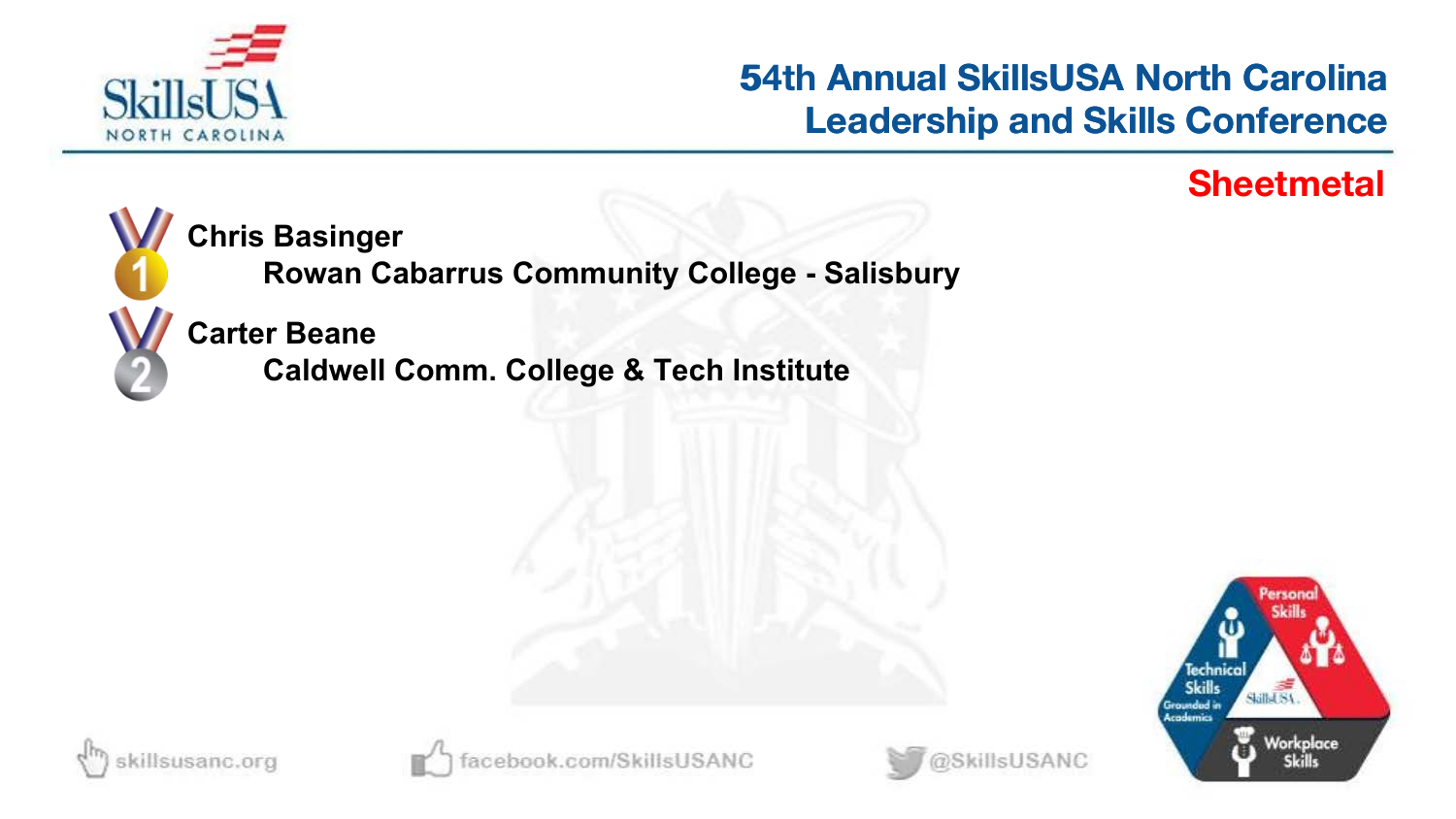

### **Skill Project Showcase Individual: Automotive**



**Rebecca Jaime**

**Caldwell Comm. College & Tech Institute**









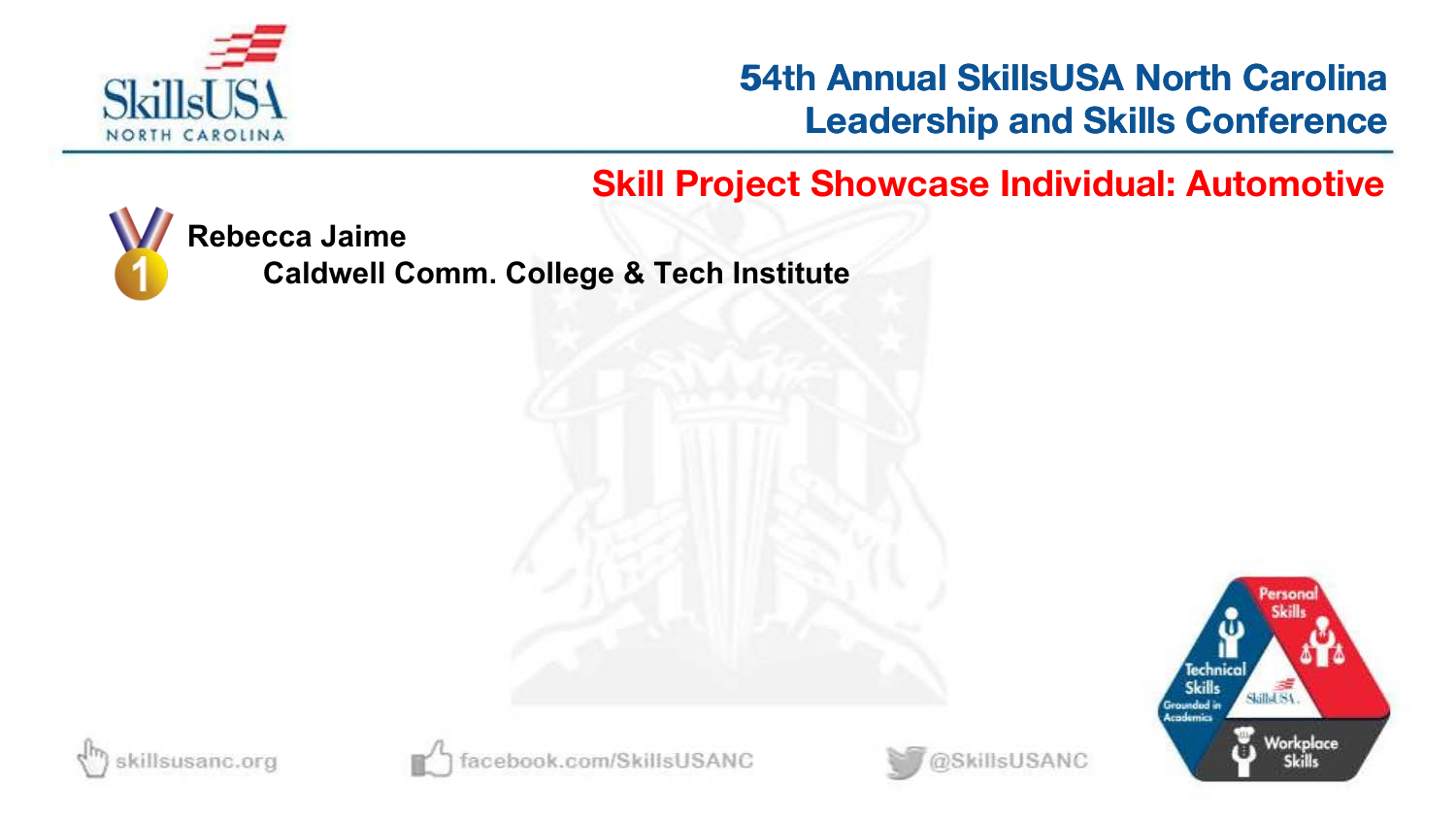

## **Skill Project Showcase Individual: Cosmetology**



sillsusanc.org

**Leann Barnes**

**Alamance Community College**

**Brittany Thornton Guilford Tech Community College**

**Mayra Aamir Guilford Tech Community College**

**Aide Sanchez**

**Alamance Community College**

**Amber Ivester Stanly Community College**

ok.com/SkillsUSANC



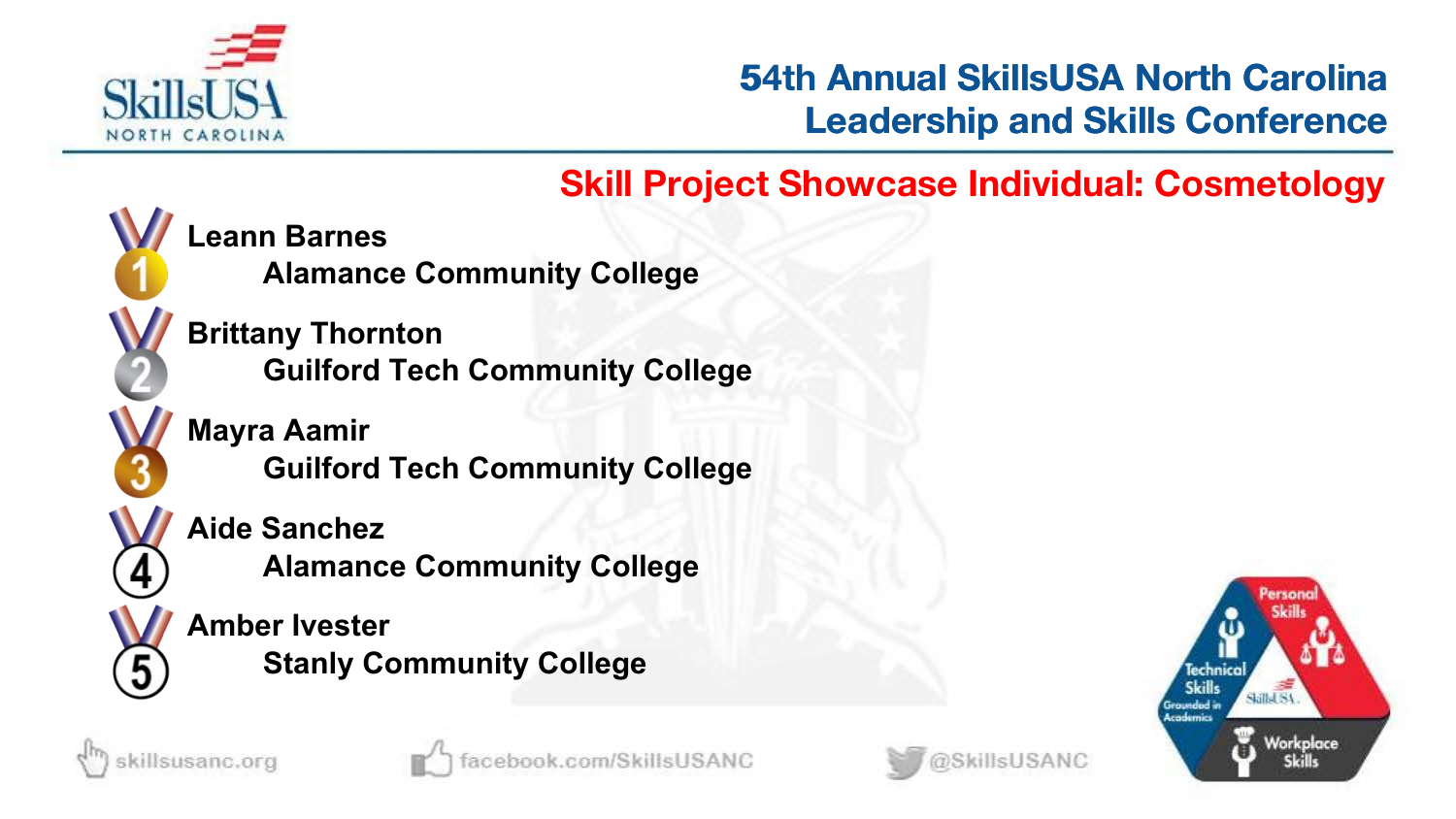

## **Skill Project Showcase Team: Cosmetology**



**Team B Alamance Community College**

**Alamance Community College**

**Team H Craven Community College**

**Team F**

**Alamance Community College**

**Team A Alamance Community College**

killsusanc.org





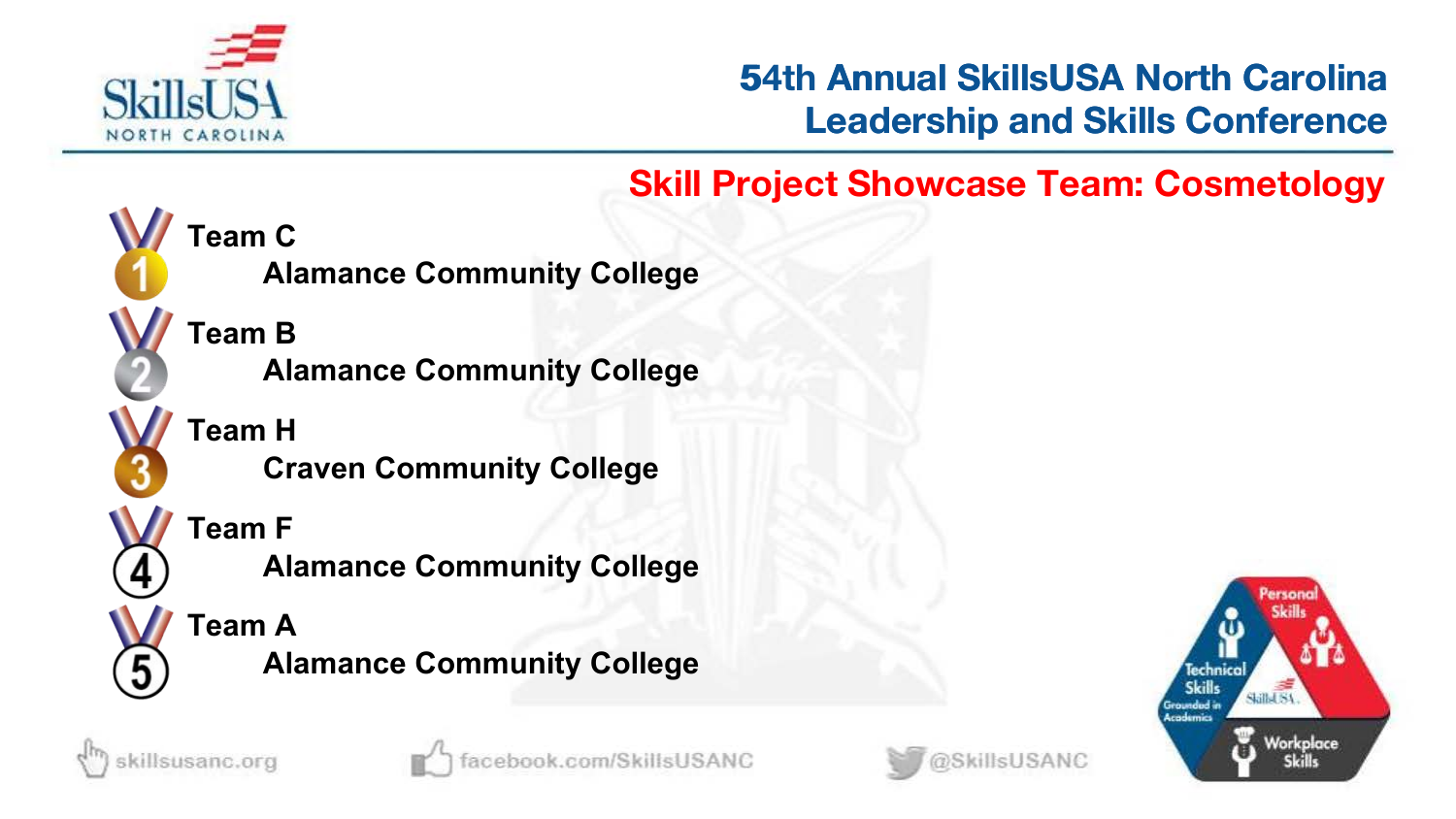

# **53rd Annual SkillsUSA North Carolina Leadership and Skills Conference 54th Annual SkillsUSA North Carolina<br>Leadership and Skills Conference<br>T-Shirt Design**





killsusanc.org



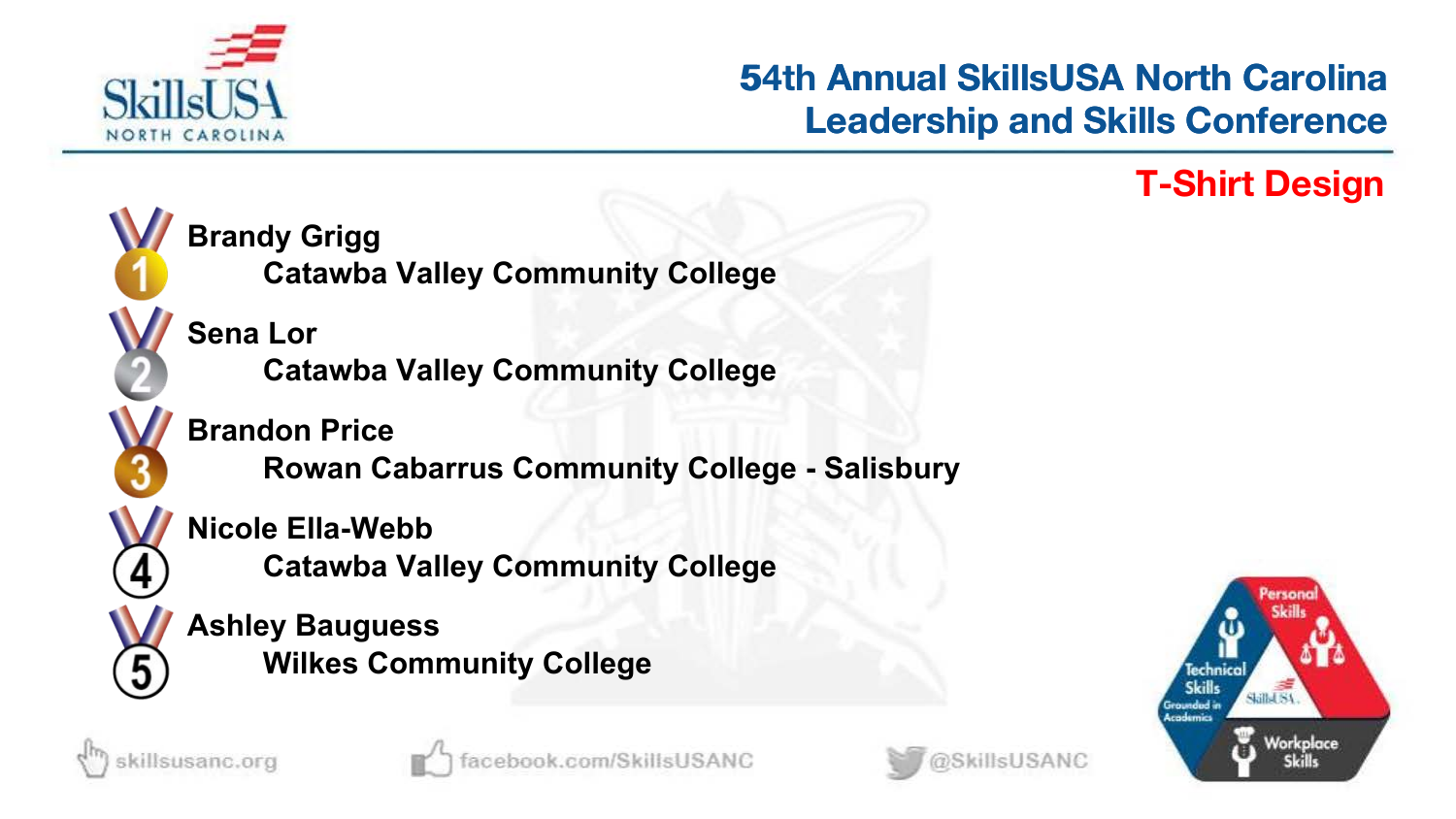

# **54th Annual SkillsUSA North Carolina Leadership and Skills Conference 54th Annual SkillsUSA North Carolina<br>Leadership and Skills Conference<br>TeamWorks**









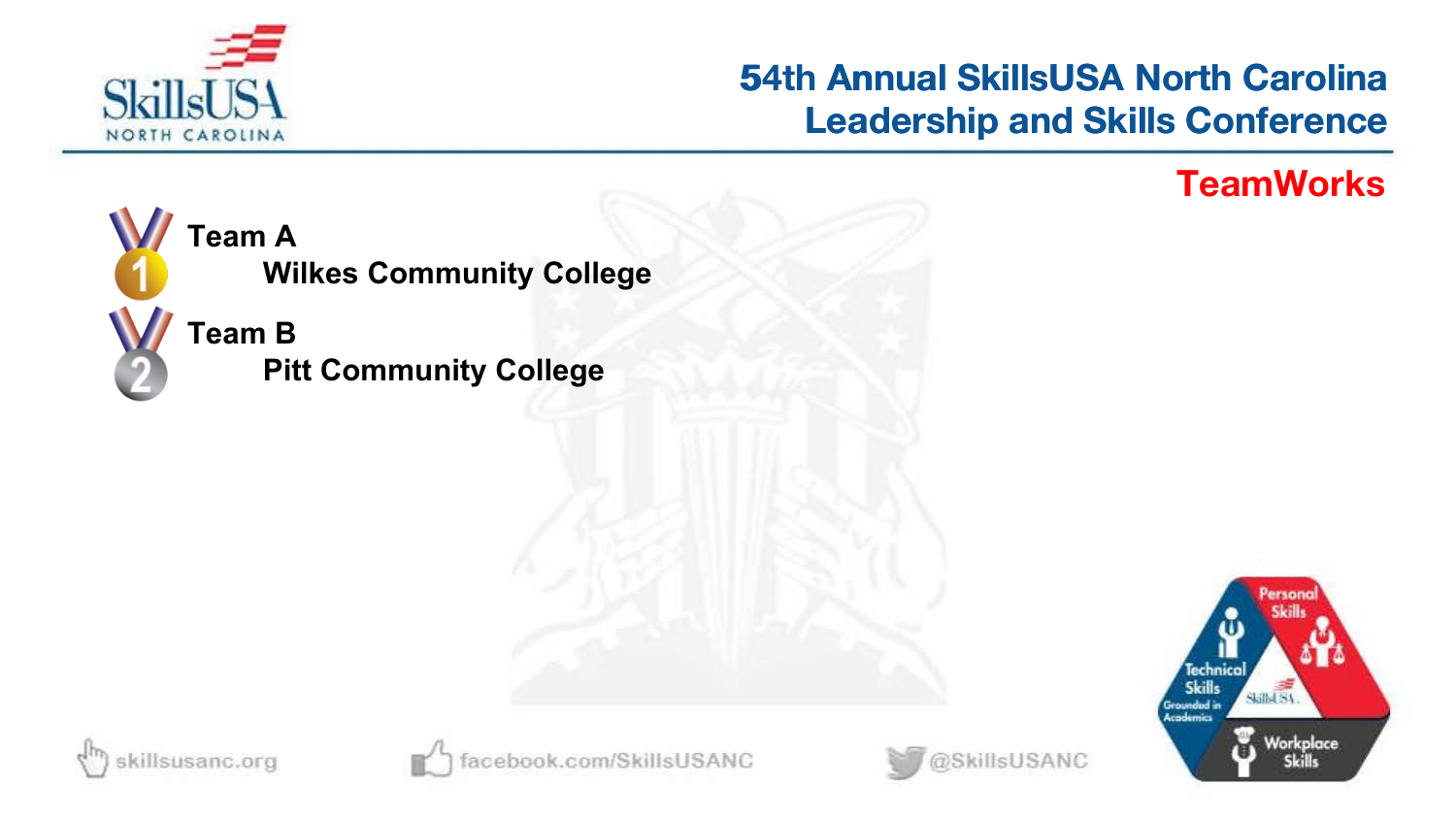

# **53rd Annual SkillsUSA North Carolina Leadership and Skills Conference 54th Annual SkillsUSA North Carolina<br>
Leadership and Skills Conference<br>
Technical Computer Applications**



**Joshua Jacquez Nash Community College**

**Selvin Linder Alamance Community College**







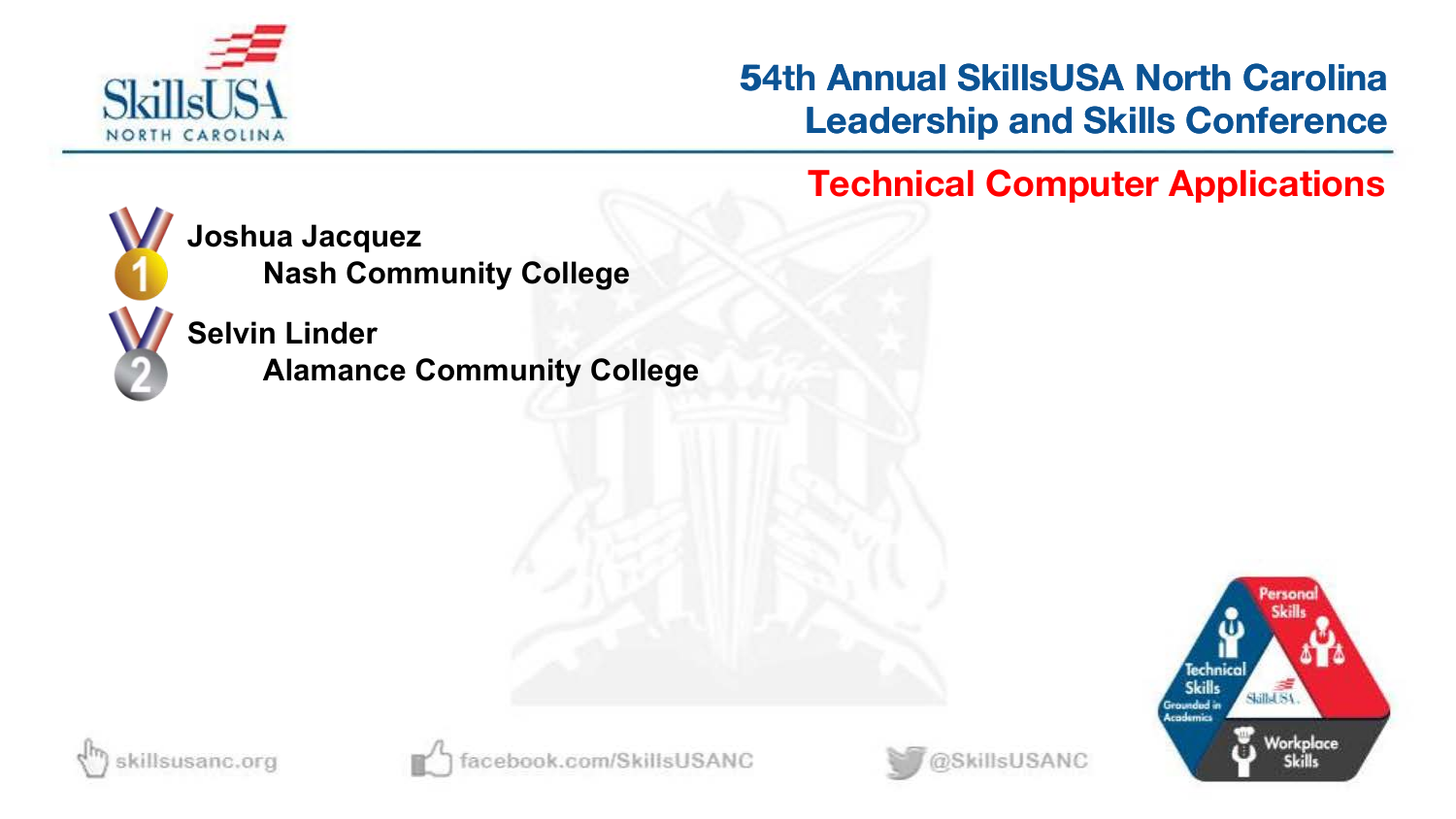

# **53rd Annual SkillsUSA North Carolina Leadership and Skills Conference 54th Annual SkillsUSA North Carolina<br>Leadership and Skills Conference<br>Technical Drafting**



**Joshua Murphy Johnston Community College**

**Bryce Rossignol Craven Community College**

**William Duckworth Craven Community College**







@SkillsUSANC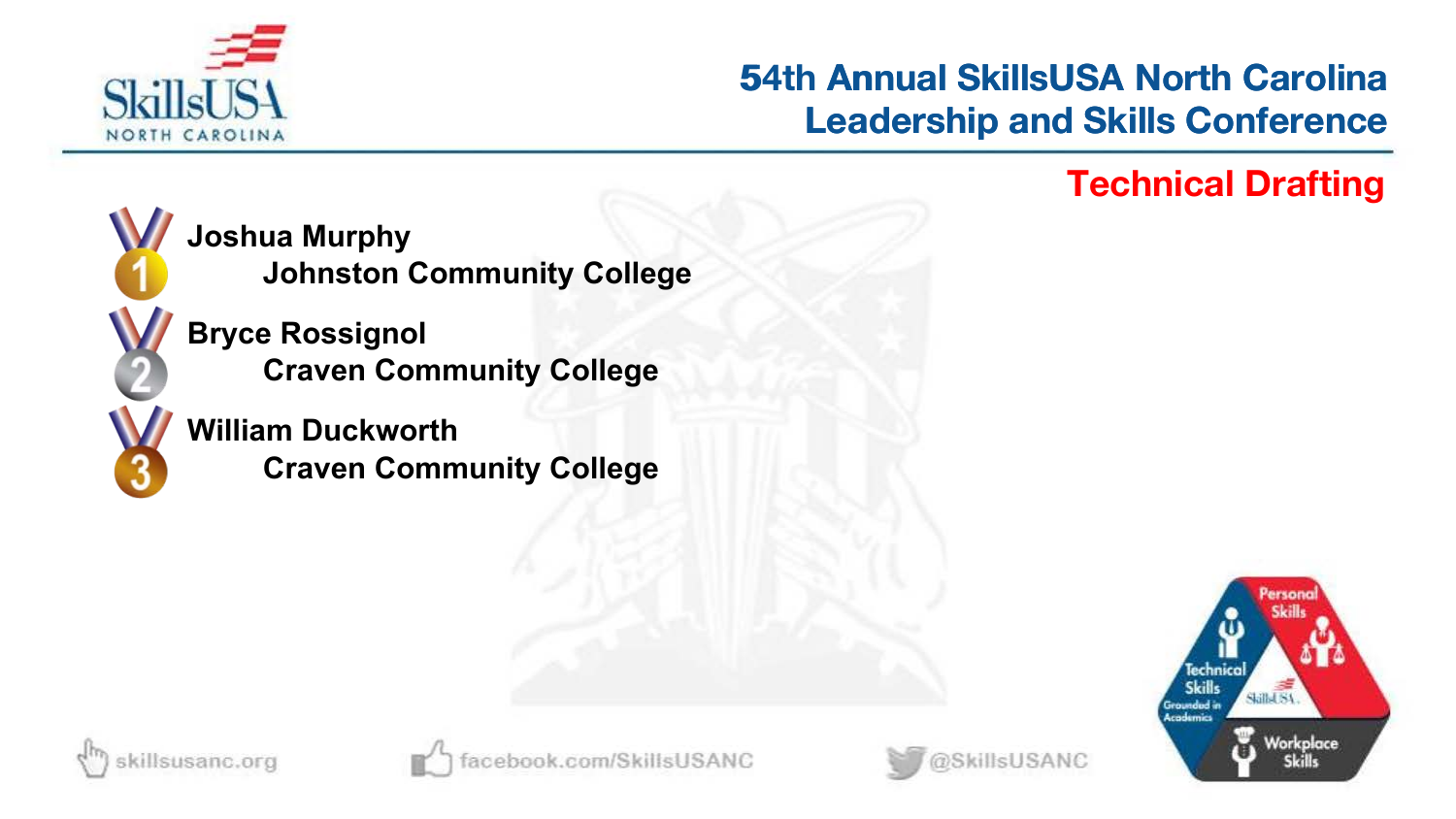

## **54th Annual SkillsUSA North Carolina Leadership and Skills Conference 54th Annual SkillsUSA North Carolina<br>Leadership and Skills Conference<br>Telecommunications Cabling**









book.com/SkillsUSANC

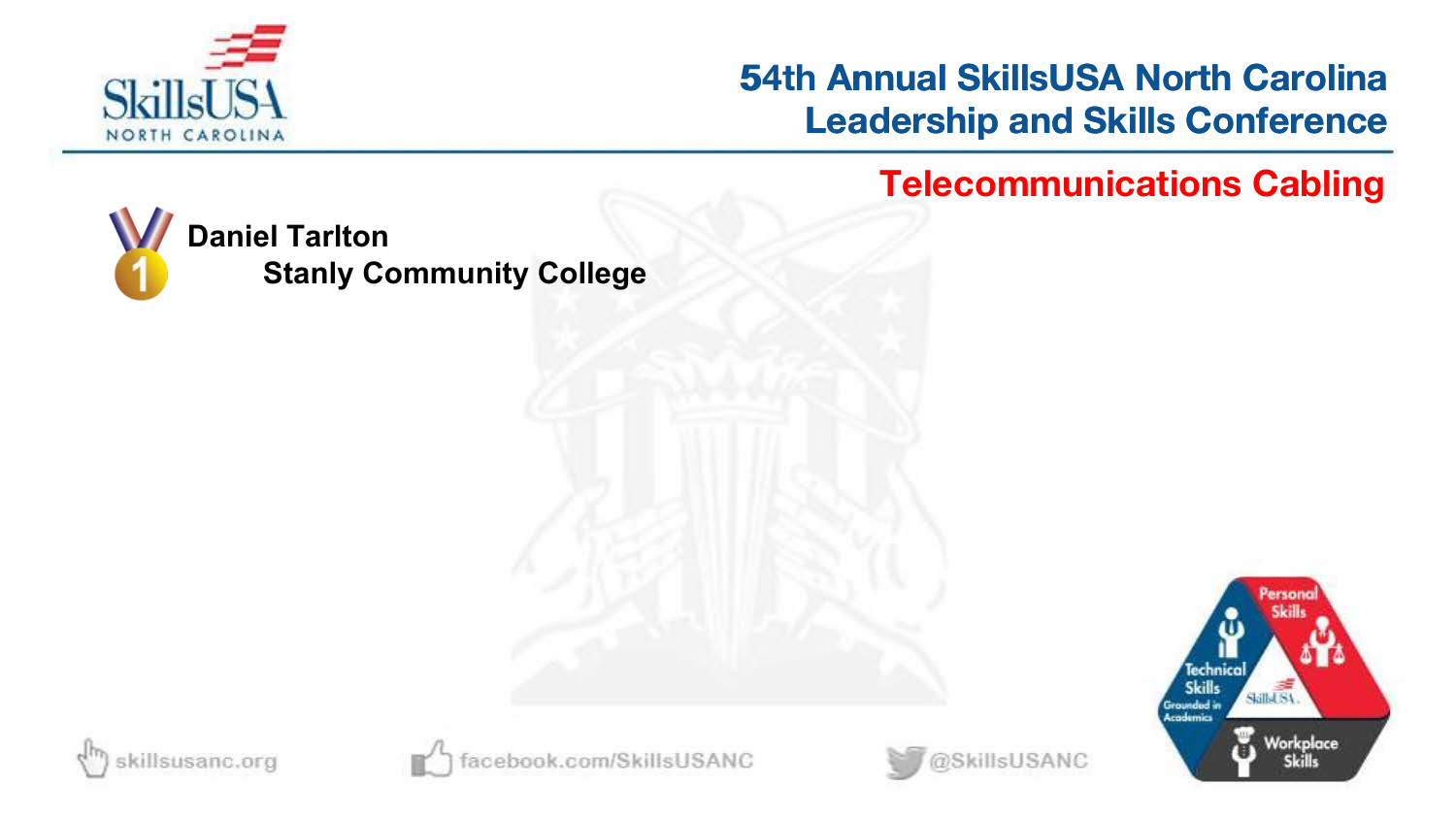

**53rd Annual SkillsUSA North Carolina Leadership and Skills Conference 54th Annual SkillsUSA North Carolina<br>Leadership and Skills Conference<br>Television (Video) Production** 



**Team B**

**Forsyth Tech Community College**

**Team A**

**Southeastern Community College**







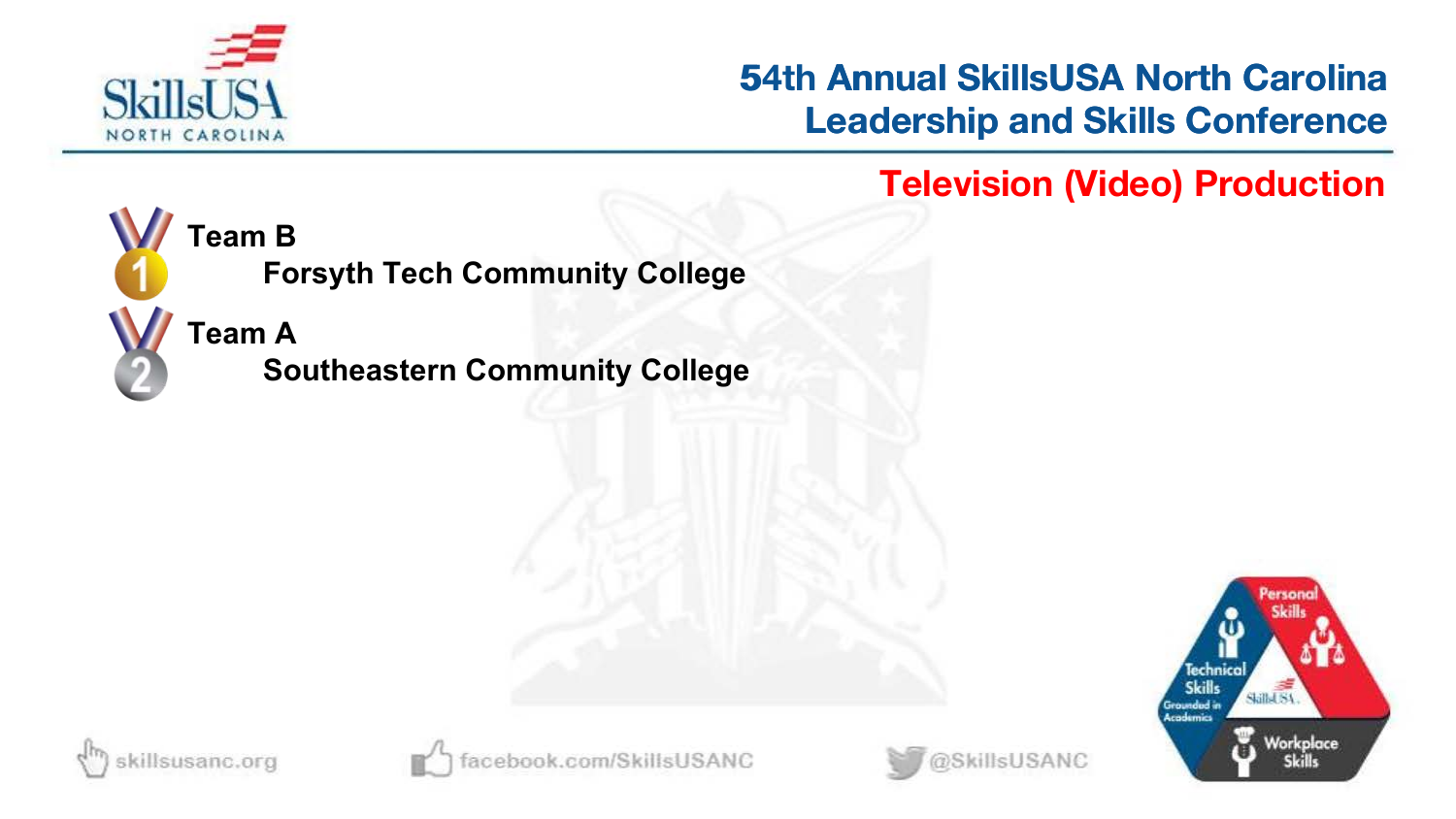

# **54th Annual SkillsUSA North Carolina Leadership and Skills Conference 54th Annual SkillsUSA North Carolina<br>Leadership and Skills Conference<br>Web Design**



# **Guilford Tech Community College**

**Team A Alamance Community College**







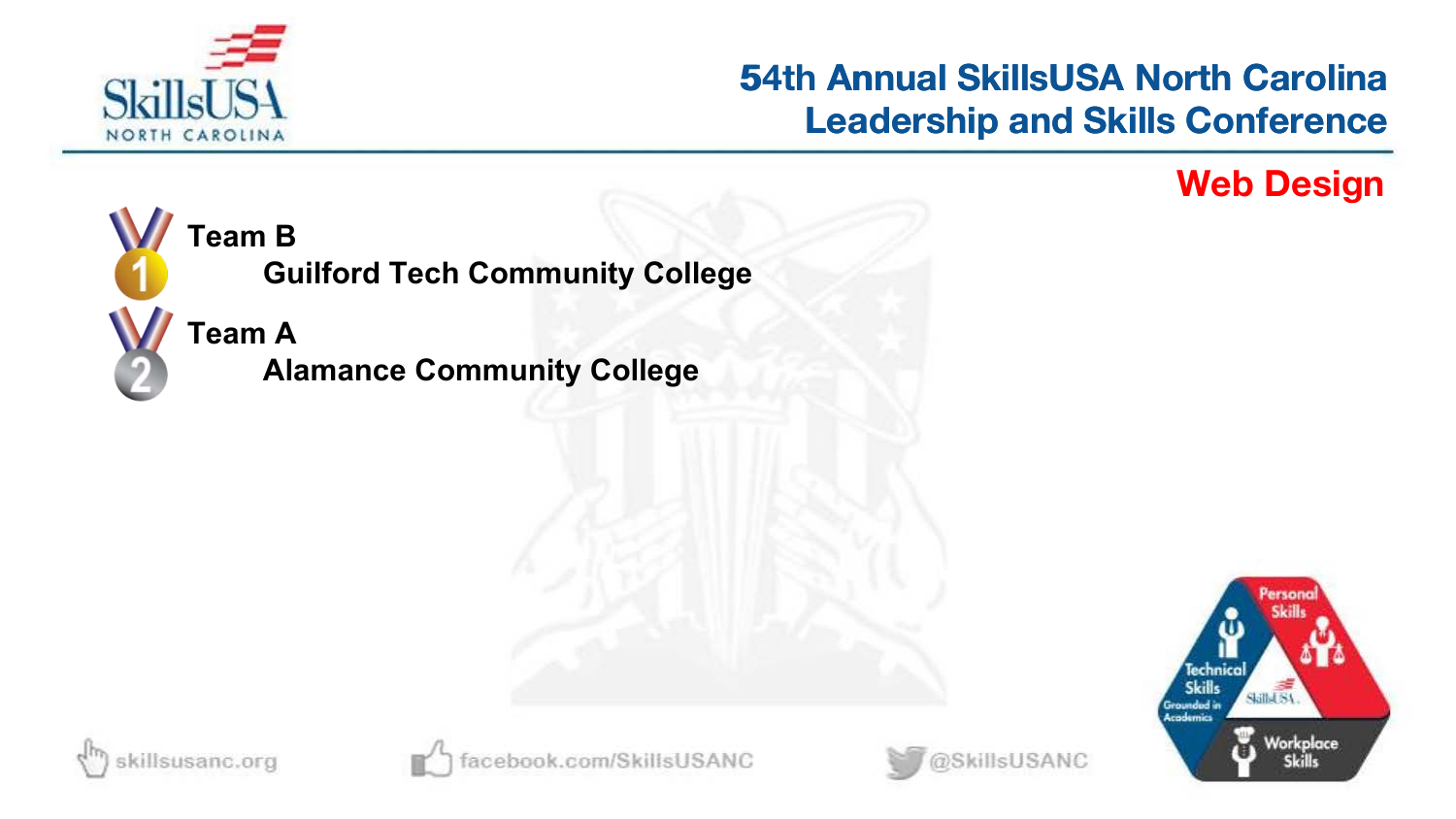

# **53rd Annual SkillsUSA North Carolina Leadership and Skills Conference 54th Annual SkillsUSA North Carolina<br>Leadership and Skills Conference<br>Welding**





killsusanc.org



ok.com/SkillsUSANC

@SkillsUSANC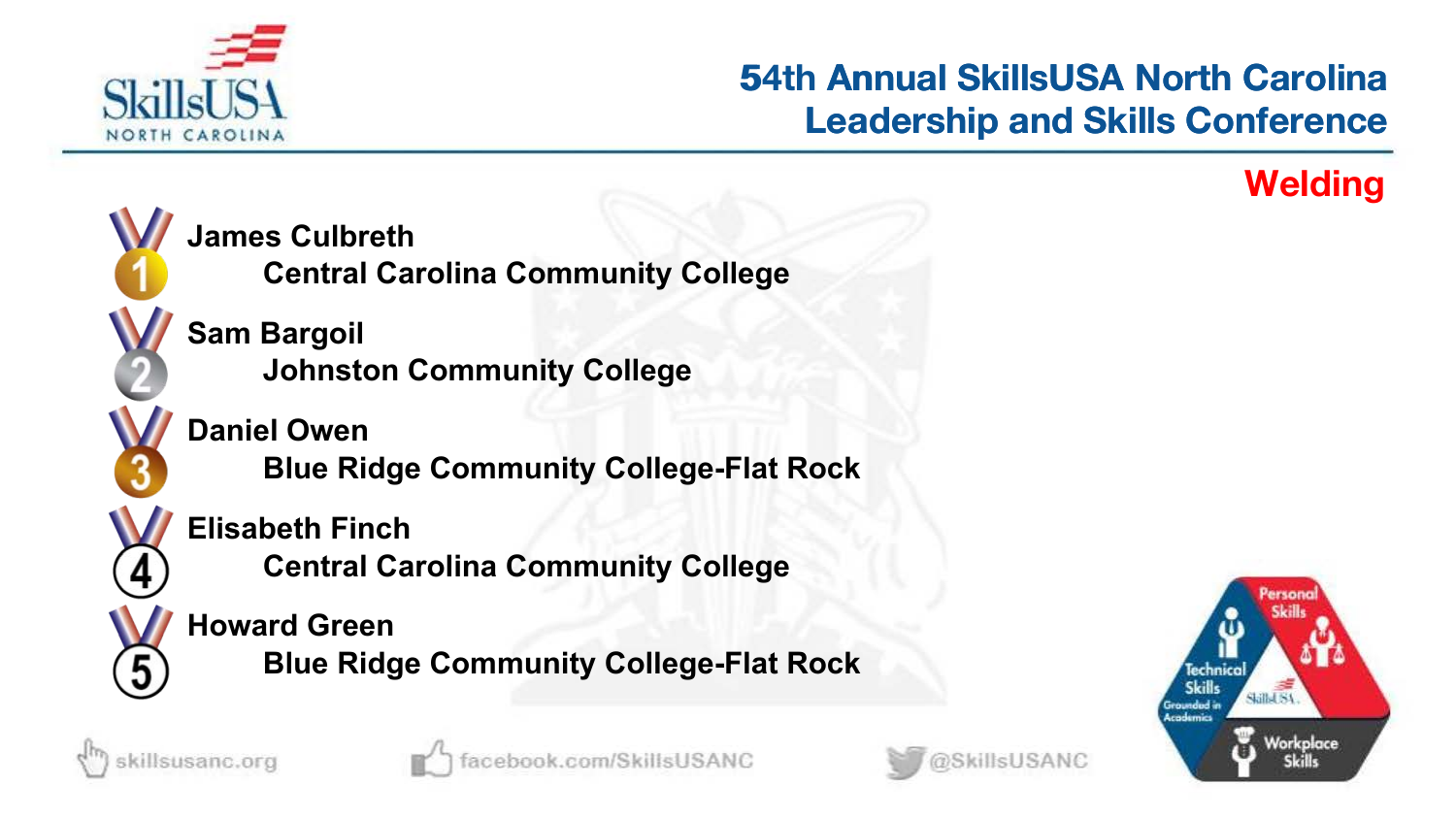

# **53rd Annual SkillsUSA North Carolina Leadership and Skills Conference 54th Annual SkillsUSA North Carolina<br>Leadership and Skills Conference<br>Welding Fabrication**





killsusanc.org